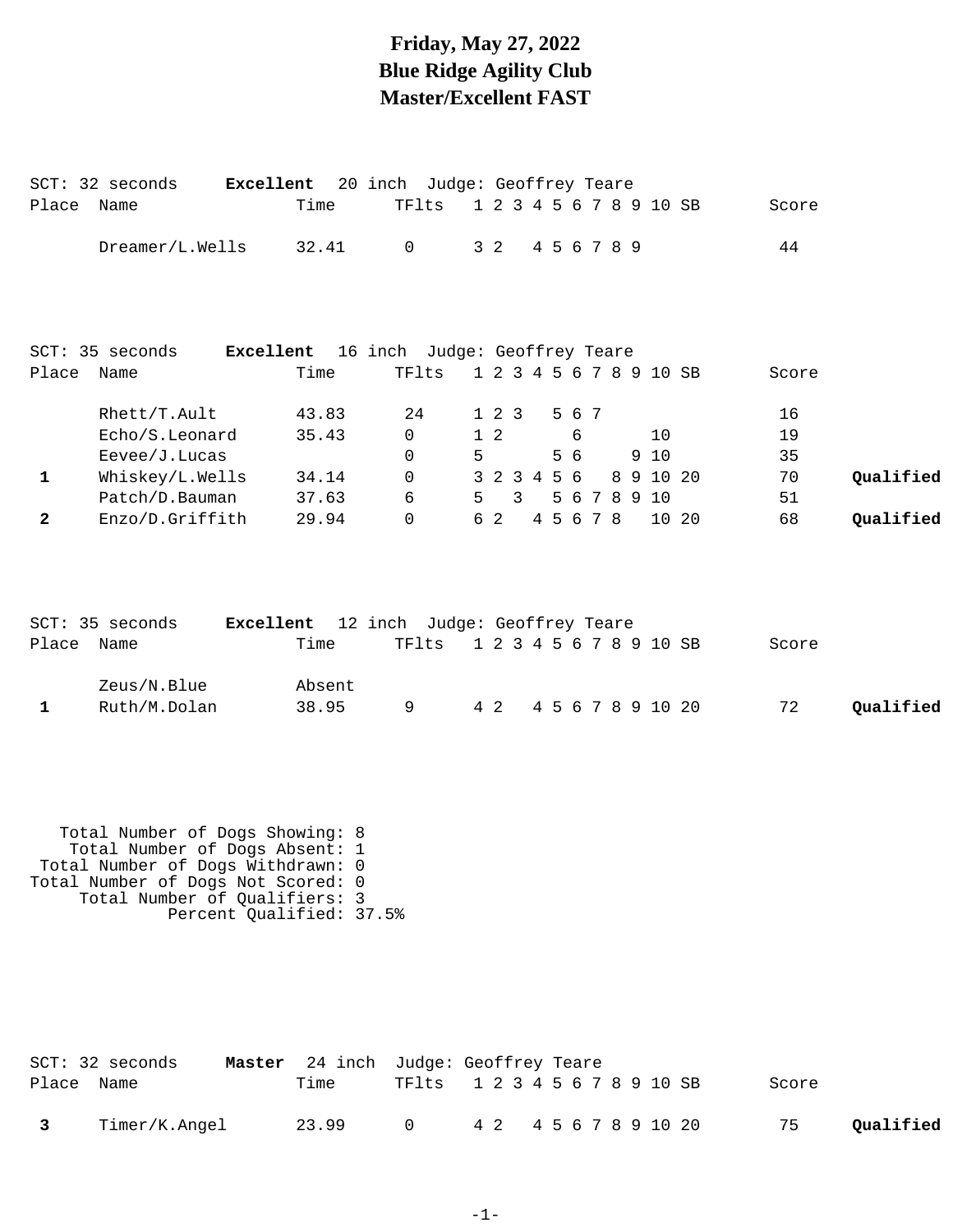| Enzo/E.Irwin     | 31.16  |  |  |  |      |  | 5 2 4 5 6 7 8 9 10 20   | 76 | Qualified |
|------------------|--------|--|--|--|------|--|-------------------------|----|-----------|
| Tekla/C.Williams |        |  |  |  |      |  |                         |    |           |
| Nolan/B.Kennedy  | 29.13  |  |  |  |      |  | 5 2 3 4 5 6 7 8 9 10 20 | 79 | Qualified |
| Rainey/K.Staub   | 16.03  |  |  |  | 5678 |  |                         | 29 |           |
| Dooley/A.Stipe   | Absent |  |  |  |      |  |                         |    |           |

|              | SCT: 32 seconds<br>Master | 20 inch | Judge: Geoffrey Teare |   |     |  |  |                 |  |                         |    |       |           |
|--------------|---------------------------|---------|-----------------------|---|-----|--|--|-----------------|--|-------------------------|----|-------|-----------|
| Place        | Name                      | Time    | TFlts                 |   |     |  |  | 1 2 3 4 5 6 7 8 |  | 9 10 SB                 |    | Score |           |
|              | Rhys/E.Posey              | 28.88   | 0                     |   | 5 2 |  |  |                 |  | 4 5 6 7 8 9 10 20       |    | 76    | Qualified |
| 4            | Elsa/S.Green              | 26.38   | 0                     |   | 4 2 |  |  |                 |  | 4 5 6 7 8 9 10          | 20 | 75    | Qualified |
|              | Rain/D.Rose               | 38.22   | 18                    |   | 4 2 |  |  | 4 5 6 7 8 9     |  |                         | 20 | 59    |           |
|              | Dooley/F.Wade             | 29.90   | 0                     |   | 4 2 |  |  |                 |  | 4 5 6 7 8 9 10          |    | 55    |           |
| $\mathbf{2}$ | Sport/J.Lambert           | 31.27   | $\Omega$              |   | 6 2 |  |  |                 |  | 4 5 6 7 8 9 10 20       |    | 77    | Qualified |
|              | Rosa/D.Puckett            | 27.40   | 0                     |   |     |  |  |                 |  | 5 2 3 4 5 6 7 8 9 10 20 |    | 79    | Qualified |
|              | Zelda/P.Oberst            | 28.46   |                       | 4 |     |  |  |                 |  | 4 5 6 7 8 9 10          | 20 | 73    | Oualified |

|       | SCT: 35 seconds<br>Master | 16 inch Judge: Geoffrey Teare |                               |  |             |  |  |  |                    |                         |       |           |
|-------|---------------------------|-------------------------------|-------------------------------|--|-------------|--|--|--|--------------------|-------------------------|-------|-----------|
| Place | Name                      | Time                          | TF1ts 1 2 3 4 5 6 7 8 9 10 SB |  |             |  |  |  |                    |                         | Score |           |
|       | Maverick/N.Jenkins 25.06  |                               | $\overline{0}$                |  | 3 2         |  |  |  | 5678 10            |                         | 41    |           |
|       | Clam Chowdah/G.Chap 40.50 |                               | 15                            |  |             |  |  |  | 4 2 4 5 6 7 8 9 10 |                         | 50    |           |
|       | Lizzy/R.Hollada           | 34.79                         | $\Omega$                      |  |             |  |  |  |                    | 6 2 3 4 5 6 7 8 9 10 20 | 80    | Oualified |
|       | Surfer/N.Jenkins          | 30.43                         | $\Omega$                      |  | 3 2 3 5 7 8 |  |  |  |                    |                         | 28    |           |

| 35 seconds<br>Master | 12<br>inch |                           |  |             |                                         |                                |                                     |               |                                                       |    |                                                                    |                        |                                                    |           |
|----------------------|------------|---------------------------|--|-------------|-----------------------------------------|--------------------------------|-------------------------------------|---------------|-------------------------------------------------------|----|--------------------------------------------------------------------|------------------------|----------------------------------------------------|-----------|
| Name                 | Time       | TFlts                     |  |             |                                         |                                |                                     |               |                                                       |    |                                                                    |                        | Score                                              |           |
| Daphne/V.Mercurio    |            |                           |  |             |                                         |                                |                                     |               |                                                       |    |                                                                    |                        | 0                                                  |           |
| Bryce/P.Kvarnberg    | 36.37      | 3                         |  |             |                                         |                                |                                     |               |                                                       |    |                                                                    |                        | 73                                                 | Qualified |
|                      |            | 3                         |  |             |                                         |                                |                                     |               |                                                       | -9 | 1 O                                                                | -20                    | 79                                                 | Qualified |
| Lucky/A.Stipe        | 40.98      | 15                        |  |             |                                         |                                |                                     |               |                                                       |    |                                                                    | 20                     | 60                                                 | Qualified |
| Krissi/K.Villars     | Absent     |                           |  |             |                                         |                                |                                     |               |                                                       |    |                                                                    |                        |                                                    |           |
| Trixie/S.Lucas       | 18.35      | $\Omega$                  |  |             |                                         |                                |                                     |               |                                                       |    | 1 Q                                                                |                        | 39                                                 |           |
| Zig Zag/S.Peterson   | 29.56      |                           |  |             |                                         |                                |                                     |               |                                                       | -9 | 1 O                                                                |                        | 79                                                 | Qualified |
| AJ/J.Kaufman         | 22.67      |                           |  |             |                                         |                                |                                     |               |                                                       |    |                                                                    |                        | 64                                                 | Qualified |
| Vandy/B.White        |            |                           |  |             |                                         |                                |                                     |               |                                                       |    |                                                                    |                        | 36                                                 |           |
| Bolt/M.Dolan         | 30.39      |                           |  |             |                                         | 4                              |                                     |               |                                                       |    |                                                                    |                        | 75                                                 | Qualified |
| Mia/J.Shields        | 29.42      |                           |  |             |                                         |                                |                                     |               |                                                       |    |                                                                    | - 20                   | 77                                                 | Qualified |
|                      |            | Jolene Rose/M.Liebh 36.57 |  | 5<br>4<br>6 | 6 2<br>42.<br>5 2<br>$2 \quad 2$<br>6 2 | $\mathcal{R}$<br>$\mathcal{R}$ | $1\ 2\ 3\ 4$<br>4<br>$\overline{4}$ | 5<br>.5<br>45 | Judge: Geoffrey Teare<br>56<br>456<br>4 5 6<br>6<br>6 | 7  | 78<br>678<br>4 5 6 7 8 9<br>5 6 7 8<br>5678<br>78<br>89<br>8<br>78 | 910<br>910<br>-9<br>10 | - SB<br>4 5 6 7 8 9 10 20<br>- 20<br>10 20<br>- 20 |           |

|                         | SCT: 38 seconds | <b>Master</b> 8 inch Judge: Geoffrey Teare |                               |  |       |           |
|-------------------------|-----------------|--------------------------------------------|-------------------------------|--|-------|-----------|
| Place Name              |                 | Time                                       | TF1ts 1 2 3 4 5 6 7 8 9 10 SB |  | Score |           |
| $\overline{\mathbf{2}}$ | Blaze/R.Hutson  | 26.79                                      | 0 6 4 5 6 7 8 9 10 20         |  | 75    | Qualified |
|                         |                 |                                            | $-2-$                         |  |       |           |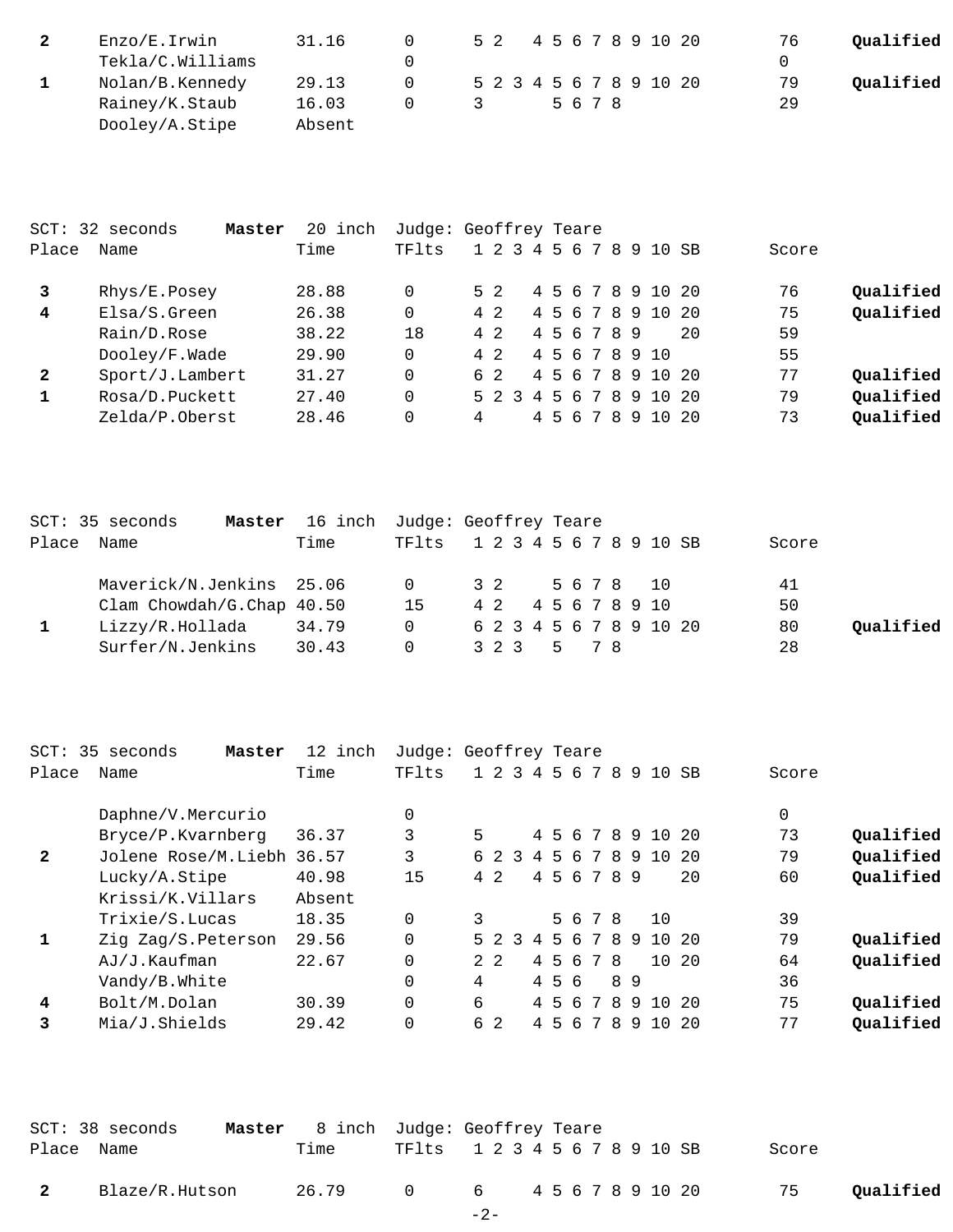| Harper/C.Fowler | 41.38 |   |    |     |  |  | 4 2 3 4 5 6 7 8 9 |  |                   | 20 | 65 | Qualified |
|-----------------|-------|---|----|-----|--|--|-------------------|--|-------------------|----|----|-----------|
| Saga/M.LeRoy    | 40.43 | h |    |     |  |  |                   |  | 4 5 6 7 8 9 10 20 |    | 75 | Qualified |
| Toby/R.Hutson   | 26.80 |   |    |     |  |  |                   |  | 4 5 6 7 8 9 10 20 |    | 75 | Qualified |
| Ripple/D.Haddy  | 35.79 |   |    | 623 |  |  |                   |  | 5 6 7 8 9 10      |    | 56 |           |
| Chase/R.Hutson  | 26.59 |   | 62 |     |  |  |                   |  | 4 5 6 7 8 9 10 20 |    | 77 | Oualified |

 Total Number of Dogs Showing: 32 Total Number of Dogs Absent: 2 Total Number of Dogs Withdrawn: 0 Total Number of Dogs Not Scored: 0 Total Number of Qualifiers: 21 Percent Qualified: 65.6%

| SCT: 35 seconds | <b>Excellent Pref</b> 20 inch Judge: Geoffrey Teare |                               |                  |  |  |  |  |     |       |           |
|-----------------|-----------------------------------------------------|-------------------------------|------------------|--|--|--|--|-----|-------|-----------|
| Place Name      | Time                                                | TF1ts 1 2 3 4 5 6 7 8 9 10 SB |                  |  |  |  |  |     | Score |           |
| Apollo/S.Apple  | 39.94                                               | 12 1 2 3 4 5 6 7 8 9          |                  |  |  |  |  | 2.0 | 61    | Oualified |
|                 | $Charlie/J.Dingman$ 23.58                           | $\overline{0}$                | 5 2 5 6 7 8 9 10 |  |  |  |  |     | 52    |           |

|       | SCT: 35 seconds           | <b>Excellent Pref</b> 16 inch Judge: Geoffrey Teare |                |                         |  |  |  |       |           |
|-------|---------------------------|-----------------------------------------------------|----------------|-------------------------|--|--|--|-------|-----------|
| Place | Name                      | Time                                                | TFlts          | 1 2 3 4 5 6 7 8 9 10 SB |  |  |  | Score |           |
|       | Tupelo/J.Karpen           | 39.12                                               | 12             | 1 45678910              |  |  |  | 46    |           |
|       | Chili Pepper/D.Bate 36.02 |                                                     | 3              | 1 2 3 5 6 7             |  |  |  | 23    |           |
|       | Bonnie/D.Ferguson 31.16   |                                                     | $\overline{0}$ | 3 2 4 5 6 7 8 9 10 20   |  |  |  | 74    | Qualified |

| SCT: 38 seconds |      |        | <b>Excellent Pref</b> 12 inch Judge: Geoffrey Teare |       |
|-----------------|------|--------|-----------------------------------------------------|-------|
| Place Name      | Time |        | TF1ts 1 2 3 4 5 6 7 8 9 10 SB                       | Score |
| Kip/J.Hopson    |      | $\cap$ |                                                     |       |

|              | SCT: 38 seconds | <b>Excellent Pref</b> 8 inch Judge: Geoffrey Teare |                               |  |  |  |       |           |
|--------------|-----------------|----------------------------------------------------|-------------------------------|--|--|--|-------|-----------|
| Place Name   |                 | Time                                               | TF1ts 1 2 3 4 5 6 7 8 9 10 SB |  |  |  | Score |           |
| $\mathbf{1}$ |                 | Roxie/C.McCorkle 34.51 0 5 45678 1020              |                               |  |  |  | 65    | Qualified |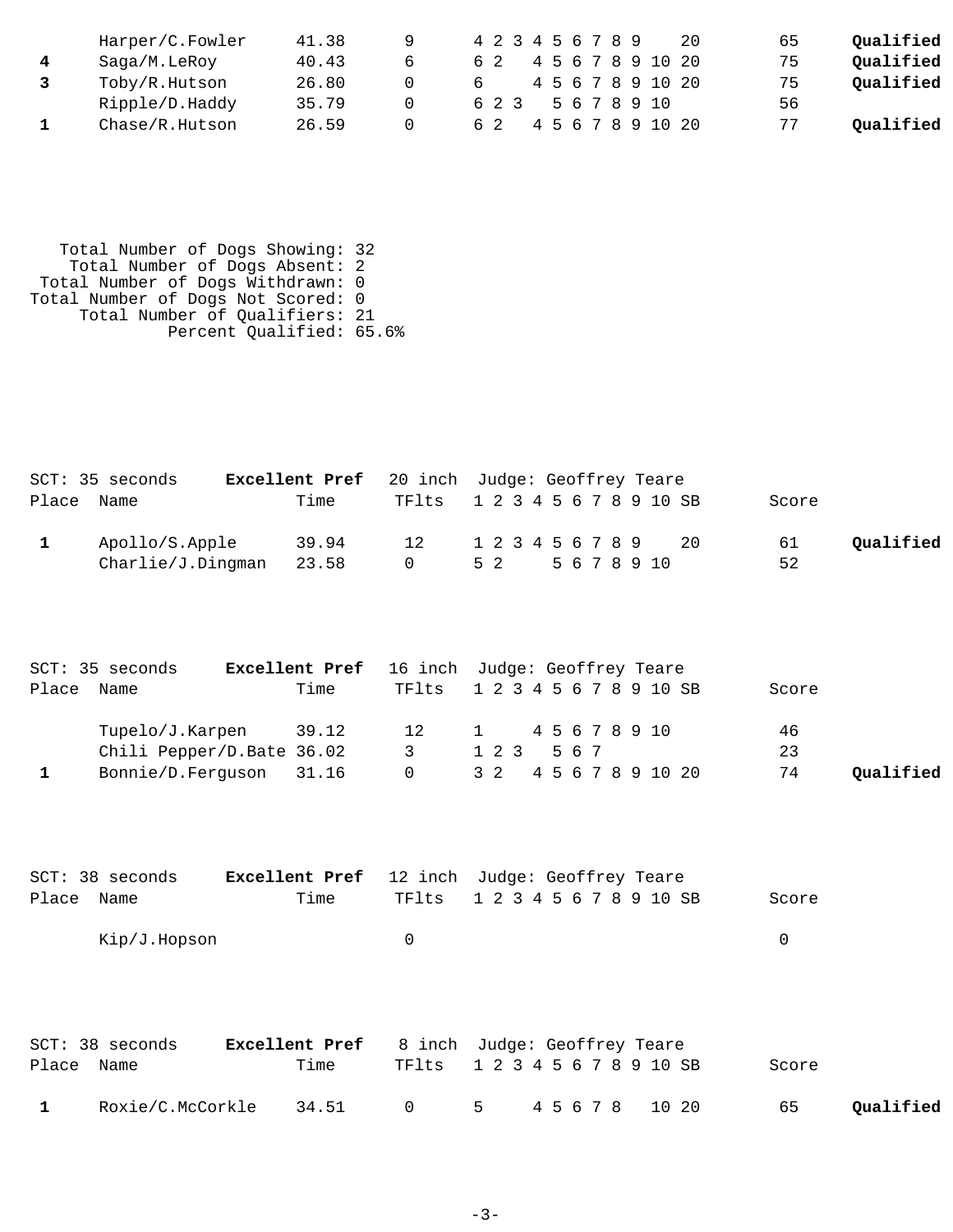| Total Number of Dogs Showing: 7    |  |
|------------------------------------|--|
| Total Number of Dogs Absent: 0     |  |
| Total Number of Dogs Withdrawn: 0  |  |
| Total Number of Dogs Not Scored: 0 |  |
| Total Number of Qualifiers: 3      |  |
| Percent Qualified: 42.9%           |  |

| SCT: 35 seconds         | <b>Master Pref</b> 20 inch Judge: Geoffrey Teare |                               |  |  |  |  |        |                     |       |           |
|-------------------------|--------------------------------------------------|-------------------------------|--|--|--|--|--------|---------------------|-------|-----------|
| Place Name              | Time                                             | TF1ts 1 2 3 4 5 6 7 8 9 10 SB |  |  |  |  |        |                     | Score |           |
| Potter/A.Sohn           | 30.77                                            | $\Omega$                      |  |  |  |  |        | 4 2 4 5 6 7 9 10 20 | 67    | Qualified |
| $\text{Cody/K}$ . Angel | 57.81                                            | 66 42                         |  |  |  |  | 567910 |                     | 21    |           |

|       | SCT: 38 seconds   | <b>Master Pref</b> 12 inch Judge: Geoffrey Teare |          |               |  |  |  |  |                       |                         |       |           |
|-------|-------------------|--------------------------------------------------|----------|---------------|--|--|--|--|-----------------------|-------------------------|-------|-----------|
| Place | Name              | Time                                             | TFIts    |               |  |  |  |  |                       | 1 2 3 4 5 6 7 8 9 10 SB | Score |           |
|       | Waldo/S.Green     | 21.15                                            | $\Omega$ |               |  |  |  |  | 4 2 4 5 6 7 8 9 10 20 |                         | 75    | Qualified |
|       | Jackson/D.Hamm    | 40.99                                            | -6       | 5 2 3 4 5 6 7 |  |  |  |  |                       | 2.0                     | 50    |           |
|       | Ryze/D.Lambert    | 38.70                                            | $\Omega$ |               |  |  |  |  | 6 2 4 5 6 7 8 9 10 20 |                         | 77    | Qualified |
|       | Rider/P.Kvarnberg | 28.45                                            | - 0      | 6             |  |  |  |  | 4 5 6 7 8 9 10 20     |                         | 75    | Oualified |

```
 Total Number of Dogs Showing: 6
 Total Number of Dogs Absent: 0
 Total Number of Dogs Withdrawn: 0
Total Number of Dogs Not Scored: 0
 Total Number of Qualifiers: 4
              Percent Qualified: 66.7%
```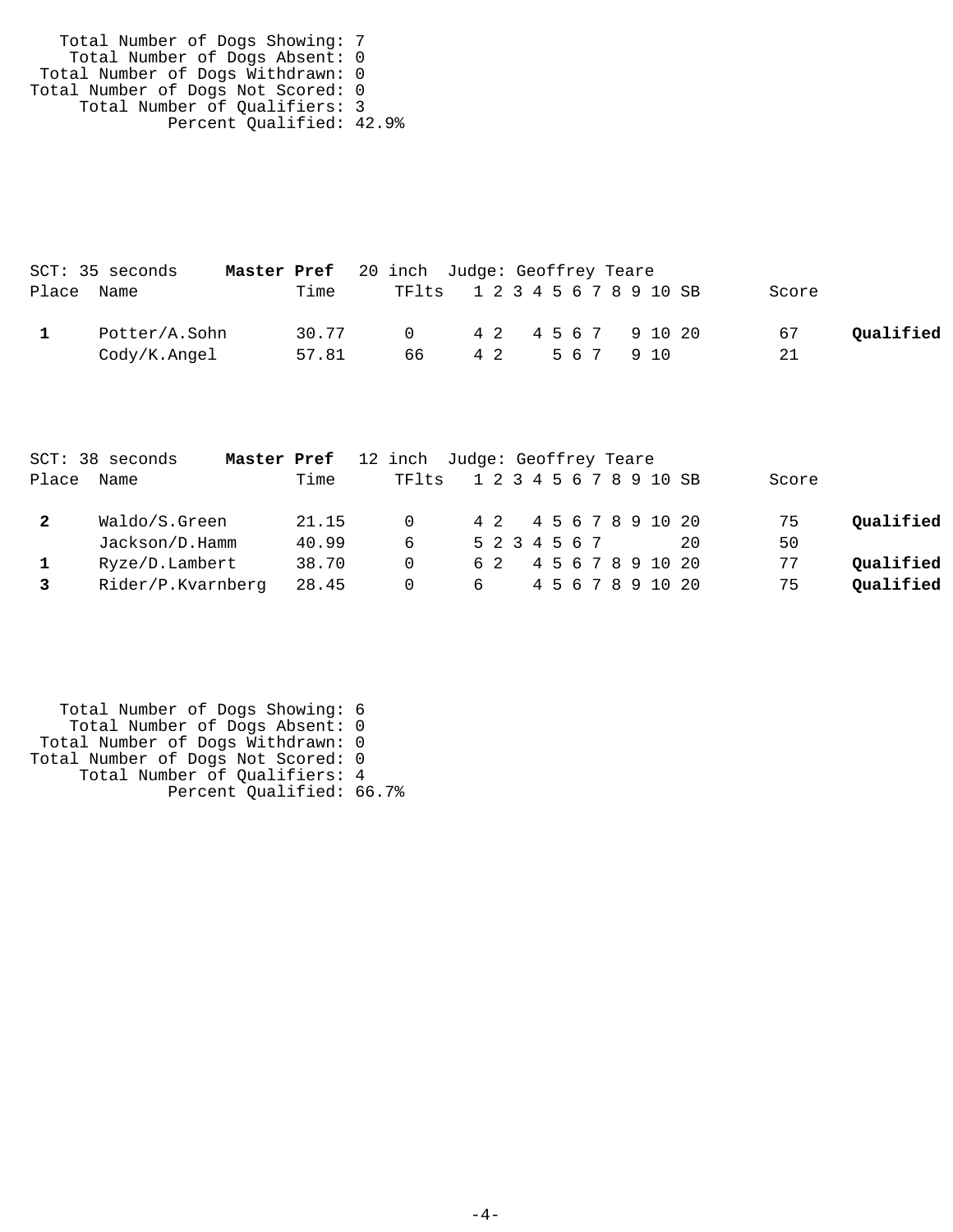## **Friday, May 27, 2022 Blue Ridge Agility Club Open FAST**

|                                | SCT: 32 seconds                                                   |       | Open 24 inch Judge: Geoffrey Teare          |                                       |                        |                 |       |       |                |                        |
|--------------------------------|-------------------------------------------------------------------|-------|---------------------------------------------|---------------------------------------|------------------------|-----------------|-------|-------|----------------|------------------------|
| Place Name                     |                                                                   | Time  | TFlts                                       | 1 2 3 4 5 6 7 8 9 10 SB               |                        |                 |       |       | Score          |                        |
| $\mathbf{1}$                   | Disco/L.Hartheimer 30.07                                          |       | $\overline{0}$                              | 4                                     |                        | 5 6 7 8 9       |       | 20    | 59             | Qualified              |
| Place Name                     | SCT: 32 seconds                                                   | Time  | Open 20 inch Judge: Geoffrey Teare<br>TFlts | 1 2 3 4 5 6 7 8 9 10 SB               |                        |                 |       |       | Score          |                        |
| $\overline{2}$<br>$\mathbf{1}$ | Shadow/K.Phillips<br>Joss/C.Motheral-Lyn 25.22<br>Chance/A.Beeler | 38.89 | 12<br>$\mathsf{O}$<br>$\Omega$              | 2 2 3 4 5 6 7 8 9<br>6 2<br>$1\quad2$ | 4 5 6 7 8 9 10 20<br>5 | $7\phantom{.0}$ |       | 20    | 60<br>77<br>15 | Qualified<br>Qualified |
| Place Name                     | SCT: 35 seconds                                                   | Time  | Open 16 inch Judge: Geoffrey Teare<br>TFlts | 1 2 3 4 5 6 7 8 9 10 SB               |                        |                 |       |       | Score          |                        |
|                                | Duncan/V.McInnis                                                  | 42.18 | 14                                          | 5 <sub>2</sub>                        | 4                      |                 | 7 8 9 |       | 28             |                        |
| Place Name                     | SCT: 35 seconds                                                   | Time  | Open 12 inch Judge: Geoffrey Teare<br>TFlts | 1 2 3 4 5 6 7 8 9 10 SB               |                        |                 |       |       | Score          |                        |
| $\mathbf{1}$                   | Jaxson/L.Hall                                                     | 21.88 | $\mathsf 0$                                 | $3 \quad \blacksquare$                | 4 5 6 7 8              |                 |       | 10 20 | 63             | Qualified              |
|                                |                                                                   |       |                                             |                                       |                        |                 |       |       |                |                        |

 Total Number of Dogs Showing: 6 Total Number of Dogs Absent: 0 Total Number of Dogs Withdrawn: 0 Total Number of Dogs Not Scored: 0 Total Number of Qualifiers: 4 Percent Qualified: 66.7%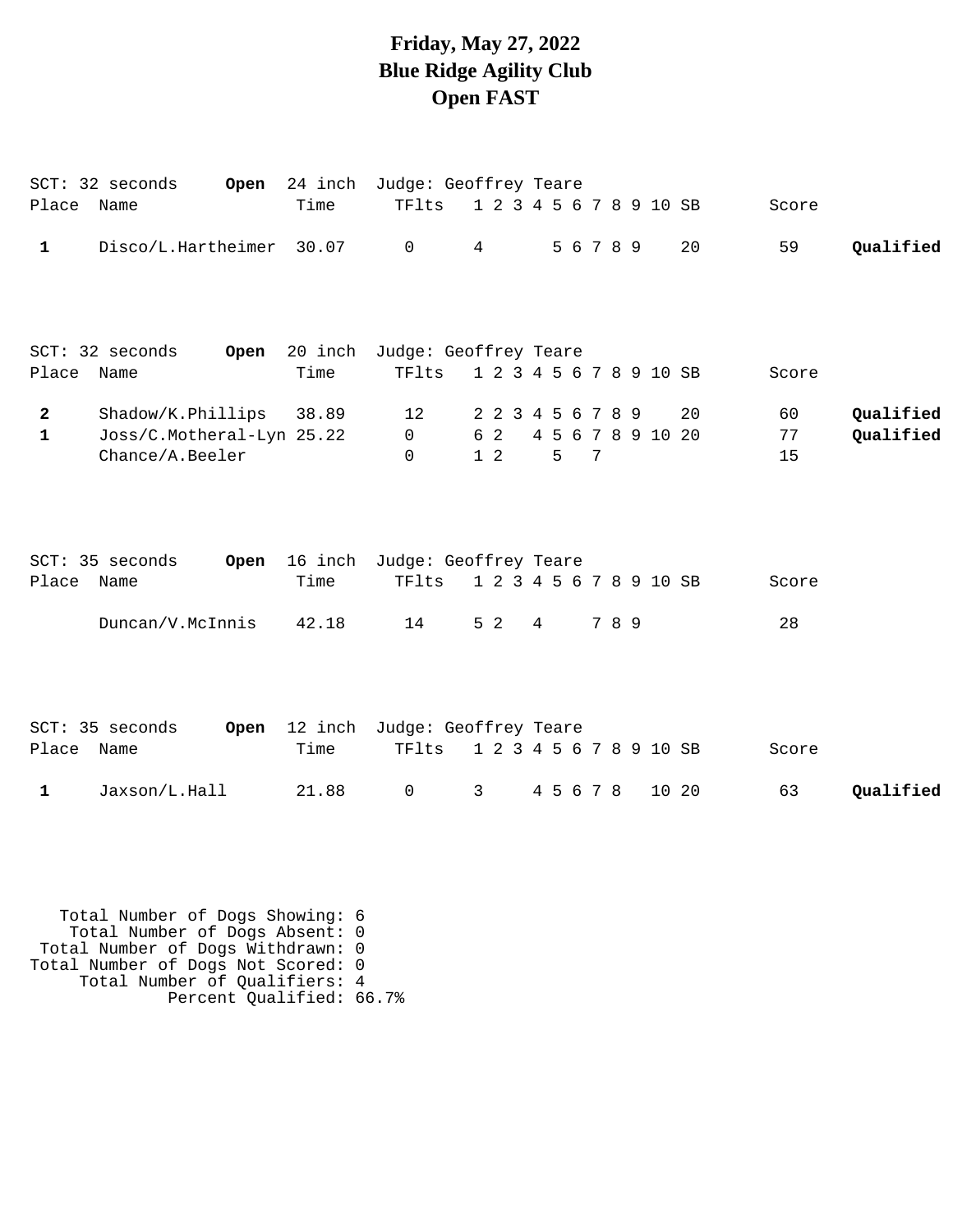| SCT: 35 seconds         |      | Open Pref 20 inch Judge: Geoffrey Teare |  |       |       |           |
|-------------------------|------|-----------------------------------------|--|-------|-------|-----------|
| Place Name              | Time | TF1ts 1 2 3 4 5 6 7 8 9 10 SB           |  |       | Score |           |
| Mishka/L.Albertz 35.11  |      | $0 \qquad 32$                           |  | 9 1 0 | 24    |           |
| Mission/J.Hamblin 27.06 |      | 0 2 2 2 4 5 6 7 8 10 20                 |  |       | 64    | Oualified |

| SCT: 35 seconds |       |                                   | <b>Open Pref</b> 16 inch Judge: Geoffrey Teare |       |       |
|-----------------|-------|-----------------------------------|------------------------------------------------|-------|-------|
| Place Name      | Time  |                                   | TF1ts 1 2 3 4 5 6 7 8 9 10 SB                  |       | Score |
| Roxy/B.Hart     | 46.37 | 2.2 <sub>1</sub><br>$\mathcal{R}$ | 567                                            | 10 20 | 40    |

 Total Number of Dogs Showing: 3 Total Number of Dogs Absent: 0 Total Number of Dogs Withdrawn: 0 Total Number of Dogs Not Scored: 0 Total Number of Qualifiers: 1 Percent Qualified: 33.3%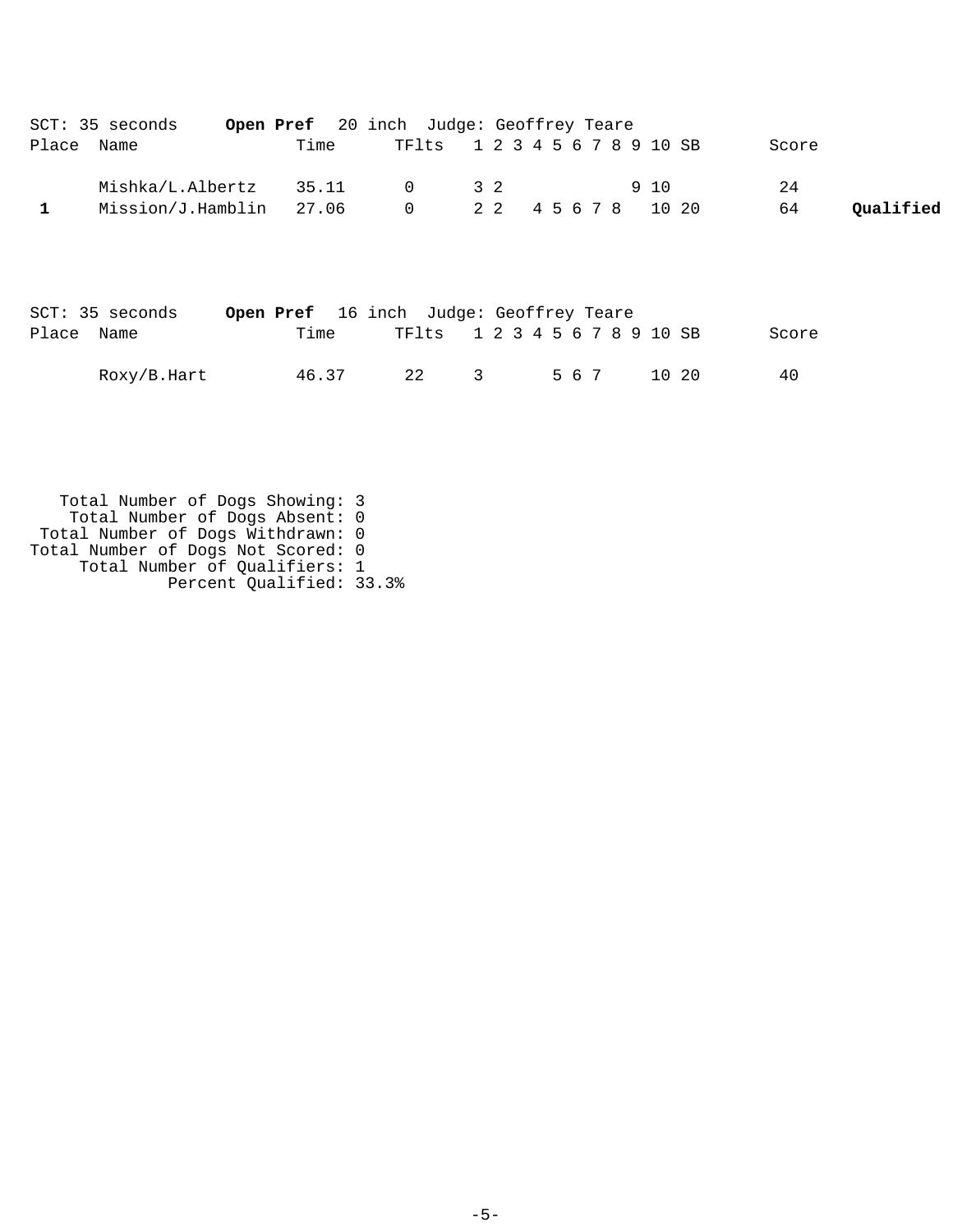### **Friday, May 27, 2022 Blue Ridge Agility Club Novice FAST**

|            | SCT: 35 seconds |      | <b>Novice A</b> 16 inch Judge: Geoffrey Teare |  |  |       |           |
|------------|-----------------|------|-----------------------------------------------|--|--|-------|-----------|
| Place Name |                 | Time | TF1ts 1 2 3 4 5 6 7 8 9 10 SB                 |  |  | Score |           |
|            | Chai/K.Diedrick |      | 26.25 0 62 4567891020                         |  |  | 77    | Qualified |

 Total Number of Dogs Showing: 1 Total Number of Dogs Absent: 0 Total Number of Dogs Withdrawn: 0 Total Number of Dogs Not Scored: 0 Total Number of Qualifiers: 1 Percent Qualified: 100.0%

|            | $SCT: 32$ seconds                             |      | <b>Novice B</b> 24 inch Choice Judge: Geoffrey Teare |  |  |  |  |  |       |           |
|------------|-----------------------------------------------|------|------------------------------------------------------|--|--|--|--|--|-------|-----------|
| Place Name |                                               | Time | TF1ts 1 2 3 4 5 6 7 8 9 10 SB                        |  |  |  |  |  | Score |           |
|            | Antoine/K.Kulewski 21.52 0 6 2 4 5 6 7 8 9 20 |      |                                                      |  |  |  |  |  | 67    | Qualified |

|            | $SCT: 32$ seconds |       | <b>Novice B</b> 24 inch Judge: Geoffrey Teare |  |                       |       |           |
|------------|-------------------|-------|-----------------------------------------------|--|-----------------------|-------|-----------|
| Place Name |                   | Time  | TF1ts 1 2 3 4 5 6 7 8 9 10 SB                 |  |                       | Score |           |
|            | Bolero/T.Vila     |       | $\Omega$                                      |  |                       |       |           |
|            | Sierra/J.Parker   | 30.19 | $\Omega$                                      |  | 3 2 4 5 6 7 8 10 20   | 65    | Qualified |
|            | Keeper/S.Nation   | 32.70 | $\Omega$                                      |  | 5 2 4 5 6 7 8 9 10 20 | 76    | Qualified |

|       | $SCT: 32$ seconds       | Novice B | 20 inch Judge: Geoffrey Teare |           |       |                         |                 |
|-------|-------------------------|----------|-------------------------------|-----------|-------|-------------------------|-----------------|
| Place | Name                    | Time     | TF1ts                         |           |       | 1 2 3 4 5 6 7 8 9 10 SB | Score           |
|       | Justin/J.Eizember 29.05 |          | $\overline{0}$                |           |       | 6 2 4 5 6 7 8 9 10 20   | Qualified<br>77 |
|       | Cava/T.Einspanjer       |          |                               |           |       |                         | 0               |
|       | Vahni/J.Chaet           | 28.01    | $\Omega$                      | 62 456789 |       |                         | 47              |
|       | Indigo/M.Wosnak         | 33.68    |                               | 1 2       | 45678 | 10.                     | 42              |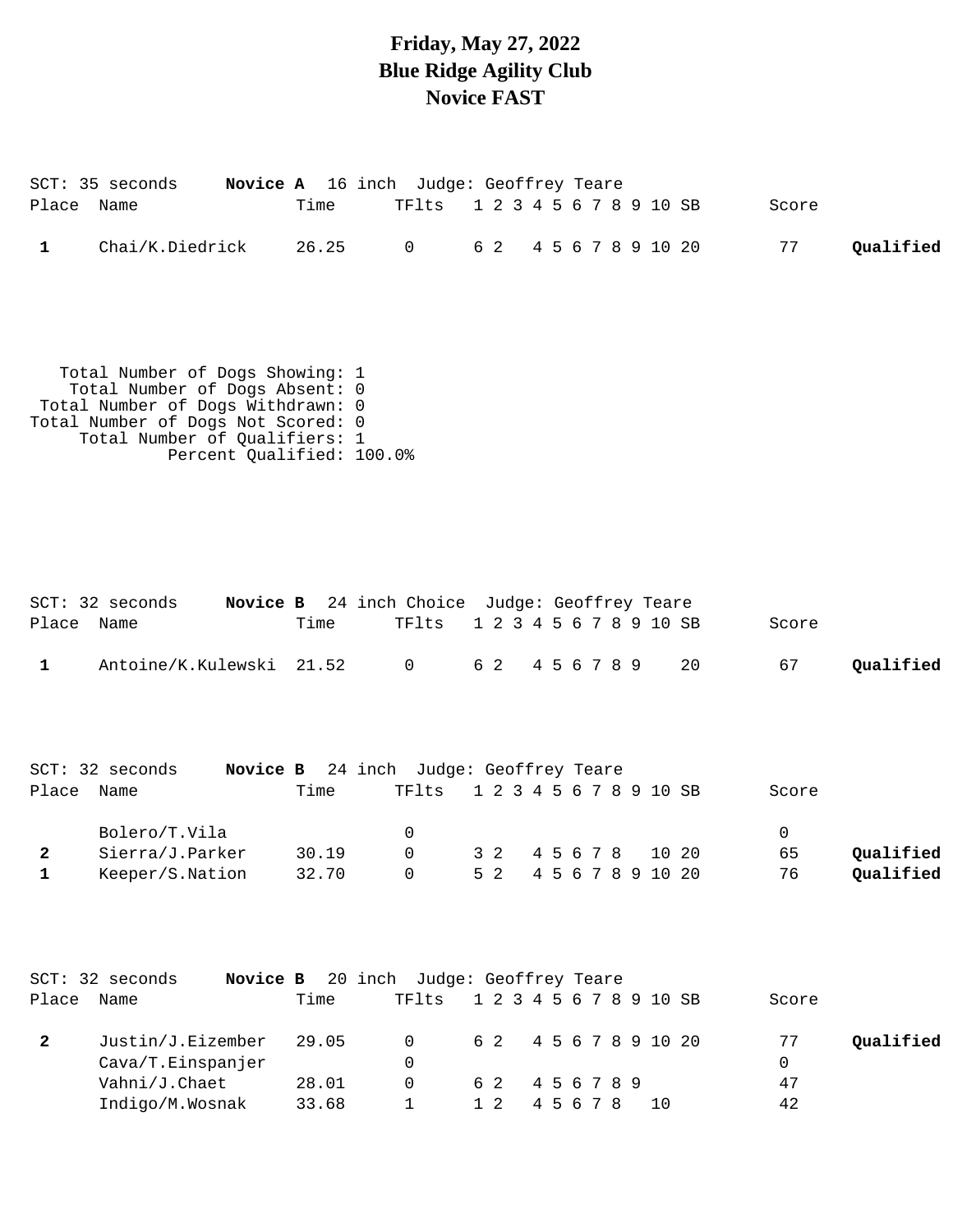|              | Molly/A.Torrey              |        | $\Omega$                      |                         |  |       |             |     |   |                   |    | $\mathbf 0$ |           |
|--------------|-----------------------------|--------|-------------------------------|-------------------------|--|-------|-------------|-----|---|-------------------|----|-------------|-----------|
| 3            | Spec/F.Jessen               | 26.99  | 0                             | 5 2 3 4 5 6 7 8 9       |  |       |             |     |   |                   | 20 | 69          | Qualified |
|              | Taco/A.Alfonso              | 33.61  | 1                             | 3 2 3 4 5 6             |  |       |             | 8 9 |   |                   |    | 39          |           |
|              | Rustin/P.Geigle             | 34.53  | 2                             | 2 2 3 4 5 6             |  |       |             |     |   | 10                |    | 30          |           |
| 4            | Beauvais/P.Wrzeszcz 24.57   |        | $\Omega$                      | 5 <sub>2</sub>          |  |       | 4 5 6 7 8 9 |     |   |                   | 20 | 66          | Qualified |
|              | Abby/D.Ferguson             | 44.25  | 12                            | $1\quad2$               |  |       | 4 5 6 7 8   |     |   |                   | 20 | 41          |           |
| 1            | Waze/J.Eizember             | 23.13  | $\Omega$                      | 6 2                     |  |       |             |     |   | 4 5 6 7 8 9 10 20 |    | 77          | Qualified |
|              |                             |        |                               |                         |  |       |             |     |   |                   |    |             |           |
|              | SCT: 35 seconds<br>Novice B |        | 16 inch Judge: Geoffrey Teare |                         |  |       |             |     |   |                   |    |             |           |
| Place        | Name                        | Time   | TFlts                         | 1 2 3 4 5 6 7 8 9 10 SB |  |       |             |     |   |                   |    | Score       |           |
|              | Jack/P.Cannon               | Absent |                               |                         |  |       |             |     |   |                   |    |             |           |
| 1            | Ivy/L.Niemczyk              | 32.80  | 0                             | 6 2 3 4 5 6             |  |       |             |     |   | 8 9 10 20         |    | 73          | Qualified |
|              |                             |        |                               |                         |  |       |             |     |   |                   |    |             |           |
|              | SCT: 35 seconds<br>Novice B |        | 12 inch Judge: Geoffrey Teare |                         |  |       |             |     |   |                   |    |             |           |
| Place        | Name                        | Time   | TFlts                         | 1 2 3 4 5 6 7 8 9 10 SB |  |       |             |     |   |                   |    | Score       |           |
| $\mathbf{1}$ | Rylee/K.Ferguson            | 27.22  | 0                             | 3 2                     |  |       | 4 5 6 7 8   |     |   | 10 20             |    | 65          | Qualified |
| 3            | Fry/G.Chapman               | 42.44  | 7                             | 4 2                     |  | 4 5 6 |             | 8 9 |   |                   | 20 | 51          | Qualified |
| $\mathbf{2}$ | Zip-A-Dee/S.Peterso 35.47   |        | $\Omega$                      | 6 2 3                   |  | 5 6   |             |     |   | 9 10 20           |    | 61          | Qualified |
|              |                             |        |                               |                         |  |       |             |     |   |                   |    |             |           |
|              | SCT: 38 seconds<br>Novice B |        | 8 inch Judge: Geoffrey Teare  |                         |  |       |             |     |   |                   |    |             |           |
| Place        | Name                        | Time   | TFlts                         | 1 2 3 4 5 6 7 8 9 10 SB |  |       |             |     |   |                   |    | Score       |           |
|              | Bop/K.Wlodarski             |        | 0                             | 4                       |  |       | 5 6 7       |     | 9 |                   | 20 | 31          |           |
| 1            | Clair/C.Gilbert             | 36.13  | $\Omega$                      | 3 <sub>2</sub>          |  |       | 4 5 6 7 8   |     |   | 10 20             |    | 65          | Qualified |
|              |                             |        |                               |                         |  |       |             |     |   |                   |    |             |           |

 Total Number of Dogs Showing: 21 Total Number of Dogs Absent: 1 Total Number of Dogs Withdrawn: 0 Total Number of Dogs Not Scored: 0 Total Number of Qualifiers: 12 Percent Qualified: 57.1%

|            | SCT: 35 seconds         | <b>Novice Pref</b> 20 inch Judge: Geoffrey Teare |                               |            |  |  |     |  |     |  |       |
|------------|-------------------------|--------------------------------------------------|-------------------------------|------------|--|--|-----|--|-----|--|-------|
| Place Name |                         | Time                                             | TF1ts 1 2 3 4 5 6 7 8 9 10 SB |            |  |  |     |  |     |  | Score |
|            | Cricket/S.Morrill 37.55 |                                                  | $\overline{2}$                | $1\quad 2$ |  |  | 567 |  | 1 N |  | 29    |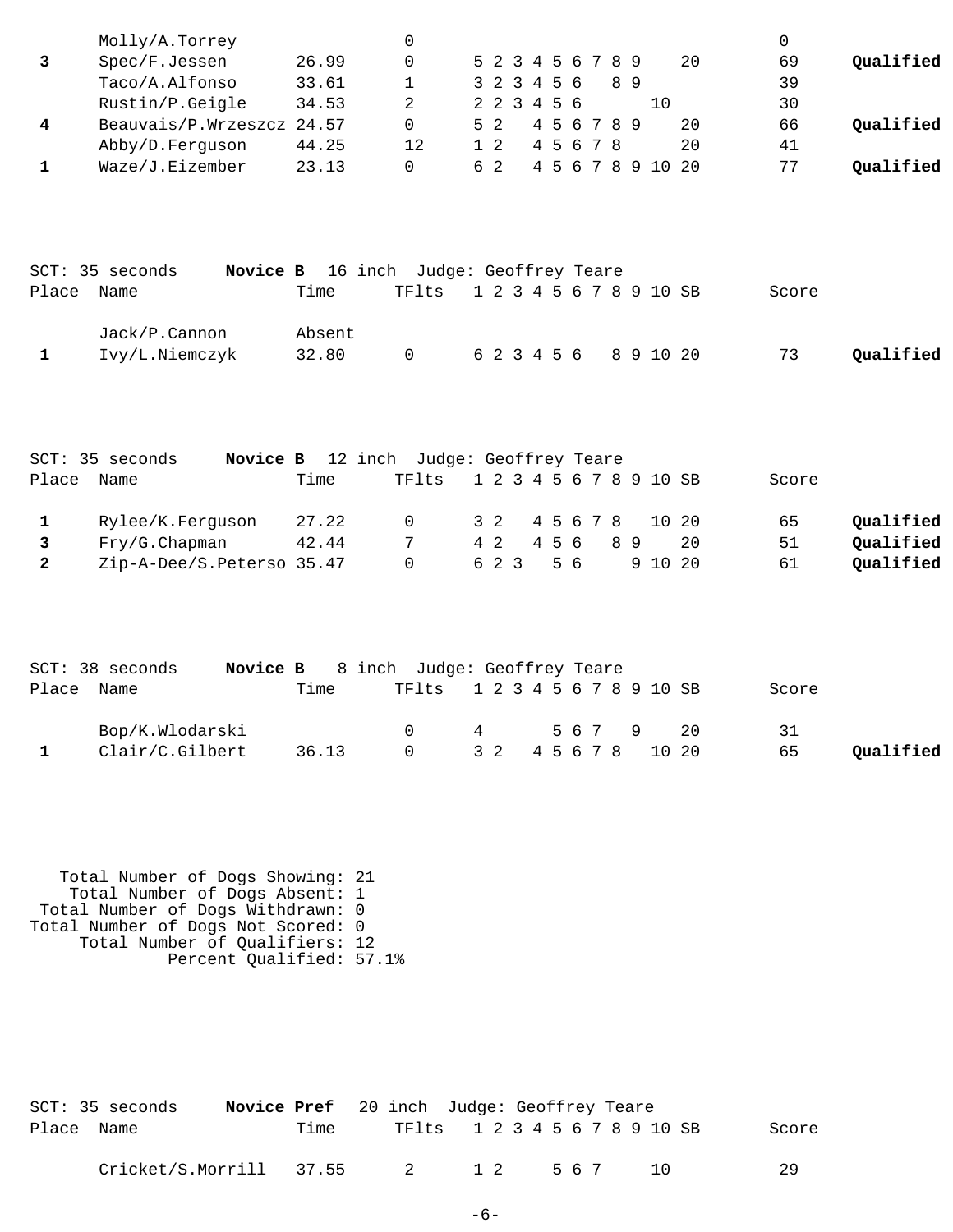| SCT: 35 seconds |                                  | Novice Pref 16 inch Judge: Geoffrey Teare |  |                               |                 |
|-----------------|----------------------------------|-------------------------------------------|--|-------------------------------|-----------------|
| Place Name      |                                  | Time                                      |  | TF1ts 1 2 3 4 5 6 7 8 9 10 SB | Score           |
|                 | Milo/M.Lenell<br>Fanny/C.McClung | 32.15                                     |  | 0 32 45678 1020               | Qualified<br>65 |

 Total Number of Dogs Showing: 3 Total Number of Dogs Absent: 0 Total Number of Dogs Withdrawn: 0 Total Number of Dogs Not Scored: 0 Total Number of Qualifiers: 1 Percent Qualified: 33.3%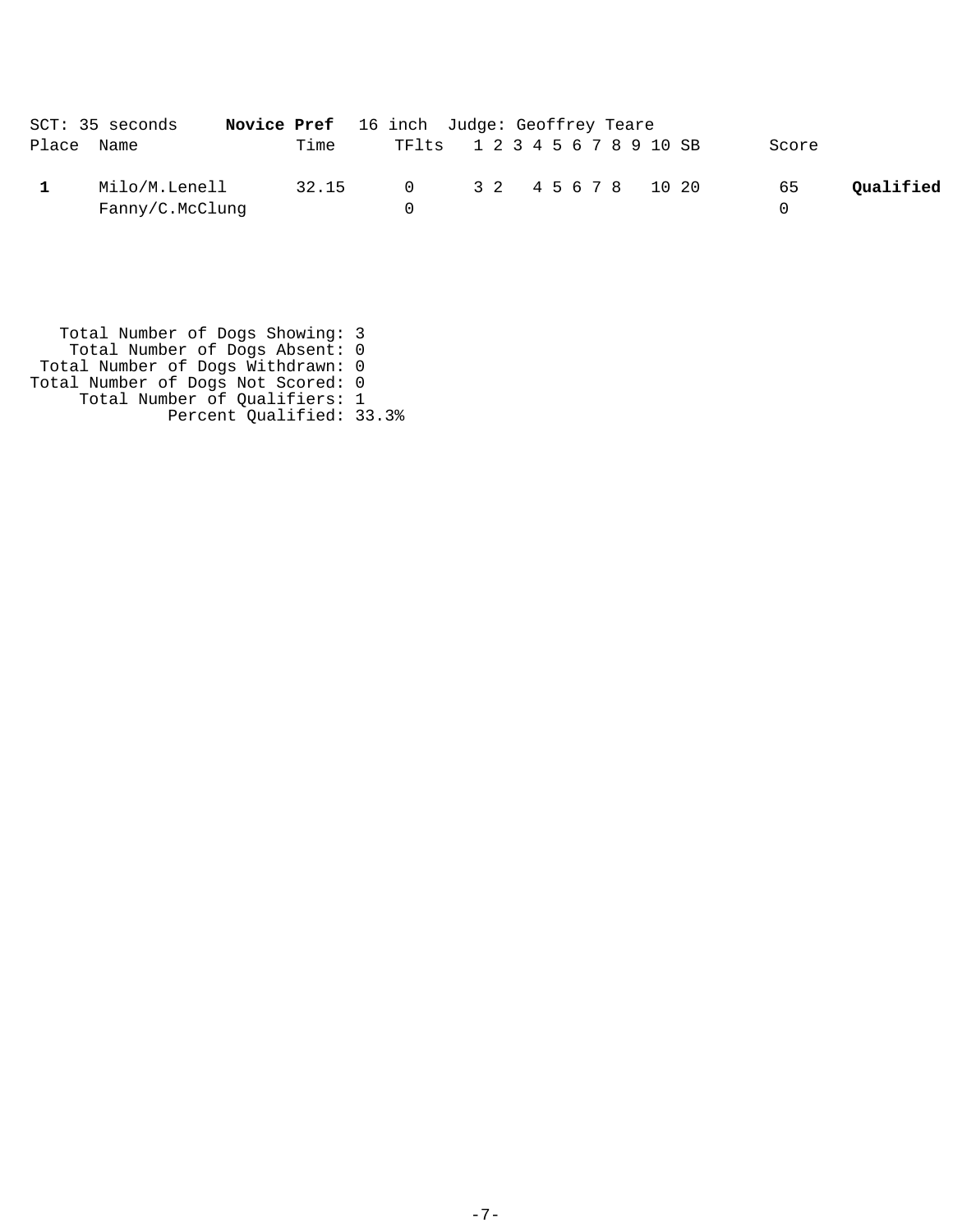### **Friday, May 27, 2022 Blue Ridge Agility Club Novice JWW**

|            | Distance: 126 yards SCT: 45 seconds Novice A 24 inch Judge: Geoffrey Teare |               |                |                                 |                                |                                               |       |           |
|------------|----------------------------------------------------------------------------|---------------|----------------|---------------------------------|--------------------------------|-----------------------------------------------|-------|-----------|
| Place Name |                                                                            | Time          |                |                                 | TFlts RFlts WCFlts TblFlts E/F |                                               | Score |           |
|            | Luna/C.Stroud                                                              | 26.24 0 1 1 0 |                |                                 |                                | $\overline{0}$                                | Elim  |           |
| Place Name | Distance: 124 yards SCT: 45 seconds                                        | Time          |                |                                 | TFlts RFlts WCFlts TblFlts E/F | <b>Novice A</b> 16 inch Judge: Geoffrey Teare | Score |           |
| 1          | Chai/K.Diedrick 24.16                                                      |               | $\overline{0}$ | $\begin{matrix}0&0\end{matrix}$ | $\overline{0}$                 | $\overline{0}$                                | 100   | Oualified |

 Total Number of Dogs Showing: 2 Total Number of Dogs Absent: 0 Total Number of Dogs Withdrawn: 0 Total Number of Dogs Not Scored: 0 Total Number of Qualifiers: 1 Percent Qualified: 50.0%

|              | Distance: 126 yards  SCT: 45 seconds |  |                                | <b>Novice B</b> 24 inch Judge: Geoffrey Teare |           |
|--------------|--------------------------------------|--|--------------------------------|-----------------------------------------------|-----------|
| Place Name   | Time                                 |  | TFlts RFlts WCFlts TblFlts E/F | Score                                         |           |
| $\mathbf{1}$ | Ryngo!/A.Jenkins 24.65 0 0 0 0 0     |  |                                | 100                                           | Qualified |

|       | Distance: 126 yards<br>SCT: | 42 seconds |          | Novice B |   |                          | 20 inch Judge: Geoffrey Teare |       |           |
|-------|-----------------------------|------------|----------|----------|---|--------------------------|-------------------------------|-------|-----------|
| Place | Name                        | Time       | TFlts    |          |   | RFlts WCFlts TblFlts E/F |                               | Score |           |
| 2     | Vahni/J.Chaet               | 19.02      |          |          | 0 |                          | $\Omega$                      | 100   | Qualified |
|       | Taco/A.Alfonso              | 17.32      | $\Omega$ |          |   | $\Omega$                 | 2                             | Elim  |           |
|       | Wookie/M.Skelton            | 21.91      | 0        | 2        |   | $\Omega$                 | 3                             | Elim  |           |
|       | Indigo/M.Wosnak             | No Time    |          |          | 2 | $\Omega$                 | 3                             | Elim  |           |
| 4     | $Suzy$ O/C. Lang            | 19.84      | 0        | 0        | 0 | $\Omega$                 | $\Omega$                      | 100   | Oualified |
|       | Justin/J.Eizember           | 18.92      |          |          |   |                          | 0                             | 100   | Qualified |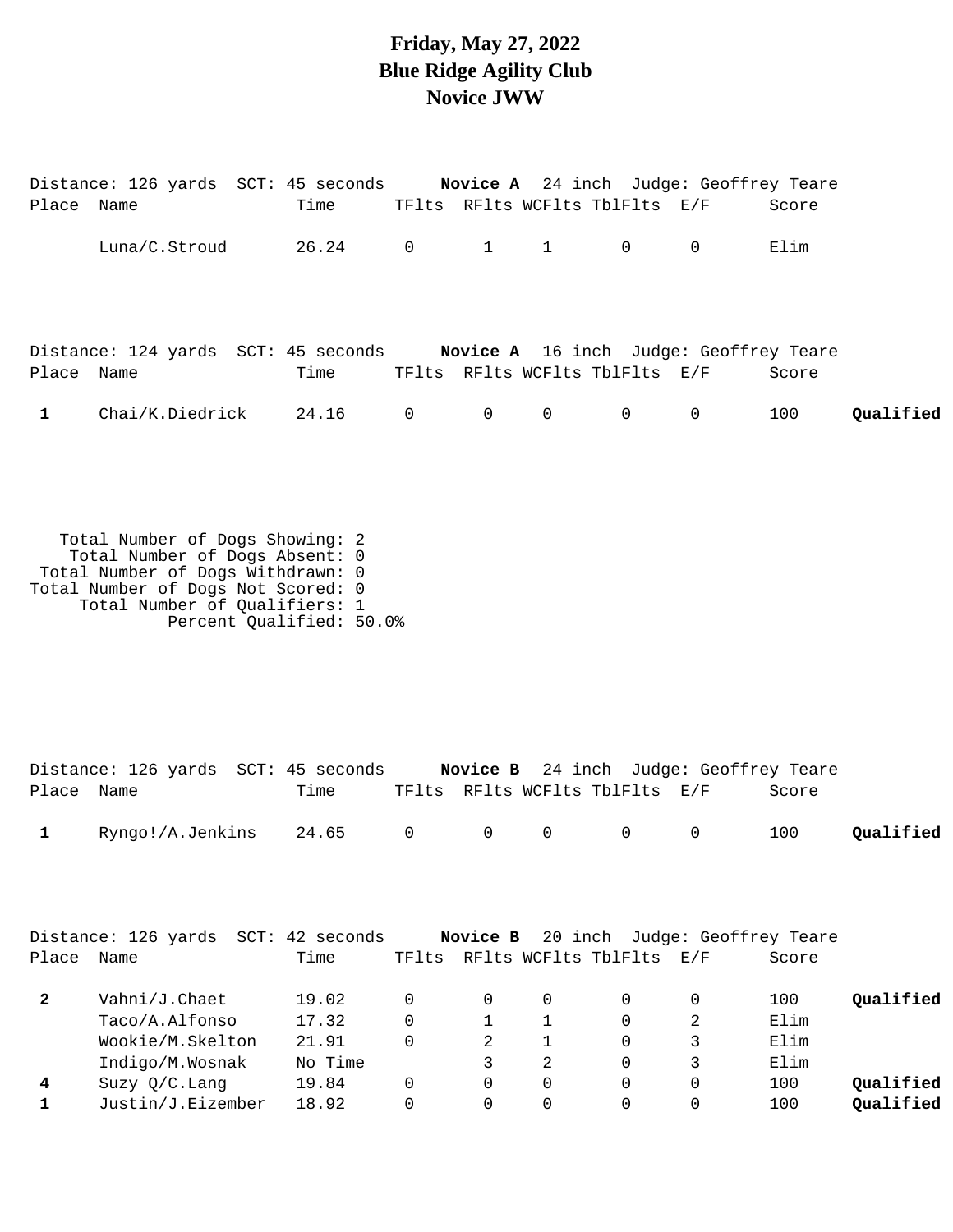|   | Bear/I.Brewi      | 23.32   |          | $\Omega$ | 0            | 0        |              | Elim |           |
|---|-------------------|---------|----------|----------|--------------|----------|--------------|------|-----------|
|   | Samee/D.Puckett   | 19.20   | 0        | $\Omega$ | 0            | 0        | 1            | Elim |           |
|   | Molly/A.Torrey    | 21.60   | $\Omega$ | 0        | 0            | 0        | 0            | 100  | Qualified |
|   | Flynt/K.Lawson    | 18.33   | $\Omega$ | 0        | $\mathbf 1$  | 0        | 2            | Elim |           |
|   | Cali/S.Nation     | No Time |          | 2        | 2            | $\Omega$ | 3            | Elim |           |
| 3 | Spec/F.Jessen     | 19.31   | $\Omega$ | $\Omega$ | $\Omega$     | $\Omega$ | $\mathbf 0$  | 100  | Qualified |
|   | Endeavour/R.Early | 31.56   | 0        | 2        |              | 0        | 1            | Elim |           |
|   | Charlotte/K.Dyson | 26.39   | $\Omega$ |          | $\mathbf{1}$ | 0        | $\mathbf 0$  | Elim |           |
|   | Rustin/P.Geigle   | 33.10   | $\Omega$ | $\Omega$ | 0            | $\Omega$ | $\mathbf{0}$ | 100  | Oualified |
|   | Shadow/K.Phillips | 23.13   | $\Omega$ |          | $\mathbf{1}$ | 0        | 1            | Elim |           |
|   |                   |         |          |          |              |          |              |      |           |
|   |                   |         |          |          |              |          |              |      |           |
|   |                   |         |          |          |              |          |              |      |           |
|   |                   |         |          |          |              |          |              |      |           |

|            | Distance: 124 yards SCT: 45 seconds |         |  |                                | <b>Novice B</b> 16 inch Judge: Geoffrey Teare |
|------------|-------------------------------------|---------|--|--------------------------------|-----------------------------------------------|
| Place Name |                                     | Time    |  | TFlts RFlts WCFlts TblFlts E/F | Score                                         |
|            | Veggie/A.Alfonso                    | No Time |  | 2 1 0 1                        | Elim                                          |

|            | Distance: 122 yards SCT: 49 seconds |         |  |                          |                                 | <b>Novice B</b> 12 inch Judge: Geoffrey Teare |
|------------|-------------------------------------|---------|--|--------------------------|---------------------------------|-----------------------------------------------|
| Place Name |                                     | Time    |  |                          | TFlts RFlts WCFlts TblFlts E/F  | Score                                         |
|            | Fry/G.Chapman                       | No Time |  | $2 \qquad \qquad \Omega$ | $\begin{matrix}0&1\end{matrix}$ | Flim                                          |

|            |               | Distance: 122 yards SCT: 53 seconds |  |                                | <b>Novice B</b> 8 inch Judge: Geoffrey Teare |           |
|------------|---------------|-------------------------------------|--|--------------------------------|----------------------------------------------|-----------|
| Place Name |               | Time                                |  | TFlts RFlts WCFlts TblFlts E/F | Score                                        |           |
|            | Happy/C.Ito   | 58.93 5 1 0 0 0                     |  |                                | 90                                           | Qualified |
|            | Lilo/T.Kinard | 49.82 0 1 0 0 1                     |  |                                | Elim                                         |           |

 Total Number of Dogs Showing: 21 Total Number of Dogs Absent: 0 Total Number of Dogs Withdrawn: 0 Total Number of Dogs Not Scored: 0 Total Number of Qualifiers: 8 Percent Qualified: 38.1%

|            | Distance: 126 yards SCT: 50 seconds |      |  |                                | Novice Pref 20 inch Judge: Geoffrey Teare |  |
|------------|-------------------------------------|------|--|--------------------------------|-------------------------------------------|--|
| Place Name |                                     | Time |  | TFlts RFlts WCFlts TblFlts E/F | Score                                     |  |
|            | $Donner/J.Elsroth$ 57.27 7 1 1 0 0  |      |  |                                | Elim                                      |  |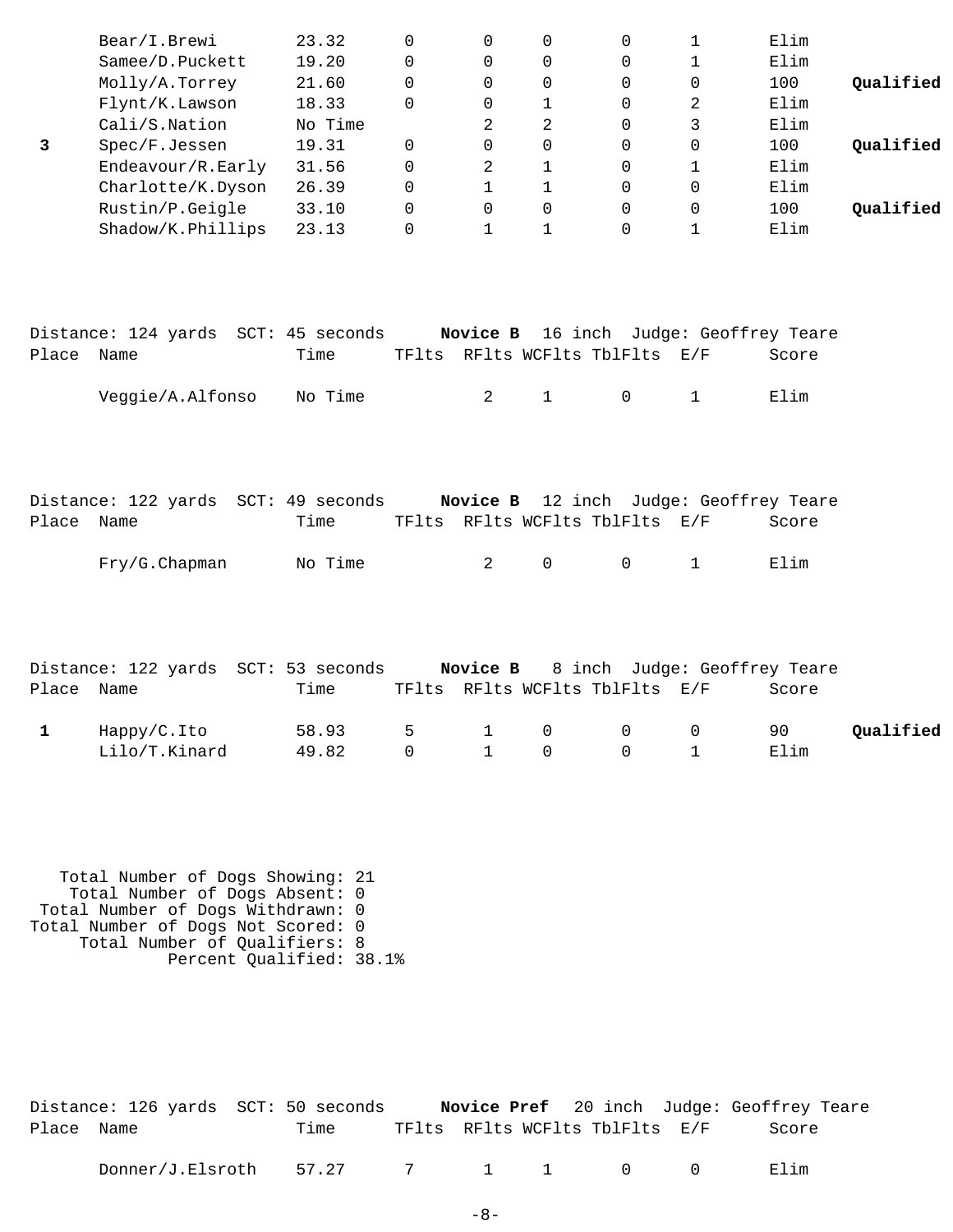| 1            | Cricket/S.Morrill 37.43 0                                                     |      |                | $\overline{0}$ | $\mathsf{O}$   |                                | $0\qquad 0$    | 100   | Oualified |
|--------------|-------------------------------------------------------------------------------|------|----------------|----------------|----------------|--------------------------------|----------------|-------|-----------|
|              | Distance: 126 yards SCT: 47 seconds Novice Pref 16 inch Judge: Geoffrey Teare |      |                |                |                |                                |                |       |           |
| Place Name   |                                                                               | Time |                |                |                | TFlts RFlts WCFlts TblFlts E/F |                | Score |           |
| $\mathbf{1}$ | Tupelo/J.Karpen 39.90 0                                                       |      |                | $\sim$ 1       | $\overline{0}$ | $0 \qquad \qquad$              | $\overline{0}$ | 95    | Qualified |
| Place Name   | Distance: 122 yards SCT: 54 seconds Novice Pref 8 inch Judge: Geoffrey Teare  | Time |                |                |                | TFlts RFlts WCFlts TblFlts E/F |                | Score |           |
| $\mathbf{1}$ | Kai/N.Henderson 35.82                                                         |      | $\overline{0}$ | $\overline{0}$ | $\mathsf{O}$   | $\overline{0}$                 | $\mathbf 0$    | 100   | Qualified |
|              |                                                                               |      |                |                |                |                                |                |       |           |
| Place Name   | Distance: 122 yards SCT: 58 seconds Novice Pref 4 inch Judge: Geoffrey Teare  | Time |                |                |                | TFlts RFlts WCFlts TblFlts E/F |                | Score |           |

| Kinlay/V.McInnis | No Time |  |  | .ım |
|------------------|---------|--|--|-----|
|------------------|---------|--|--|-----|

 Total Number of Dogs Showing: 5 Total Number of Dogs Absent: 0 Total Number of Dogs Withdrawn: 0 Total Number of Dogs Not Scored: 0 Total Number of Qualifiers: 3 Percent Qualified: 60.0%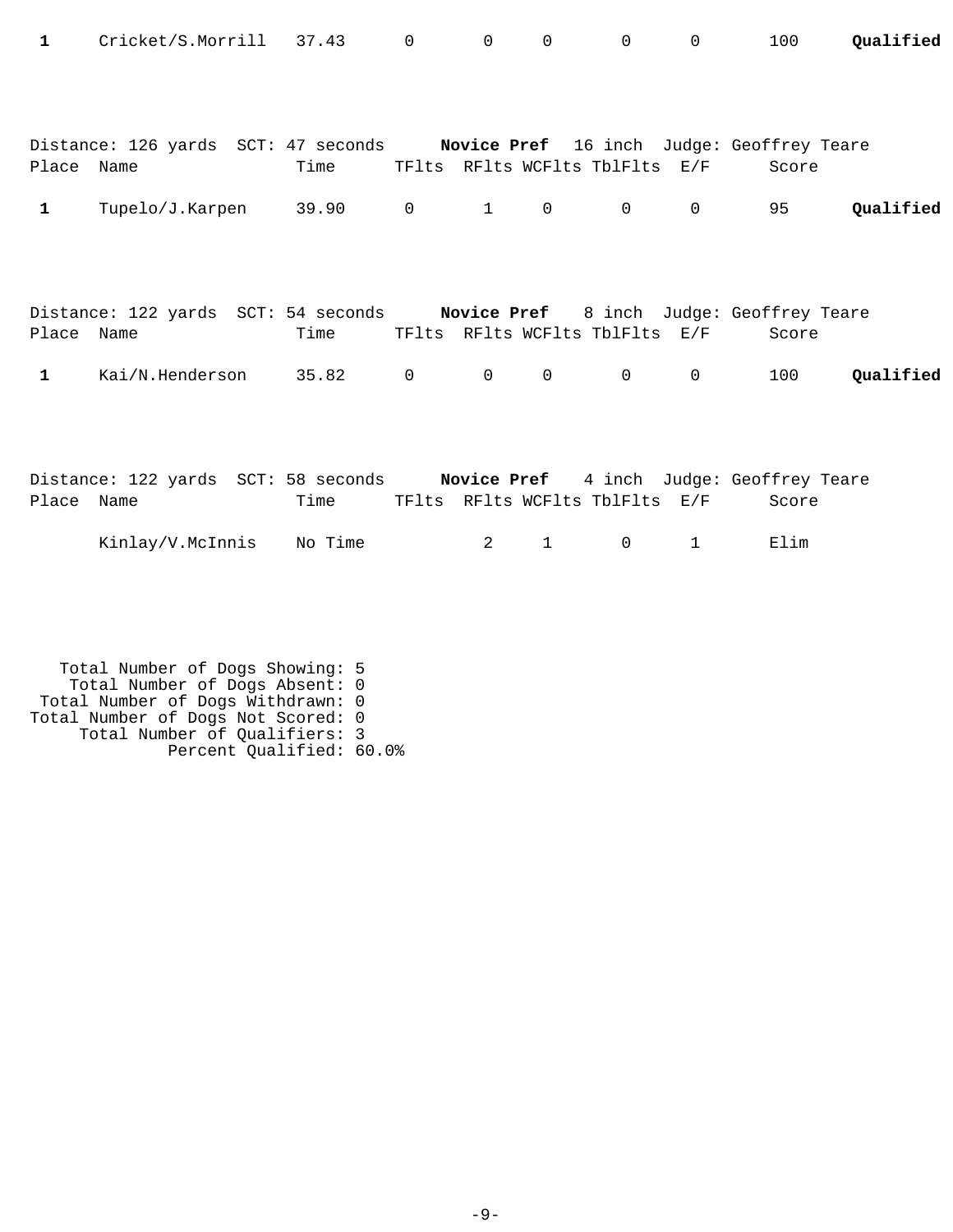# **Friday, May 27, 2022 Blue Ridge Agility Club Open JWW**

|       | Distance: 138 yards SCT: 42 seconds |       |          |               |          | <b>Open</b> 24 inch Judge: Geoffrey Teare |       |           |
|-------|-------------------------------------|-------|----------|---------------|----------|-------------------------------------------|-------|-----------|
| Place | Name                                | Time  | TFlts    |               |          | RFlts WCFlts TblFlts E/F                  | Score |           |
|       | Sierra/J.Parker                     | 34.62 | $\Omega$ | $\mathbf{1}$  |          | $\Omega$                                  | Elim  |           |
|       | Disco/L.Hartheimer                  | 39.90 | $\Omega$ | $\mathcal{E}$ | $\Omega$ | $\Omega$                                  | Elim  |           |
|       | Keeper/S.Nation                     | 44.71 |          |               |          | $\Omega$                                  | 91    | Qualified |
|       | Parker/J.Boqqs                      | 59.42 | 34       |               |          | $\Omega$                                  | Elim  |           |

|       | Distance: 138 yards SCT:  | 39 seconds |          | Open | 20 inch  |                      | Judge: Geoffrey Teare |       |           |
|-------|---------------------------|------------|----------|------|----------|----------------------|-----------------------|-------|-----------|
| Place | Name                      | Time       | TFlts    |      |          | RFlts WCFlts TblFlts | E/F                   | Score |           |
|       | Daru/N.Ben-Dror           | 51.37      | 24       | 3    | 0        | 0                    | $\Omega$              | Elim  |           |
|       | Crystal/M.Lively          | 39.93      |          |      |          | 0                    | $\Omega$              | Elim  |           |
|       | Beauvais/P.Wrzeszcz 31.93 |            |          | 3    |          | 0                    | 3                     | Elim  |           |
|       | Demic/M.McGuire-Clo 27.96 |            |          | 3    |          | 0                    |                       | Elim  |           |
|       | Nella/H.Bowden            | 70.77      | 62       |      | 0        | $\Omega$             | $\Omega$              | Elim  |           |
| 1     | Joss/C.Motheral-Lyn 26.11 |            |          |      | 0        | $\Omega$             | 0                     | 100   | Oualified |
|       | Abby/D.Ferguson           | 40.90      | 2        | 4    | 2        | $\Omega$             | 3                     | Elim  |           |
| 2     | Sabot/J.Root              | 28.10      | $\Omega$ |      | $\Omega$ | $\Omega$             | $\Omega$              | 100   | Oualified |
|       | Waze/J.Eizember           | 20.41      | $\Omega$ |      | $\Omega$ | $\Omega$             | 2                     | Elim  |           |
|       | Kylo Ren/J.Brightwe 22.26 |            |          |      | 0        | 0                    | 2                     | Elim  |           |

|       | Distance: 135 yards SCT: 42 seconds |        |       |           |   | Open 16 inch Judge: Geoffrey Teare |       |           |
|-------|-------------------------------------|--------|-------|-----------|---|------------------------------------|-------|-----------|
| Place | Name                                | Time   | TFlts |           |   | RFlts WCFlts TblFlts E/F           | Score |           |
|       | $Rhett/T$ . Ault                    | 43.94  |       | $4 \quad$ |   | . O                                | Elim  |           |
|       | Firefly/K.Bremser                   | 42.01  | 0     | 2         |   |                                    | Elim  |           |
|       | Echo/S.Leonard                      | 48.61  | 12    |           |   |                                    | Elim  |           |
|       | $Jack/P$ . Cannon                   | Absent |       |           |   |                                    |       |           |
|       | Brynne/K.Baker                      | 31.19  | 0     |           | 0 |                                    | 100   | Oualified |

|            | Distance: 132 yards SCT: 44 seconds                   |       |  |                                | <b>Open</b> 12 inch Judge: Geoffrey Teare |       |           |
|------------|-------------------------------------------------------|-------|--|--------------------------------|-------------------------------------------|-------|-----------|
| Place Name |                                                       | Time  |  | TFlts RFlts WCFlts TblFlts E/F |                                           | Score |           |
|            | Tribe/T.Van Deusen 33.42     0     1    0     0     0 |       |  |                                |                                           | - 95  | Oualified |
|            | Jaxson/L.Hall                                         | 51.22 |  | 14 2 1 0 1                     |                                           | Elim  |           |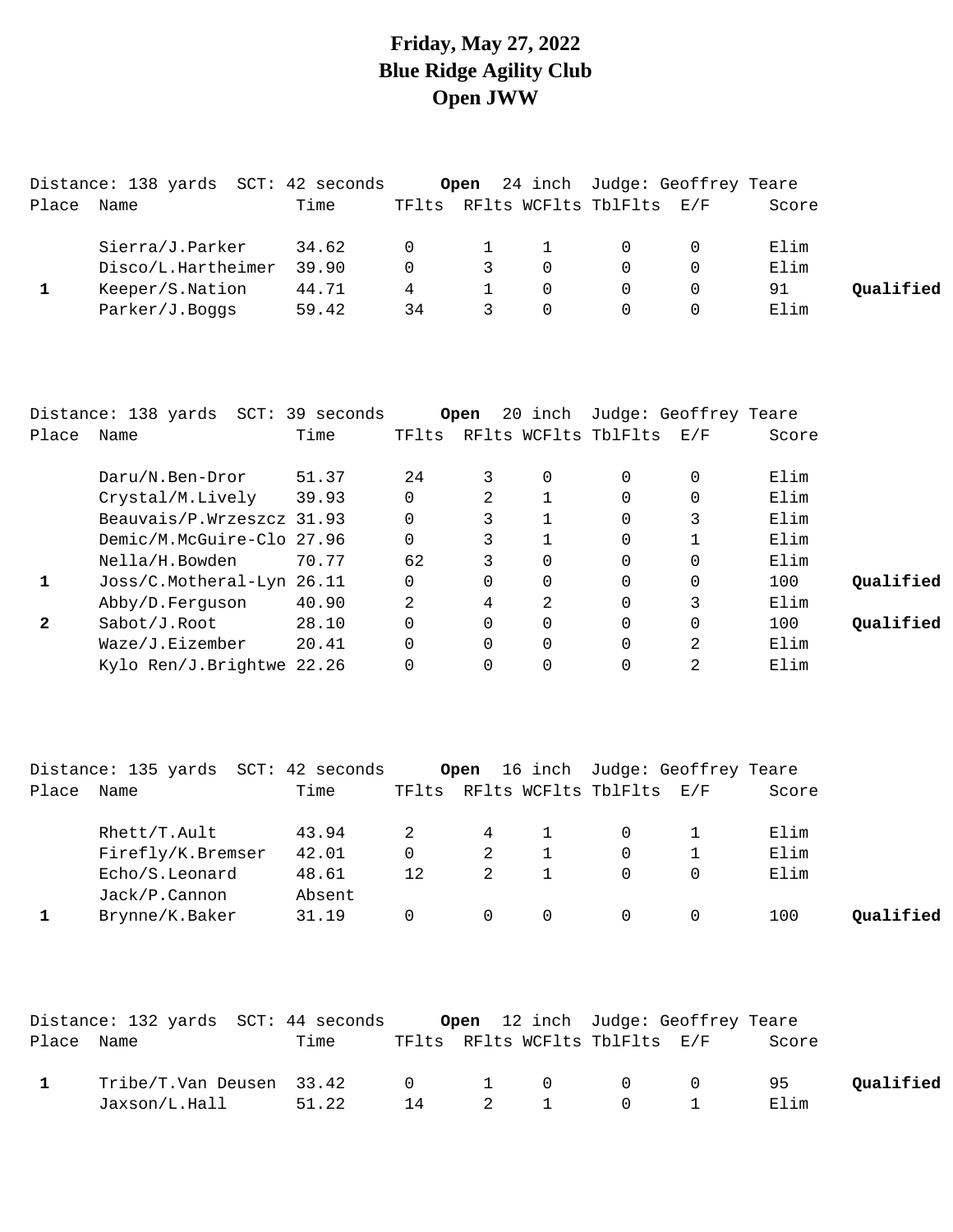| Place | Distance: 132 yards SCT: 47 seconds<br>Name | Time           |          | Open   |          | TFlts RFlts WCFlts TblFlts E/F | 8 inch Judge: Geoffrey Teare | Score      |
|-------|---------------------------------------------|----------------|----------|--------|----------|--------------------------------|------------------------------|------------|
|       | Sophie/T.Page<br>Clair/C.Gilbert            | 64.14<br>55.46 | 34<br>16 | 1<br>2 | $\Omega$ | 0<br>0                         | 0                            | 61<br>Elim |
|       | Fini/S.Alexander                            | 36.61          | $\Omega$ | 0      |          | 0                              | $\Omega$                     | Elim       |

Yogi/J.Sagarin No Time 3 0 0 1 Elim

 Total Number of Dogs Showing: 24 Total Number of Dogs Absent: 1 Total Number of Dogs Withdrawn: 0 Total Number of Dogs Not Scored: 0 Total Number of Qualifiers: 5 Percent Qualified: 20.8%

|       | Distance: 138 yards SCT: 47 seconds |       |          |                |          |                          | Open Pref 20 inch Judge: Geoffrey Teare |           |
|-------|-------------------------------------|-------|----------|----------------|----------|--------------------------|-----------------------------------------|-----------|
| Place | Name                                | Time  | TFlts    |                |          | RFlts WCFlts TblFlts E/F | Score                                   |           |
|       | Apollo/S.Apple                      | 23.15 | $\Omega$ | $\overline{0}$ | $\Omega$ | $\Omega$                 | 100                                     | Qualified |
|       | Mia/C.Mackey                        | 41.58 | 0        | 2              | $\Omega$ | $\Omega$                 | Elim                                    |           |
|       | Mishka/L.Albertz                    | 44.10 | $\Omega$ |                | $\Omega$ | $\Omega$                 | Elim                                    |           |
|       | Mission/J.Hamblin                   | 41.66 | 0        |                |          | $\Omega$                 | Elim                                    |           |

|            | Distance: 138 yards SCT: 44 seconds |        |     |     |                                |                                        | <b>Open Pref</b> 16 inch Judge: Geoffrey Teare |
|------------|-------------------------------------|--------|-----|-----|--------------------------------|----------------------------------------|------------------------------------------------|
| Place Name |                                     | Time   |     |     | TFlts RFlts WCFlts TblFlts E/F |                                        | Score                                          |
|            | Roxy/B.Hart                         | 56.93  | 2.4 | 4 1 |                                | $\begin{array}{ccc} 0 & 2 \end{array}$ | Elim                                           |
|            | Socks/M.Jennings                    | Absent |     |     |                                |                                        |                                                |

|            | Distance: 132 yards SCT: 49 seconds |       |  |                                         | <b>Open Pref</b> 8 inch Judge: Geoffrey Teare |
|------------|-------------------------------------|-------|--|-----------------------------------------|-----------------------------------------------|
| Place Name |                                     | Time  |  | TFlts RFlts WCFlts TblFlts E/F          | Score                                         |
|            | Riva/J.Padqett                      | 40.13 |  | $0 \qquad 2 \qquad 2 \qquad 0 \qquad 1$ | Elim                                          |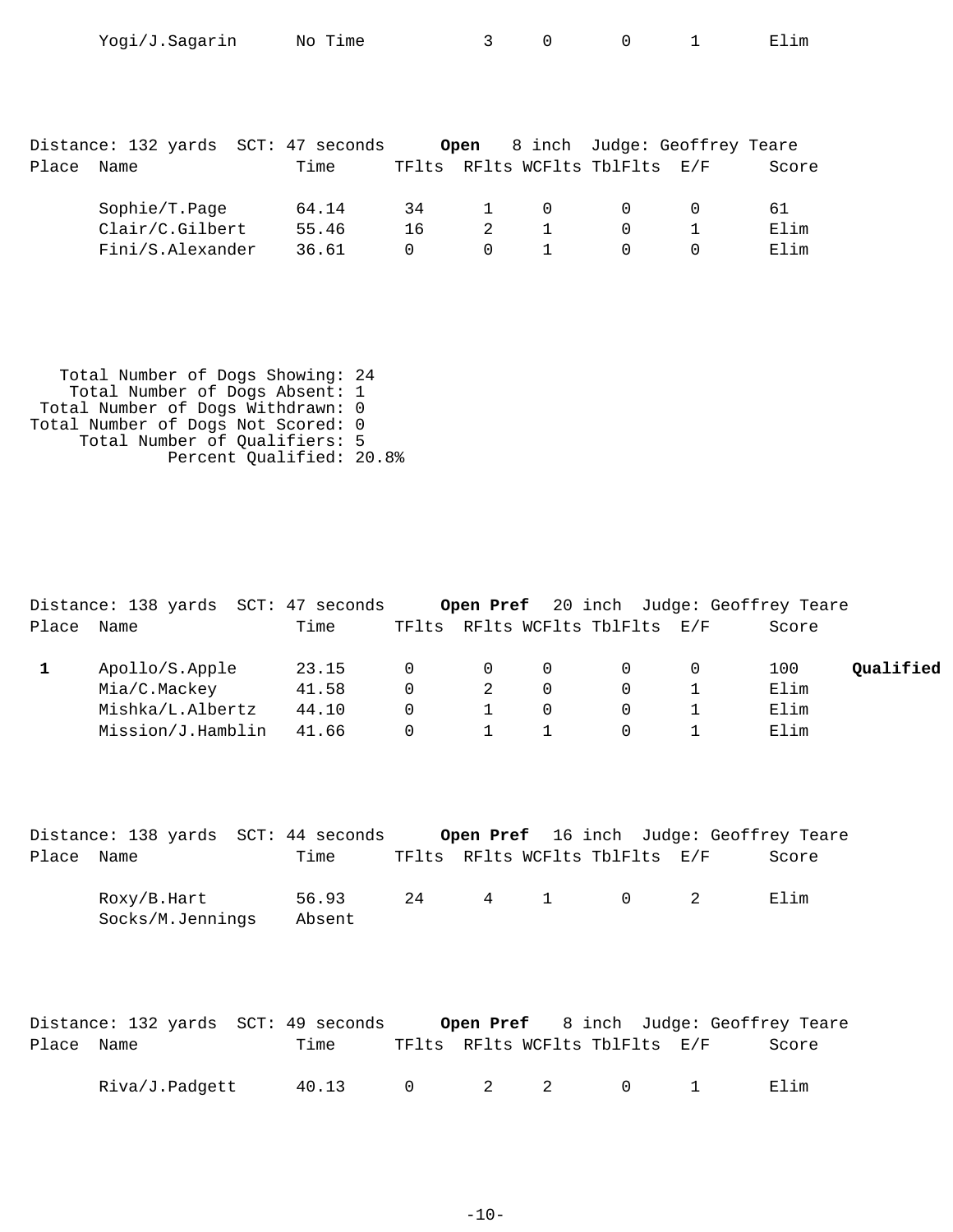Total Number of Dogs Showing: 6 Total Number of Dogs Absent: 1 Total Number of Dogs Withdrawn: 0 Total Number of Dogs Not Scored: 0 Total Number of Qualifiers: 1 Percent Qualified: 16.7%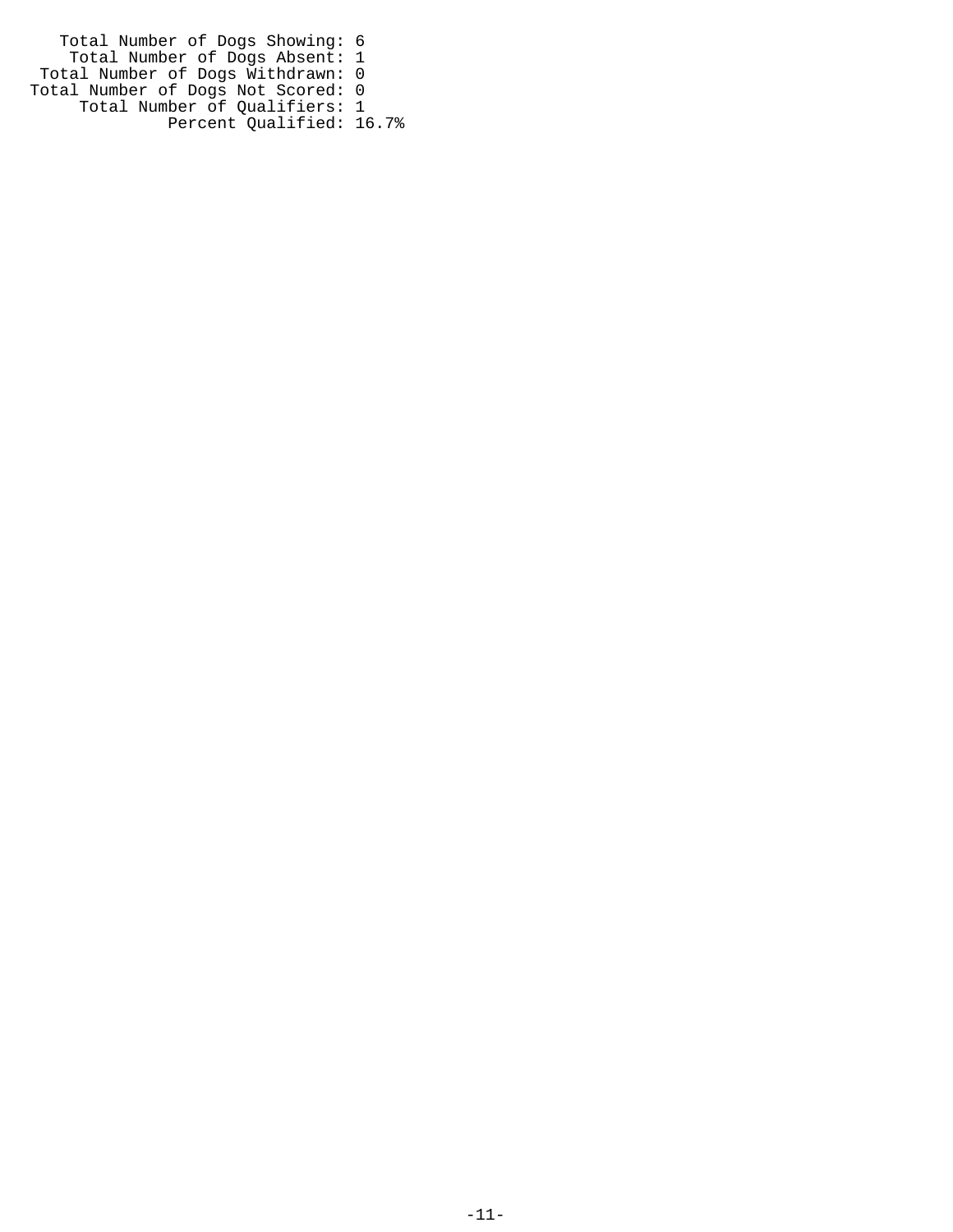# **Friday, May 27, 2022 Blue Ridge Agility Club Master/Excellent JWW**

|             | Distance: 161 yards SCT: 53 seconds                                                |         |              | Excellent    |              |                                |              | 8 inch Judge: Geoffrey Teare            |           |
|-------------|------------------------------------------------------------------------------------|---------|--------------|--------------|--------------|--------------------------------|--------------|-----------------------------------------|-----------|
| Place Name  |                                                                                    | Time    |              |              |              | TFlts RFlts WCFlts TblFlts E/F |              | Score                                   |           |
|             | Tux/L.Sprick                                                                       | No Time |              | 3            | $\mathbf{1}$ | 0                              | 1            | Elim                                    |           |
|             | Maisie/P.McDonald                                                                  | 51.63   | $\mathbf 0$  | 3            | $\mathbf{1}$ | $\Omega$                       | $\mathbf{1}$ | Elim                                    |           |
|             |                                                                                    |         |              |              |              |                                |              |                                         |           |
|             | Distance: 170 yards SCT: 45 seconds Excellent 24 inch Choice Judge: Geoffrey Teare |         |              |              |              |                                |              |                                         |           |
| Place Name  |                                                                                    | Time    |              |              |              | TFlts RFlts WCFlts TblFlts E/F |              | Score                                   |           |
| $\mathbf 1$ | Antoine/K.Kulewski 33.62                                                           |         | $\mathbf 0$  | $\mathbf 0$  | 0            | $\mathbf 0$                    | $\mathbf 0$  | 100                                     | Qualified |
|             | Distance: 170 yards SCT: 48 seconds Excellent 24 inch Judge: Geoffrey Teare        |         |              |              |              |                                |              |                                         |           |
| Place Name  |                                                                                    | Time    |              |              |              | TFlts RFlts WCFlts TblFlts E/F |              | Score                                   |           |
|             | Griffen/M.Ogle                                                                     | No Time |              | $\mathbf{1}$ | 0            | 0                              | 1            | Elim                                    |           |
|             | Timer/K.Angel                                                                      | 38.62   | $\mathbf 0$  | 0            | $\mathbf{1}$ | 0                              | 1            | Elim                                    |           |
|             | Tekla/C.Williams                                                                   | 32.16   | $\Omega$     | $\Omega$     | $\mathbf{1}$ | $\Omega$                       | 3            | Elim                                    |           |
|             | Distance: 170 yards SCT: 45 seconds Excellent 20 inch Judge: Geoffrey Teare        |         |              |              |              |                                |              |                                         |           |
| Place Name  |                                                                                    | Time    |              |              |              | TFlts RFlts WCFlts TblFlts E/F |              | Score                                   |           |
|             | Zeeva/R.Ogle                                                                       | 56.52   | 33           | 3            | $\mathbf 1$  | 0                              | 3            | Elim                                    |           |
|             | Scot/V.Currier                                                                     | 32.96   | $\mathsf{O}$ | $\mathbf{1}$ | 0            | 0                              | $\mathbf 1$  | Elim                                    |           |
|             | Dreamer/L.Wells                                                                    | 31.65   | $\mathbf 0$  | 0            | 1            | 0                              | 0            | Elim                                    |           |
|             | Salsa/K.Ferguson                                                                   | 29.48   | 0            | 1            | 1            | $\overline{0}$                 | 0            | Elim                                    |           |
|             | Sport/J.Lambert                                                                    | Absent  |              |              |              |                                |              |                                         |           |
|             | Distance: 166 yards SCT: 47 seconds                                                |         |              |              |              |                                |              | Excellent 16 inch Judge: Geoffrey Teare |           |
| Place Name  |                                                                                    | Time    |              |              |              | TFlts RFlts WCFlts TblFlts E/F |              | Score                                   |           |
| 1           | Eevee/J.Lucas                                                                      | 30.34   | 0            | 0            | 0            | 0                              | 0            | 100                                     | Qualified |
|             | Maisie Jane/K.Ricks 60.51                                                          |         | 39           | 1            | 0            | 0                              | 0            | Elim                                    |           |
|             | Whiskey/L.Wells                                                                    | 29.94   | 0            | 0            | 0            | 0                              | 1            | Elim                                    |           |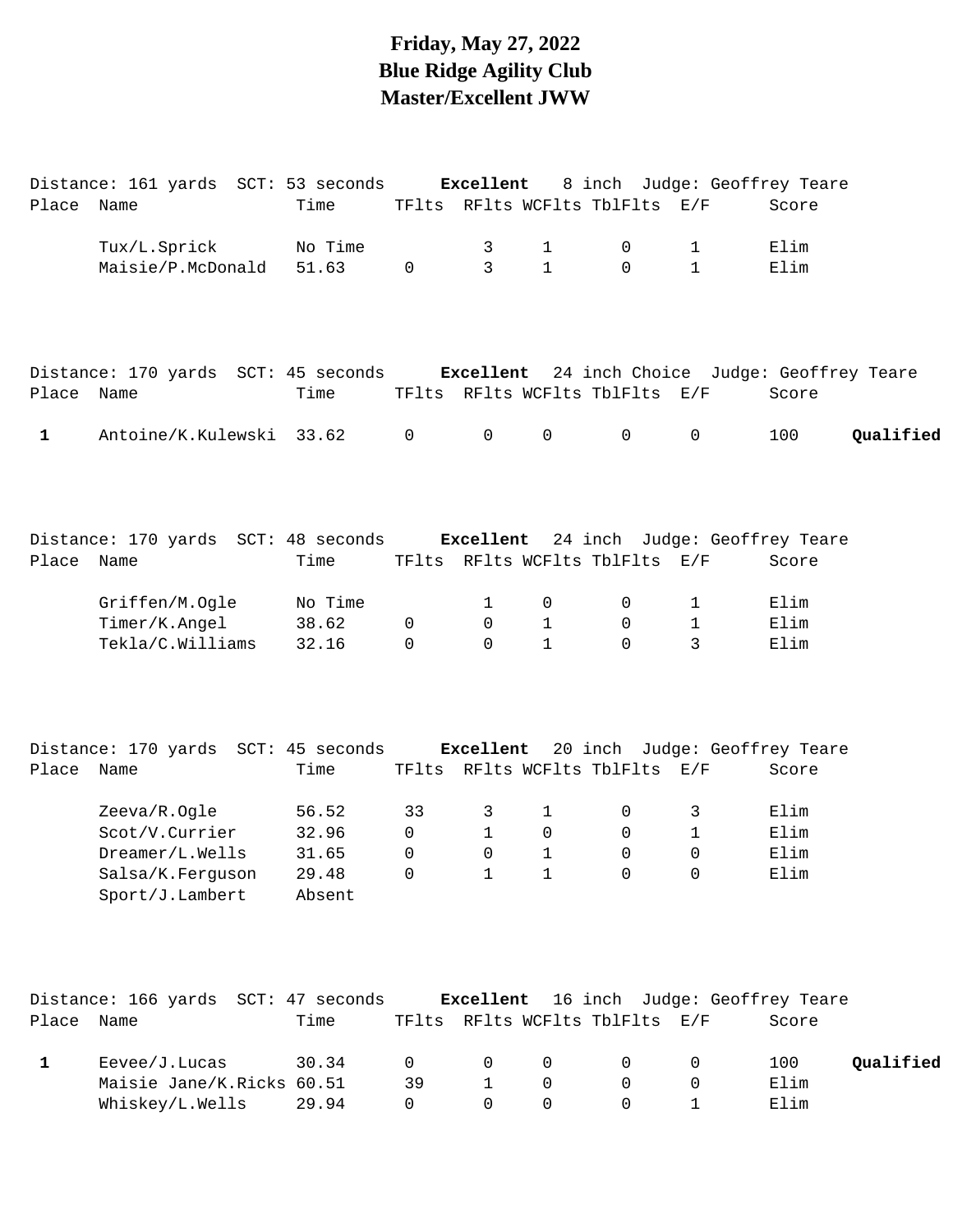| $\mathbf{2}$ | Jackson/D.Hamm No Time<br>Clam Chowdah/G.Chap 30.54 |                 | $\mathbf 0$                                                               | 5<br>$\mathsf{O}$ | 3<br>$\mathbf 0$ | $\mathsf{O}$<br>$\mathsf{O}$ | 4<br>$\mathbf 0$ | Elim<br>100 | Qualified |
|--------------|-----------------------------------------------------|-----------------|---------------------------------------------------------------------------|-------------------|------------------|------------------------------|------------------|-------------|-----------|
| Place Name   | Distance: 161 yards SCT: 50 seconds                 | Time            | Excellent 12 inch Judge: Geoffrey Teare<br>TFlts RFlts WCFlts TblFlts E/F |                   |                  |                              |                  | Score       |           |
|              | Zeus/N.Blue<br>Ruth/M.Dolan                         | Absent<br>34.07 | $\mathbf 0$                                                               | $3 \t 1$          |                  | $\overline{0}$               | $\overline{0}$   | Elim        |           |
|              |                                                     |                 |                                                                           |                   |                  |                              |                  |             |           |

 Total Number of Dogs Showing: 16 Total Number of Dogs Absent: 2 Total Number of Dogs Withdrawn: 0 Total Number of Dogs Not Scored: 0 Total Number of Qualifiers: 3 Percent Qualified: 18.8%

|                | $SCT$ :<br>Distance: 161 yards | 53 seconds |          | Master   | 8<br>inch |                      | Judge: Geoffrey Teare |       |           |
|----------------|--------------------------------|------------|----------|----------|-----------|----------------------|-----------------------|-------|-----------|
| Place          | Name                           | Time       | TFlts    |          |           | RFlts WCFlts TblFlts | E/F                   | Score |           |
|                |                                | 34.86      | $\Omega$ | $\Omega$ |           | $\Omega$             | $\Omega$              | 100   | Qualified |
|                | Blaze/R.Hutson                 |            |          |          | 0         |                      |                       |       |           |
|                | Impa/T.Helwig                  | 42.82      | $\Omega$ | 2        |           | $\Omega$             |                       | Elim  |           |
|                | Kamikazee/R.Hutson             | 36.81      | $\Omega$ | 0        | 0         | 0                    | 0                     | 100   | Qualified |
|                | Toby/R.Hutson                  | 37.82      | $\Omega$ | $\Omega$ | 0         | $\Omega$             | 0                     | 100   | Qualified |
|                | Dazzle/R.Gibbs                 | 40.67      | $\Omega$ | $\Omega$ | $\Omega$  | $\Omega$             | $\Omega$              | 100   | Qualified |
|                | Harper/C.Fowler                | 35.30      | $\Omega$ |          | 0         | $\Omega$             | 0                     | Elim  |           |
|                | Zatanna/M.Melucci              | 34.07      | $\Omega$ | $\Omega$ | $\Omega$  | $\Omega$             | $\Omega$              | 100   | Qualified |
| 4              | Chase/R.Hutson                 | 33.20      | 0        | 0        | 0         | $\Omega$             | 0                     | 100   | Qualified |
|                | Sugar/J.Haddy                  | 38.83      | $\Omega$ |          | 1         | $\Omega$             | $\mathbf{1}$          | Elim  |           |
|                | Brooke/T.Gentry                | No Time    |          |          | 0         | $\Omega$             | 2                     | Elim  |           |
| 3              | Ace/L.Sprick                   | 33.18      | $\Omega$ | 0        | $\Omega$  | $\Omega$             | 0                     | 100   | Qualified |
|                | Saga/M.LeRoy                   | 28.11      | $\Omega$ | 0        | 0         | 0                    | 0                     | 100   | Qualified |
|                | Lilas/S.Raheja                 | 34.66      | $\Omega$ | 0        | 0         | $\Omega$             | 0                     | 100   | Qualified |
|                | Jive/K.Wlodarski               | 34.03      | $\Omega$ | 0        | 0         | 0                    | 0                     | 100   | Qualified |
|                | Desmond/B.Kennedy              | 38.51      | $\Omega$ |          | 1         | $\Omega$             | 0                     | Elim  |           |
| $\overline{2}$ | Ripple/D.Haddy                 | 28.93      | $\Omega$ | $\Omega$ | 0         | $\Omega$             | $\Omega$              | 100   | Qualified |
|                | Ann Perkins/C.Ito              | 46.97      | 0        |          |           | $\Omega$             | 0                     | Elim  |           |
|                | Forrest/R.Gibbs                | 45.10      | $\Omega$ | 0        |           | 0                    | 0                     | Elim  |           |

|            |               | Distance: 170 yards  SCT: 45 seconds |        |                                | <b>Master</b> 24 inch Choice Judge: Geoffrey Teare |           |
|------------|---------------|--------------------------------------|--------|--------------------------------|----------------------------------------------------|-----------|
| Place Name |               | Time                                 |        | TFlts RFlts WCFlts TblFlts E/F | Score                                              |           |
| 2          | Fuel/C.Huther | 34.29 0 0 0 0 0 100                  |        |                                |                                                    | Qualified |
|            |               |                                      | $-12-$ |                                |                                                    |           |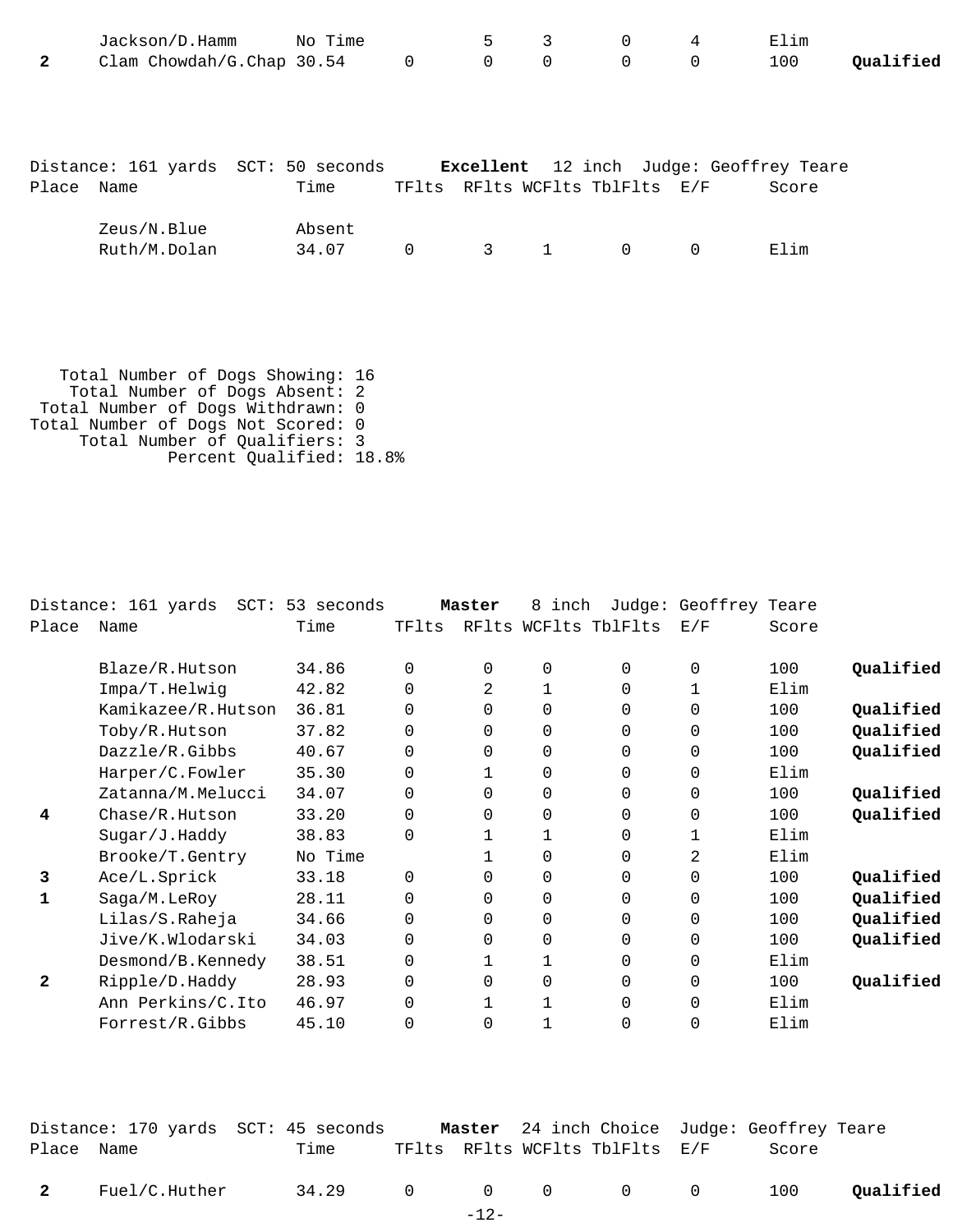|  | 1 Ruthless/T.Riley 27.14 0 0 0 0 0 0 100 Qualified |  |  |  |  |  |  |  |  |
|--|----------------------------------------------------|--|--|--|--|--|--|--|--|
|--|----------------------------------------------------|--|--|--|--|--|--|--|--|

|              | Distance: 170 yards | SCT: 48 seconds |          | Master   | 24 inch |                      | Judge: Geoffrey Teare |       |           |
|--------------|---------------------|-----------------|----------|----------|---------|----------------------|-----------------------|-------|-----------|
| Place        | Name                | Time            | TFlts    |          |         | RFlts WCFlts TblFlts | E/F                   | Score |           |
|              |                     |                 |          |          |         |                      |                       |       |           |
|              | Mason/R.English     | 41.05           | $\Omega$ | 0        |         | 0                    |                       | Elim  |           |
|              | Mac/C.Lanq          | 32.16           | $\Omega$ | 2        | 0       | 0                    |                       | Elim  |           |
|              | Enzo/E.Irwin        | 42.96           | $\Omega$ | $\Omega$ | 0       | $\Omega$             | 0                     | 100   | Oualified |
|              | Riker/D.Plemmons    | 44.83           | $\Omega$ |          |         | $\Omega$             | $\Omega$              | Elim  |           |
| 1            | Nolan/B.Kennedy     | 31.71           | $\Omega$ | $\Omega$ | 0       | $\Omega$             | $\Omega$              | 100   | Oualified |
| 3            | Luke/C.McClunq      | 35.58           | $\Omega$ | $\Omega$ | 0       | $\Omega$             | 0                     | 100   | Oualified |
| $\mathbf{2}$ | Rainey/K.Staub      | 31.91           | $\Omega$ | 0        | 0       | 0                    | 0                     | 100   | Qualified |
|              | Lincoln/R.English   | 39.03           | $\Omega$ | $\Omega$ | 0       | $\Omega$             | 0                     | 100   | Qualified |
| 4            | Jamie/C.Lanq        | 35.98           | $\Omega$ | $\Omega$ | 0       | 0                    | 0                     | 100   | Qualified |
|              | Dooley/A.Stipe      | Absent          |          |          |         |                      |                       |       |           |

|       | Distance: 170 yards SCT: 45 seconds |         |          | Master   | 20<br>inch |                      | Judge: Geoffrey Teare |       |           |
|-------|-------------------------------------|---------|----------|----------|------------|----------------------|-----------------------|-------|-----------|
| Place | Name                                | Time    | TFlts    |          |            | RFlts WCFlts TblFlts | E/F                   | Score |           |
|       | Rhys/E.Posey                        | 43.57   | $\Omega$ | $\Omega$ | 0          | $\Omega$             | 0                     | 100   | Qualified |
| 4     | Pyro/C.Huther                       | 31.53   | $\Omega$ | $\Omega$ | 0          | $\Omega$             | 0                     | 100   | Qualified |
|       | Peggy Sue/W. Lang                   | No Time |          | $\Omega$ |            | $\Omega$             |                       | Elim  |           |
|       | Myth/J.Johnson                      | No Time |          | 2        |            | $\Omega$             | 2                     | Elim  |           |
|       | Takoda/I.Brewi                      | 35.75   | $\Omega$ |          | 0          | $\Omega$             | 0                     | Elim  |           |
|       | Elsa/S.Green                        | 37.21   | $\Omega$ |          |            | $\Omega$             |                       | Elim  |           |
|       | Change/A. Beeler                    | 68.86   | 69       |          | 0          | $\Omega$             | 0                     | Elim  |           |
|       | Nunee/D. Bauman                     | No Time |          | 0        |            | $\Omega$             | 2                     | Elim  |           |
|       | Rain/D.Rose                         | 35.61   | $\Omega$ | $\Omega$ |            | $\Omega$             | 0                     | Elim  |           |
|       | Dooley/F.Wade                       | 34.30   | $\Omega$ | $\Omega$ |            | $\Omega$             |                       | Elim  |           |
| 1     | Rush/V.Currier                      | 26.39   | $\Omega$ | $\Omega$ | 0          | $\Omega$             | 0                     | 100   | Qualified |
|       | Panda/F.Jessen                      | 29.80   | $\Omega$ | $\Omega$ | $\Omega$   | $\Omega$             | 2                     | Elim  |           |
| 2     | Rosa/D.Puckett                      | 29.01   | $\Omega$ | $\Omega$ | 0          | $\Omega$             | 0                     | 100   | Qualified |
|       | Katniss/A. Brashears                | 37.28   | 0        |          |            | $\Omega$             |                       | Elim  |           |
| 3     | Zelda/P.Oberst                      | 30.36   | $\Omega$ | $\Omega$ | 0          | $\Omega$             | 0                     | 100   | Qualified |
|       | Claymore/J.Root                     | 45.78   | $\Omega$ | 0        | 0          | 0                    | 0                     | 100   | Qualified |
|       |                                     |         |          |          |            |                      |                       |       |           |

|       | Distance: 166 yards SCT: 47 seconds |         |              | Master   |          |                                | 16 inch Judge: Geoffrey Teare |       |           |
|-------|-------------------------------------|---------|--------------|----------|----------|--------------------------------|-------------------------------|-------|-----------|
| Place | Name                                | Time    |              |          |          | TFlts RFlts WCFlts TblFlts E/F |                               | Score |           |
|       | Roo/J.Wiltsek                       | No Time |              | $\Omega$ | $\Omega$ | $\Omega$                       |                               | Elim  |           |
|       | Maverick/N.Jenkins                  | 37.86   | $\Omega$     | $\Omega$ |          |                                | $\Omega$                      | 100   | Qualified |
| 2     | Leila/J.Chaet                       | 26.31   | <sup>n</sup> | $\Omega$ | $\Omega$ |                                | $\Omega$                      | 100   | Oualified |
|       | Duncan/V.McInnis                    | 33.15   | $^{\circ}$   | $\Omega$ |          |                                |                               | Elim  |           |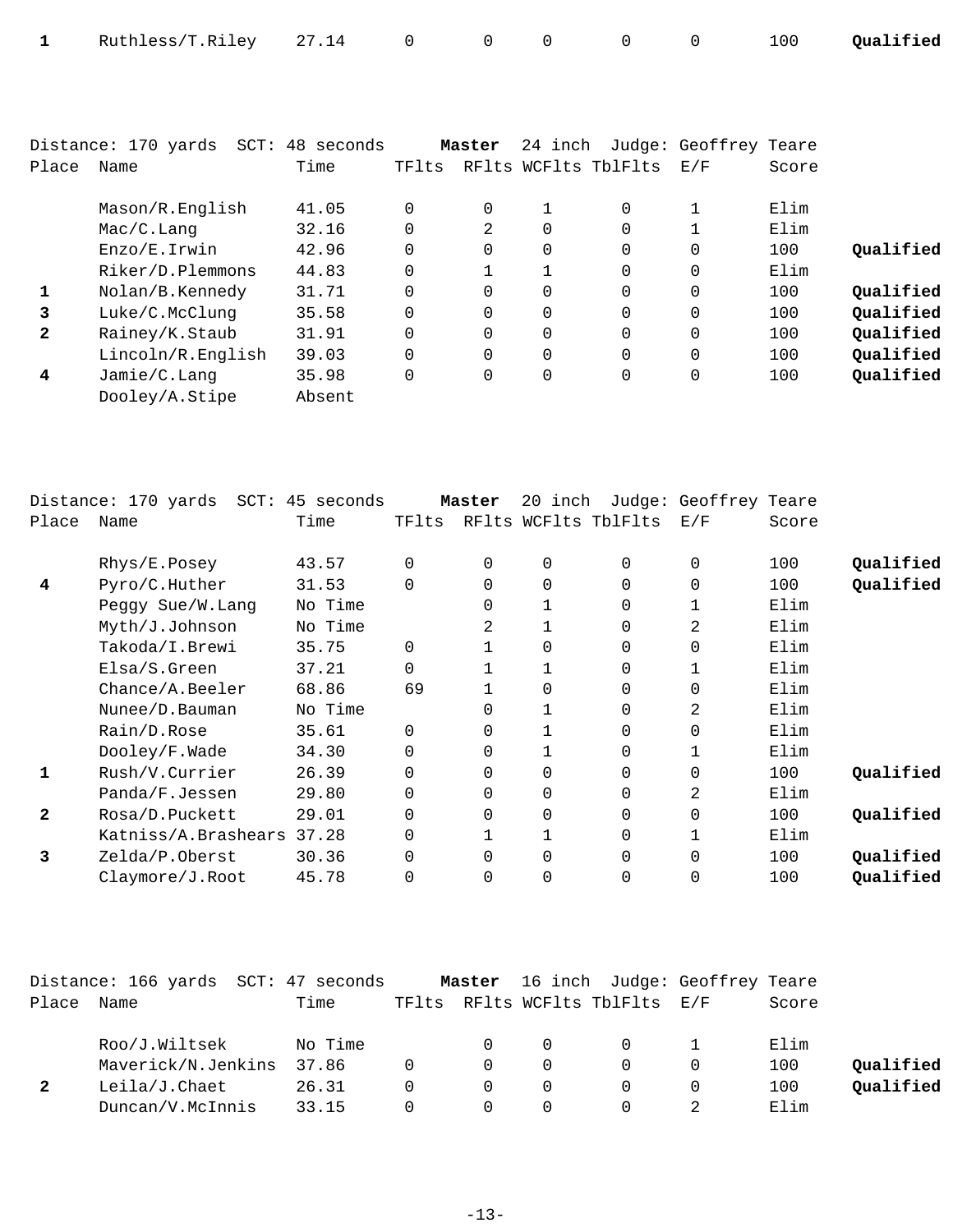|   | Abaco/B.Nettles   | 34.58 |          |          |   | 0        | 0        | 100  | Qualified |
|---|-------------------|-------|----------|----------|---|----------|----------|------|-----------|
| 4 | Patch/D.Bauman    | 29.15 | $\Omega$ | $\Omega$ | 0 | $\Omega$ | 0        | 100  | Qualified |
|   | Enzo/D.Griffith   | 45.43 | $\Omega$ | 2        |   | 0        |          | Elim |           |
|   | Joose/K.Ferguson  | 29.79 | $\Omega$ |          | 0 | 0        | $\Omega$ | Elim |           |
|   | Lizzy/R.Hollada   | 28.02 | $\Omega$ | $\Omega$ |   | $\Omega$ |          | Elim |           |
|   | Ivy/L.Niemczyk    | 25.46 | $\Omega$ | $\Omega$ | 0 | $\Omega$ | 0        | 100  | Oualified |
|   | Strut/C.Renton    | 28.04 | $\Omega$ | $\Omega$ | 0 | 0        |          | Elim |           |
|   | Jyn/D.Jones       | 42.90 | $\Omega$ | $\Omega$ | 0 | $\Omega$ | $\Omega$ | 100  | Oualified |
|   | Bruno/W.Scardo    | 37.76 | $\Omega$ |          | 0 | $\Omega$ | $\Omega$ | Elim |           |
|   | Surfer/N.Jenkins  | 32.09 | $\Omega$ |          | 0 | $\Omega$ | $\Omega$ | Elim |           |
|   | Jubilee/T.Eastman | 28.00 | $\Omega$ | $\Omega$ |   | $\Omega$ | 0        | 100  | Oualified |

|       | Distance: 161 yards<br>$SCT$ : | 50 seconds |          | Master   | 12 inch |                      | Judge: Geoffrey Teare |       |           |
|-------|--------------------------------|------------|----------|----------|---------|----------------------|-----------------------|-------|-----------|
| Place | Name                           | Time       | TFlts    |          |         | RFlts WCFlts TblFlts | E/F                   | Score |           |
|       | Daphne/V.Mercurio              | No Time    |          | 1        |         | $\Omega$             | 1                     | Elim  |           |
| 3     | Jolene Rose/M.Liebh 32.47      |            | $\Omega$ | $\Omega$ | 0       | $\overline{0}$       | $\mathbf 0$           | 100   | Oualified |
|       | Krissi/K.Villars               | Absent     |          |          |         |                      |                       |       |           |
|       | Blair/K.Baker                  | 55.40      | 15       | $\Omega$ | 0       | $\Omega$             | $\mathbf 0$           | 85    |           |
|       | Trixie/S.Lucas                 | 39.37      | $\Omega$ | $\Omega$ |         | $\Omega$             | $\mathbf 0$           | Elim  |           |
| 4     | Beetle/G.Chapman               | 33.78      |          | $\Omega$ | 0       | 0                    | $\mathbf 0$           | 100   | Qualified |
|       | Bolt/M.Dolan                   | 36.40      | $\Omega$ |          | 0       | $\Omega$             | $\mathbf 0$           | Elim  |           |
| 2     | Bryce/P.Kvarnberg              | 27.69      |          | $\Omega$ | 0       | $\Omega$             | $\Omega$              | 100   | Qualified |
|       | Zig Zag/S.Peterson             | 27.58      | $\Omega$ | $\Omega$ | 0       | $\Omega$             | $\mathbf 0$           | 100   | Qualified |
|       | Vandy/B.White                  | No Time    |          |          |         | $\Omega$             | $\Omega$              | Elim  |           |
|       | Lily/V.Pinto                   | 39.24      | $\Omega$ |          | 0       | $\Omega$             | $\mathbf 0$           | Elim  |           |
|       | Shelby Rae/M.Liebha 34.92      |            | $\Omega$ | $\Omega$ | 0       | $\Omega$             | $\Omega$              | 100   | Qualified |
|       | Mia/J.Shields                  | 34.12      |          | 0        | 0       | $\Omega$             | $\Omega$              | 100   | Qualified |

| Total Number of Dogs Showing: 72   |
|------------------------------------|
| Total Number of Dogs Absent: 2     |
| Total Number of Dogs Withdrawn: 0  |
| Total Number of Dogs Not Scored: 0 |
| Total Number of Qualifiers: 38     |
| Percent Qualified: 52.8%           |
|                                    |

|            | Distance: 161 yards SCT: 55 seconds |        |          |  |                                | <b>Excellent Pref</b> 8 inch Judge: Geoffrey Teare |  |
|------------|-------------------------------------|--------|----------|--|--------------------------------|----------------------------------------------------|--|
| Place Name |                                     | Time   |          |  | TFlts RFlts WCFlts TblFlts E/F | Score                                              |  |
|            | Laney/K.Clapp                       | Absent |          |  |                                |                                                    |  |
|            | Carter/J.Tice                       | 32.35  | $\Omega$ |  | $0 \qquad 1 \qquad 0 \qquad 2$ | Elim                                               |  |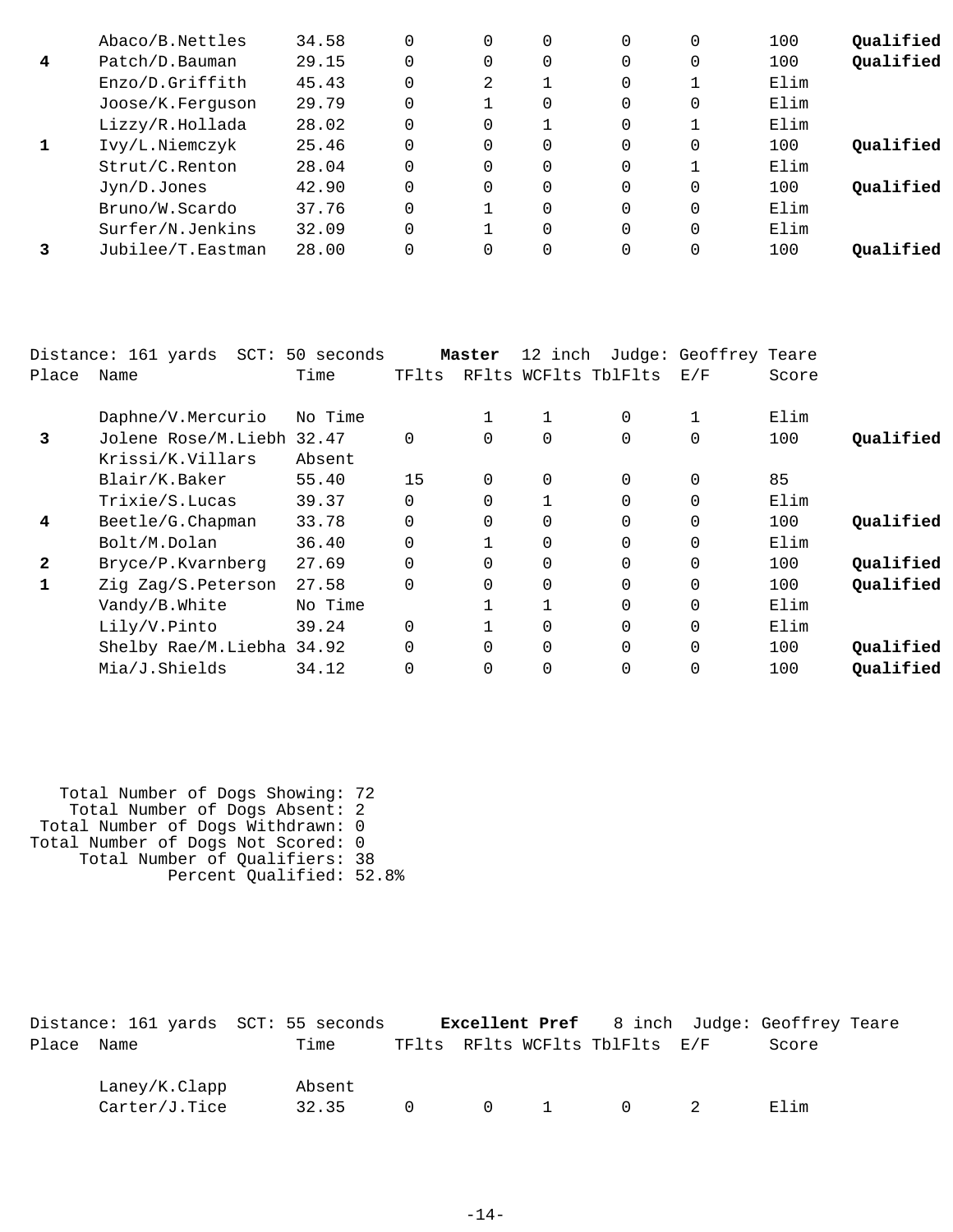| Place Name                                                                                                                                                                    | Distance: 170 yards SCT: 53 seconds Excellent Pref 20 inch Judge: Geoffrey Teare                     | Time                      |                         |                                               |                        | TFlts RFlts WCFlts TblFlts E/F                      |                                   | Score               |           |
|-------------------------------------------------------------------------------------------------------------------------------------------------------------------------------|------------------------------------------------------------------------------------------------------|---------------------------|-------------------------|-----------------------------------------------|------------------------|-----------------------------------------------------|-----------------------------------|---------------------|-----------|
| $\mathbf{1}$                                                                                                                                                                  | Sammy/P.Irwin<br>Charlie/J.Dingman<br>Tulla/T.Kinard                                                 | 39.04<br>50.58<br>No Time | $\mathbf 0$<br>$\Omega$ | $\mathbf 0$<br>$\mathbf{3}$<br>$\mathfrak{D}$ | 0<br>0<br>$\Omega$     | $\mathbf 0$<br>$\Omega$<br>$\Omega$                 | 0<br>$\mathbf{1}$<br>$\mathbf{1}$ | 100<br>Elim<br>Elim | Qualified |
| Place Name                                                                                                                                                                    | Distance: 170 yards SCT: 50 seconds Excellent Pref 16 inch Judge: Geoffrey Teare<br>Kensi/L.Brown    | Time<br>50.84             | $0 \qquad \qquad$       |                                               | $1 \quad 1$            | TFlts RFlts WCFlts TblFlts E/F<br>$\overline{0}$    | $\mathbf{1}$                      | Score<br>Elim       |           |
| Place Name                                                                                                                                                                    | Distance: 166 yards SCT: 52 seconds Excellent Pref 12 inch Judge: Geoffrey Teare<br>Echo/R.Firestone | Time<br>73.61             | 63 — 10                 | $1 \quad \blacksquare$                        | $1 \quad \blacksquare$ | TFlts RFlts WCFlts TblFlts E/F<br>$0 \qquad \qquad$ | 3                                 | Score<br>Elim       |           |
| Total Number of Dogs Showing: 6<br>Total Number of Dogs Absent: 1<br>Total Number of Dogs Withdrawn: 0<br>Total Number of Dogs Not Scored: 0<br>Total Number of Qualifiers: 1 |                                                                                                      |                           |                         |                                               |                        |                                                     |                                   |                     |           |

|  |  | $10001$ $100000$ $1000$ $1000$ |  |
|--|--|--------------------------------|--|
|  |  | Percent Qualified: 16.7%       |  |

|       | Distance: 161 yards | SCT: 55 seconds |       | Master Pref |   | 8 inch               |     | Judge: Geoffrey Teare |           |
|-------|---------------------|-----------------|-------|-------------|---|----------------------|-----|-----------------------|-----------|
| Place | Name                | Time            | TFlts |             |   | RFlts WCFlts TblFlts | E/F | Score                 |           |
|       | Nova/R.Firestone    | 77.47           | 66    |             |   | $\Omega$             |     | Elim                  |           |
|       | Rembrandt/A.Stipe   | 53.77           | 0     | 0           | 0 | $\Omega$             | 0   | 100                   | Oualified |
|       | Kiss/J.Wiltsek      | 34.02           | 0     | $\Omega$    |   | $\Omega$             | 0   | Elim                  |           |
|       | Ford/C.Hollada      | 37.70           |       | 0           | 0 | $\Omega$             | 2   | Elim                  |           |
|       | Kevin/S.Crechiolo   | 45.09           | 0     | $\Omega$    |   | $\Omega$             | 0   | Elim                  |           |
|       | Two/N.Henderson     | 40.21           |       | $\Omega$    |   | $\Omega$             | 0   | Elim                  |           |
|       | Riley/S.Nelson      | 31.06           |       | 0           | 0 | $\Omega$             |     | Elim                  |           |
|       |                     |                 |       |             |   |                      |     |                       |           |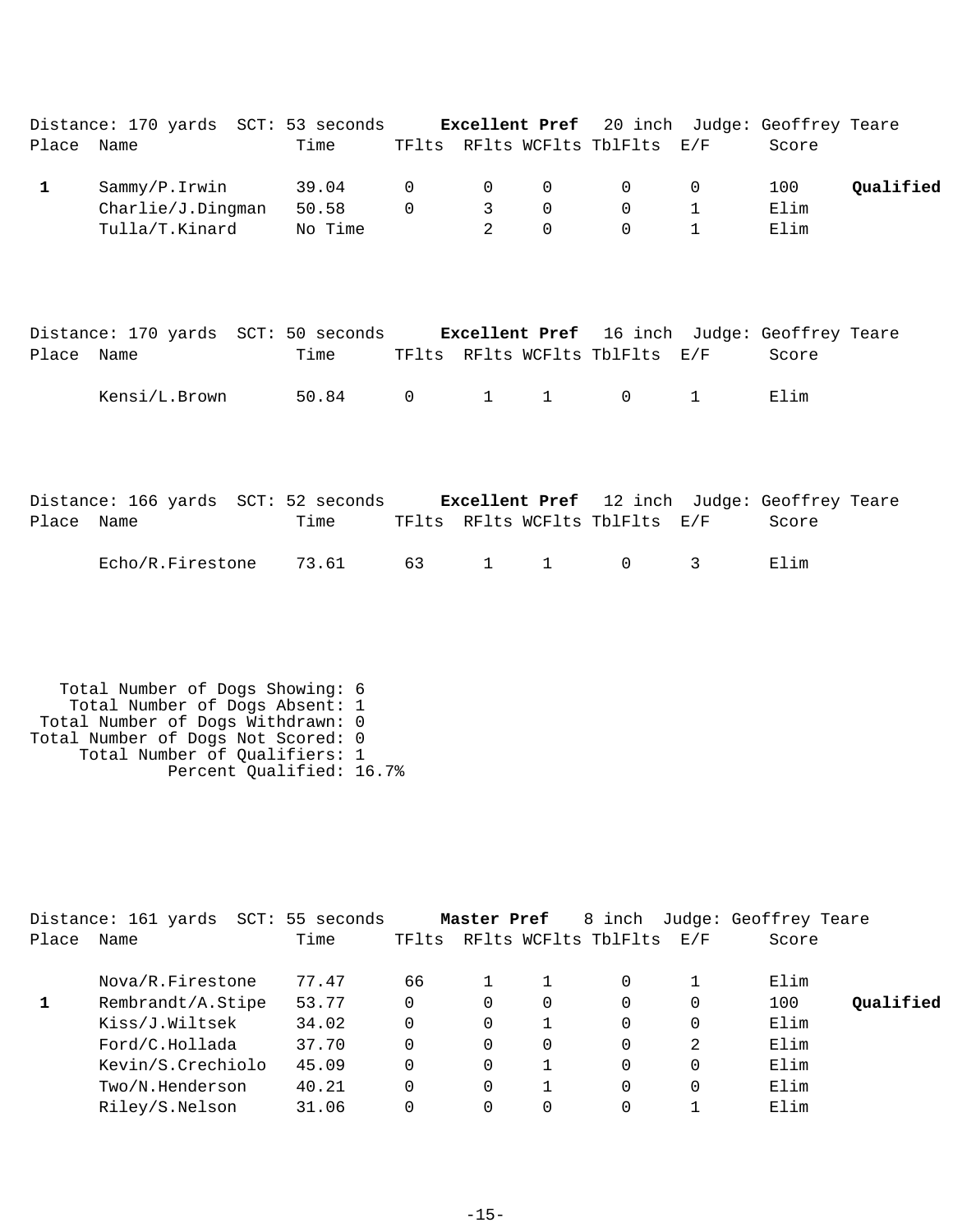|              | Sarah/J.Lambert                                                               | 66.96   | 33             | 2              | 2            | 0                              | 4              | Elim  |           |
|--------------|-------------------------------------------------------------------------------|---------|----------------|----------------|--------------|--------------------------------|----------------|-------|-----------|
|              | Gizmo/R.Firestone 40.26                                                       |         | $\overline{0}$ | $\overline{0}$ | $\mathsf{O}$ | $\Omega$                       | $\mathfrak{Z}$ | Elim  |           |
|              |                                                                               |         |                |                |              |                                |                |       |           |
|              | Distance: 161 yards SCT: 58 seconds Master Pref 4 inch Judge: Geoffrey Teare  |         |                |                |              |                                |                |       |           |
| Place Name   |                                                                               | Time    |                |                |              | TFlts RFlts WCFlts TblFlts E/F |                | Score |           |
|              | Marcie/C.Fowler 43.90                                                         |         | $\overline{0}$ | $\mathbf{1}$   | 0            |                                | 0              | Elim  |           |
| $\mathbf{1}$ | Louie/K.Espy                                                                  | 41.76   | $\mathsf{O}$   | $\overline{0}$ | $\mathbf 0$  | $\mathbf 0$                    | $\mathbf 0$    | 100   | Qualified |
|              |                                                                               |         |                |                |              |                                |                |       |           |
|              |                                                                               |         |                |                |              |                                |                |       |           |
|              | Distance: 170 yards SCT: 53 seconds Master Pref 20 inch Judge: Geoffrey Teare |         |                |                |              |                                |                |       |           |
| Place Name   |                                                                               | Time    |                |                |              | TFlts RFlts WCFlts TblFlts E/F |                | Score |           |
|              | Potter/A.Sohn                                                                 | No Time |                | $\overline{0}$ | 0            | 0                              | 4              | Elim  |           |

| LOCCE / H. DOIIII | $110T + 111C$ |  |  | <u>т</u> | ، ،،، +، +، د |           |
|-------------------|---------------|--|--|----------|---------------|-----------|
| Cody/K.Angel      | Absent        |  |  |          |               |           |
| Alfie/A.Francis   | 44.04         |  |  |          | 100           | Oualified |
| Jasmine/J.Morrill | 52.68         |  |  |          | 100           | Qualified |
| Forest/L.Fine     | 47.07         |  |  |          | Elim          |           |
|                   |               |  |  |          |               |           |

|              | Distance: 170 yards SCT: 50 seconds |        |          | Master Pref |              | 16 inch              |                | Judge: Geoffrey Teare |           |
|--------------|-------------------------------------|--------|----------|-------------|--------------|----------------------|----------------|-----------------------|-----------|
| Place        | Name                                | Time   | TFlts    |             |              | RFlts WCFlts TblFlts | E/F            | Score                 |           |
|              |                                     |        |          |             |              |                      |                |                       |           |
| 4            | Breeze/B.Hart                       | 48.86  | 0        | 0           | 0            | 0                    | $\mathbf 0$    | 100                   | Qualified |
|              | Promise/M.Touchston 33.86           |        | $\Omega$ |             | $\Omega$     | 0                    | 0              | Elim                  |           |
|              | Emmy/N.Prochaska                    | 57.49  | 21       |             | $\Omega$     | 0                    | $\mathbf 0$    | Elim                  |           |
| $\mathbf 1$  | Silk/M.Ogle                         | 25.86  | $\Omega$ | $\Omega$    | 0            | 0                    | $\overline{0}$ | 100                   | Qualified |
|              | Sam/V.Waters                        | 43.34  | $\Omega$ | $\Omega$    |              | 0                    |                | Elim                  |           |
|              | Chili Pepper/D.Bate 38.27           |        | $\Omega$ | 2           | $\mathbf{1}$ | 0                    | 3              | Elim                  |           |
|              | Tess/K.Adams                        | Absent |          |             |              |                      |                |                       |           |
|              | Primage/K.Case                      | Absent |          |             |              |                      |                |                       |           |
| 3            | Toad/G.Chapman                      | 30.23  | $\Omega$ | 0           | 0            | $\Omega$             | $\mathbf 0$    | 100                   | Qualified |
| $\mathbf{2}$ | Plenty/M.McGuire-Cl                 | 28.43  | $\Omega$ | $\Omega$    | $\Omega$     | 0                    | $\Omega$       | 100                   | Qualified |
|              | Zinger/A.Gooch                      | 27.18  | 0        | $\Omega$    | $\Omega$     | 0                    |                | Elim                  |           |
|              | Whit/F.Jessen                       | 35.77  | $\Omega$ | 2           | $\mathbf{1}$ | 0                    | 2              | Elim                  |           |
|              | Panda/K.Nordan                      | 68.97  | 54       |             |              | 0                    | $\mathbf 0$    | Elim                  |           |
|              | Bismarck/S.Clingenp                 | 54.38  | 12       |             | 0            | 0                    | 0              | Elim                  |           |
|              |                                     |        |          |             |              |                      |                |                       |           |

|            | Distance: 166 yards  SCT: 52 seconds |      |  |                                | <b>Master Pref</b> 12 inch Judge: Geoffrey Teare |
|------------|--------------------------------------|------|--|--------------------------------|--------------------------------------------------|
| Place Name |                                      | Time |  | TFlts RFlts WCFlts TblFlts E/F | Score                                            |
|            | Pharoah/N.Scardo 32.89 0 1 0 0 1     |      |  |                                | Elim                                             |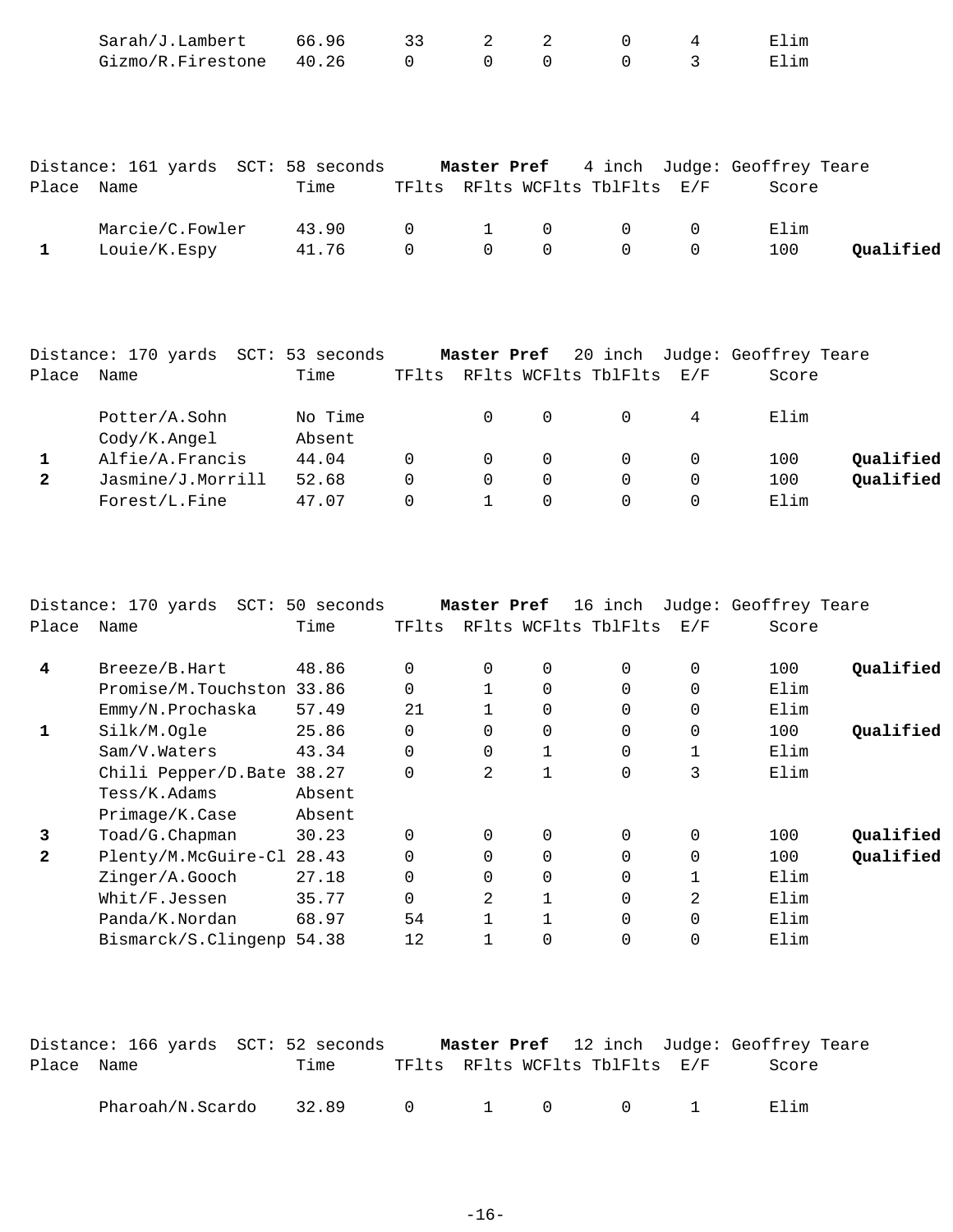|              | $Max/J$ . Chaet     | Absent  |          |          |          |          |          |      |           |
|--------------|---------------------|---------|----------|----------|----------|----------|----------|------|-----------|
|              | Lorelei/B.Gibbs     | 26.51   | $\Omega$ | $\Omega$ | 0        | $\Omega$ |          | Elim |           |
|              | Kip/J.Hopson        | 41.96   | $\Omega$ | 0        | 0        | 0        | 0        | 100  | Oualified |
|              | Waldo/S.Green       | Absent  |          |          |          |          |          |      |           |
|              | Missie/N.Bayless    | 30.80   | $\Omega$ | $\Omega$ |          | $\Omega$ | $\Omega$ | Elim |           |
|              | Dottie/S.Lucas      | No Time |          | 2        |          | 0        | 2        | Elim |           |
| 4            | Squid/G.Chapman     | 36.56   | $\Omega$ | 0        | 0        | $\Omega$ | $\Omega$ | 100  | Qualified |
| 3            | Rider/P.Kvarnberg   | 30.76   | $\Omega$ | 0        | 0        | $\Omega$ | 0        | 100  | Qualified |
| $\mathbf{2}$ | Hershey/R.Firestone | 29.75   | $\Omega$ | 0        | 0        | $\Omega$ | 0        | 100  | Qualified |
|              | Ryze/D.Lambert      | No Time |          |          |          | $\Omega$ |          | Elim |           |
|              | Lucy/K.Nordan       | 59.11   | 21       | $\Omega$ | 0        | $\Omega$ |          | Elim |           |
|              | $Finn/J$ . Thurman  | 38.74   | $\Omega$ | 0        | 0        | $\Omega$ | 0        | 100  | Qualified |
|              | Fiji/T.Eastman      | 28.85   | $\Omega$ | $\Omega$ | $\Omega$ | $\Omega$ | 0        | 100  | Qualified |
|              | BB King/N.Scardo    | 30.38   |          | 0        | 0        | 0        |          | Elim |           |

 Total Number of Dogs Showing: 40 Total Number of Dogs Absent: 5 Total Number of Dogs Withdrawn: 0 Total Number of Dogs Not Scored: 0 Total Number of Qualifiers: 14 Percent Qualified: 35.0%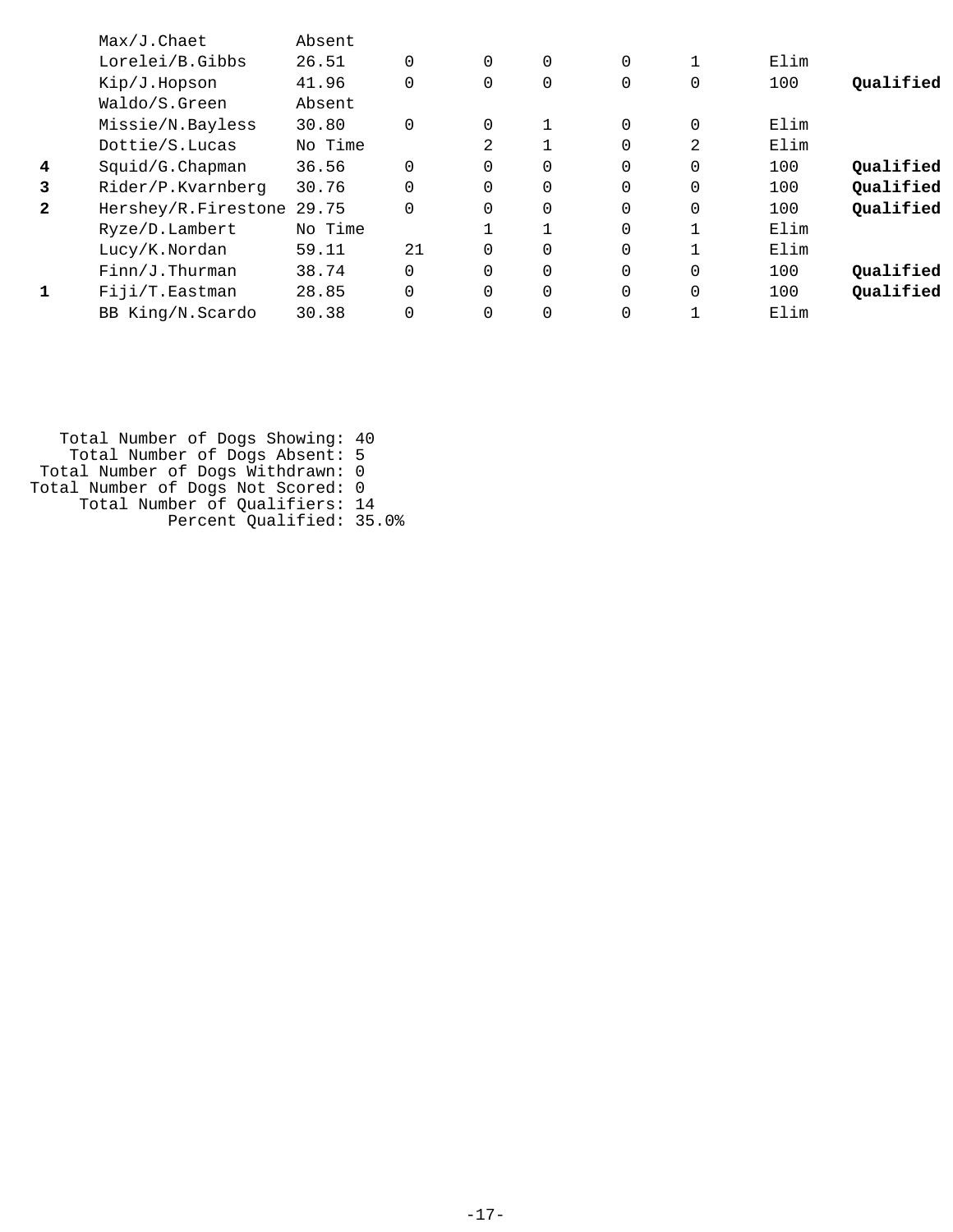# **Friday, May 27, 2022 Blue Ridge Agility Club Premier JWW**

| Place | MCT: 42 seconds<br>Name | Premier JWW | Time   |         | 24 inch Choice<br>RFlts | WCFlts       | Judge: Geoffrey Teare<br>E/F | Score | Top25 |           |
|-------|-------------------------|-------------|--------|---------|-------------------------|--------------|------------------------------|-------|-------|-----------|
| 1     | Ruthless/T.Riley        |             | 32.61  |         | $\mathbf 0$             | $\mathbf 0$  | $\Omega$                     | 100   |       | Qualified |
|       |                         |             |        |         |                         |              |                              |       |       |           |
|       |                         |             |        |         |                         |              |                              |       |       |           |
|       | MCT: 42 seconds         | Premier JWW |        | 20 inch |                         |              | Judge: Geoffrey Teare        |       |       |           |
| Place | Name                    |             | Time   |         | RFlts                   | WCFlts       | E/F                          | Score | Top25 |           |
|       | Endeavour/R.Early       |             | 52.54  |         | 2                       | 4            | 2                            | Elim  |       |           |
|       | Dreamer/L.Wells         |             | 38.49  |         | $\mathbf 1$             | $\mathbf{1}$ | $\Omega$                     | Elim  |       |           |
|       | Peggy Sue/W.Lang        |             | 33.67  |         | $\Omega$                |              | $\Omega$                     | Elim  |       |           |
|       | Elsa/S.Green            |             | Absent |         |                         |              |                              |       |       |           |
| 1     | Nunee/D.Bauman          |             | 31.86  |         | 0                       | $\mathbf 0$  | 0                            | 100   | Yes   | Qualified |
|       | Panda/F.Jessen          |             | 35.22  |         | $\overline{0}$          | $\mathbf 0$  | 3                            | Elim  |       |           |
|       | Rosa/D.Puckett          |             | Absent |         |                         |              |                              |       |       |           |

|       | MCT: 45 seconds<br>Premier JWW | 16 inch |       | Judge: Geoffrey Teare |          |       |       |           |
|-------|--------------------------------|---------|-------|-----------------------|----------|-------|-------|-----------|
| Place | Name                           | Time    | RFlts | WCFlts                | E/F      | Score | Top25 |           |
|       | Firefly/K.Bremser              | 49.21   |       |                       |          | Elim  |       |           |
|       | Roo/J.Wiltsek                  | 35.65   | 0     |                       | $\Omega$ | Elim  |       |           |
|       | Leila/J.Chaet                  | 31.81   | 0     | 0                     | $\Omega$ | 100   | Yes   | Oualified |
|       | Maverick/N.Jenkins             | 46.18   |       |                       | 2        | Elim  |       |           |
|       | Bruno/W.Scardo                 | 40.01   | 0     |                       |          | Elim  |       |           |
|       | Whiskey/L.Wells                | 43.88   | 3     |                       |          | Elim  |       |           |
|       | Jubilee/T.Eastman              | Absent  |       |                       |          |       |       |           |
|       |                                |         |       |                       |          |       |       |           |

|              | MCT: 48 seconds<br>Premier JWW | 12 inch | Judge: Geoffrey Teare |        |     |       |       |           |
|--------------|--------------------------------|---------|-----------------------|--------|-----|-------|-------|-----------|
| Place        | Name                           | Time    | RFlts                 | WCFlts | E/F | Score | Top25 |           |
|              | Lucky/A.Stipe                  | 55.00   |                       |        |     | Elim  |       |           |
|              | Kylee/V.Gillow                 | No Time |                       | 0      |     | Elim  |       |           |
| $\mathbf{2}$ | Zig Zag/S.Peterson             | 31.93   | 0                     | 0      |     | 100   |       | Qualified |
|              | Vandy/B.White                  | 30.36   | 0                     | 0      |     | 100   | Yes   | Qualified |
|              | Mia/J.Shields                  | 39.85   |                       |        |     | 100   |       | Qualified |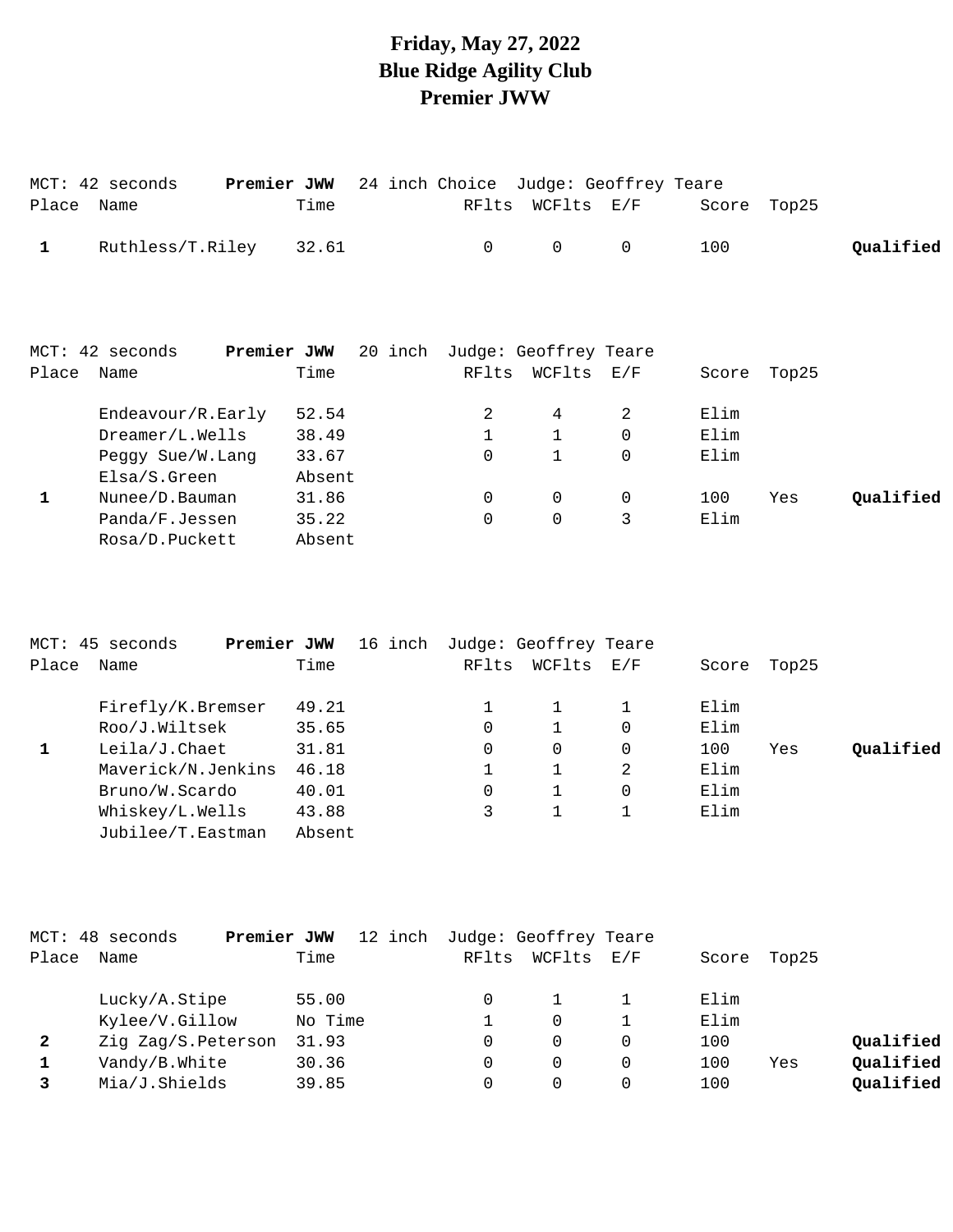|       | MCT: 50 seconds   | Premier JWW | 8 inch Judge: Geoffrey Teare |                  |                |     |             |           |
|-------|-------------------|-------------|------------------------------|------------------|----------------|-----|-------------|-----------|
| Place | Name              | Time        |                              | RFlts WCFlts E/F |                |     | Score Top25 |           |
|       | Saga/M.LeRoy      | 35.78       | $\Omega$                     | $\Omega$         | $\overline{0}$ | 100 | Yes         | Qualified |
|       | Lilas/S.Raheja    | 38.95       |                              | $\Omega$         |                | 100 |             | Qualified |
|       | Ann Perkins/C.Ito | 46.72       |                              |                  |                | 100 |             | Qualified |

 Total Number of Dogs Showing: 20 Total Number of Dogs Absent: 3 Total Number of Dogs Withdrawn: 0 Total Number of Dogs Not Scored: 0 Total Number of Qualifiers: 9 Percent Qualified: 45.0%

|            | MCT: 47 seconds | <b>Premier JWW Pref</b> 16 inch Judge: Geoffrey Teare |       |  |        |                  |           |             |  |
|------------|-----------------|-------------------------------------------------------|-------|--|--------|------------------|-----------|-------------|--|
| Place Name |                 |                                                       | Time  |  |        | RFlts WCFlts E/F |           | Score Top25 |  |
|            | Sam/V.Waters    |                                                       | 47.16 |  | $\cap$ | $\overline{0}$   | $\bigcap$ | Elim        |  |
|            | Zinger/A.Gooch  |                                                       | 43.32 |  | $\cap$ | $\overline{1}$   | - 0       | Elim        |  |

|       | MCT: 50 seconds    | Premier JWW Pref | 12 inch | Judge: Geoffrey Teare |     |       |       |           |
|-------|--------------------|------------------|---------|-----------------------|-----|-------|-------|-----------|
| Place | Name               | Time             | RFlts   | WCFlts                | E/F | Score | Top25 |           |
|       | Pharoah/N.Scardo   | 43.60            |         | 2                     |     | Elim  |       |           |
|       | Squid/G.Chapman    | No Time          | 0       |                       |     | Elim  |       |           |
|       | Kip/J.Hopson       | 50.64            | 0       | 0                     |     | Elim  |       |           |
|       | Waldo/S.Green      | Absent           |         |                       |     |       |       |           |
|       | Missie/N.Bayless   | 36.06            |         |                       | 0   | Elim  |       |           |
|       | $Finn/J$ . Thurman | 44.57            | 0       | 0                     | 0   | 100   | Yes   | Oualified |
|       | BB King/N.Scardo   | 40.44            |         | 2                     |     | Elim  |       |           |

|            | MCT: 53 seconds | Premier JWW Pref | 8 inch Judge: Geoffrey Teare |                  |             |  |
|------------|-----------------|------------------|------------------------------|------------------|-------------|--|
| Place Name |                 | Time             |                              | RFlts WCFlts E/F | Score Top25 |  |
|            | Carter/J.Tice   | No Time          |                              | 3 3 1            | Elim        |  |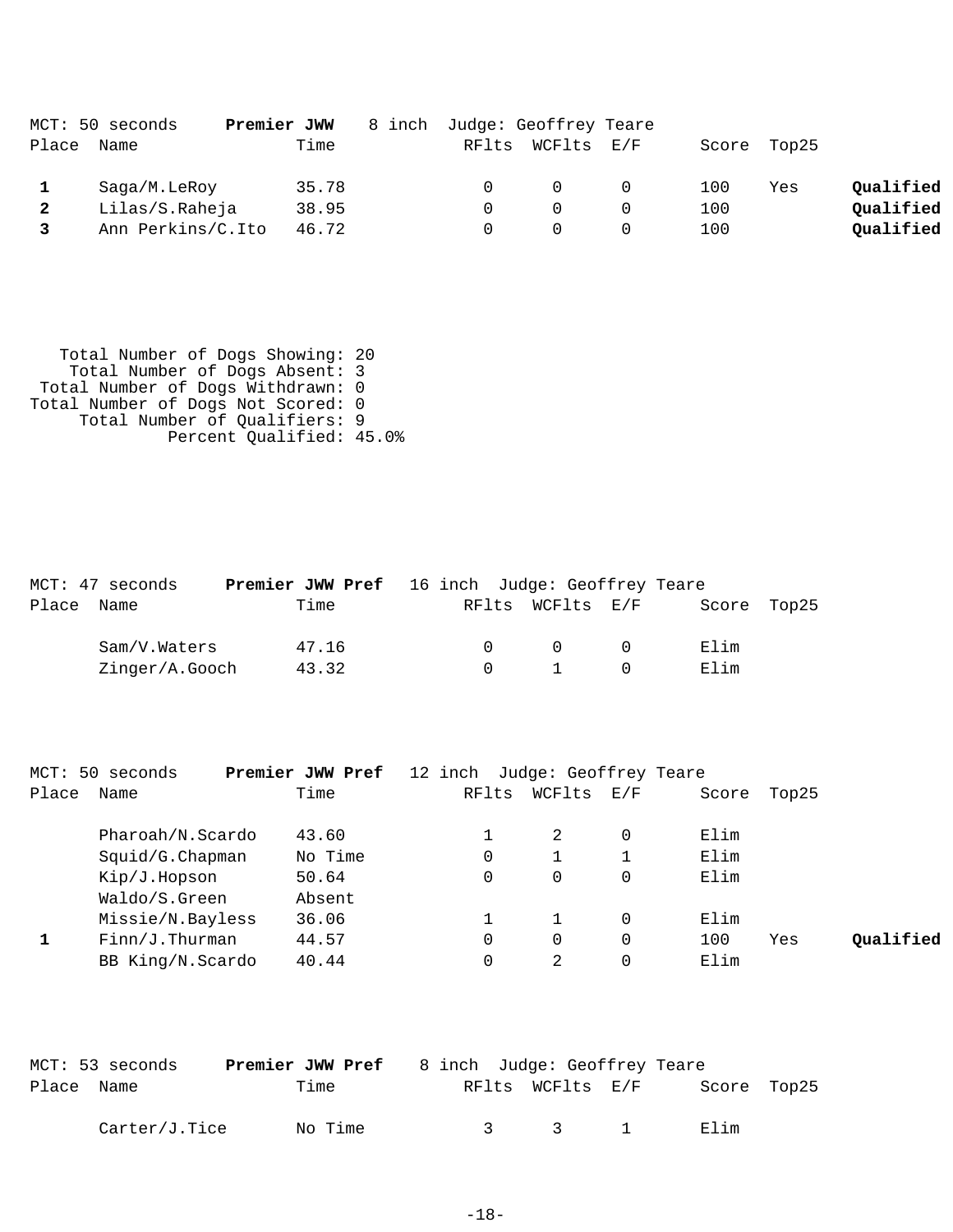Total Number of Dogs Showing: 9 Total Number of Dogs Absent: 1 Total Number of Dogs Withdrawn: 0 Total Number of Dogs Not Scored: 0 Total Number of Qualifiers: 1 Percent Qualified: 11.1%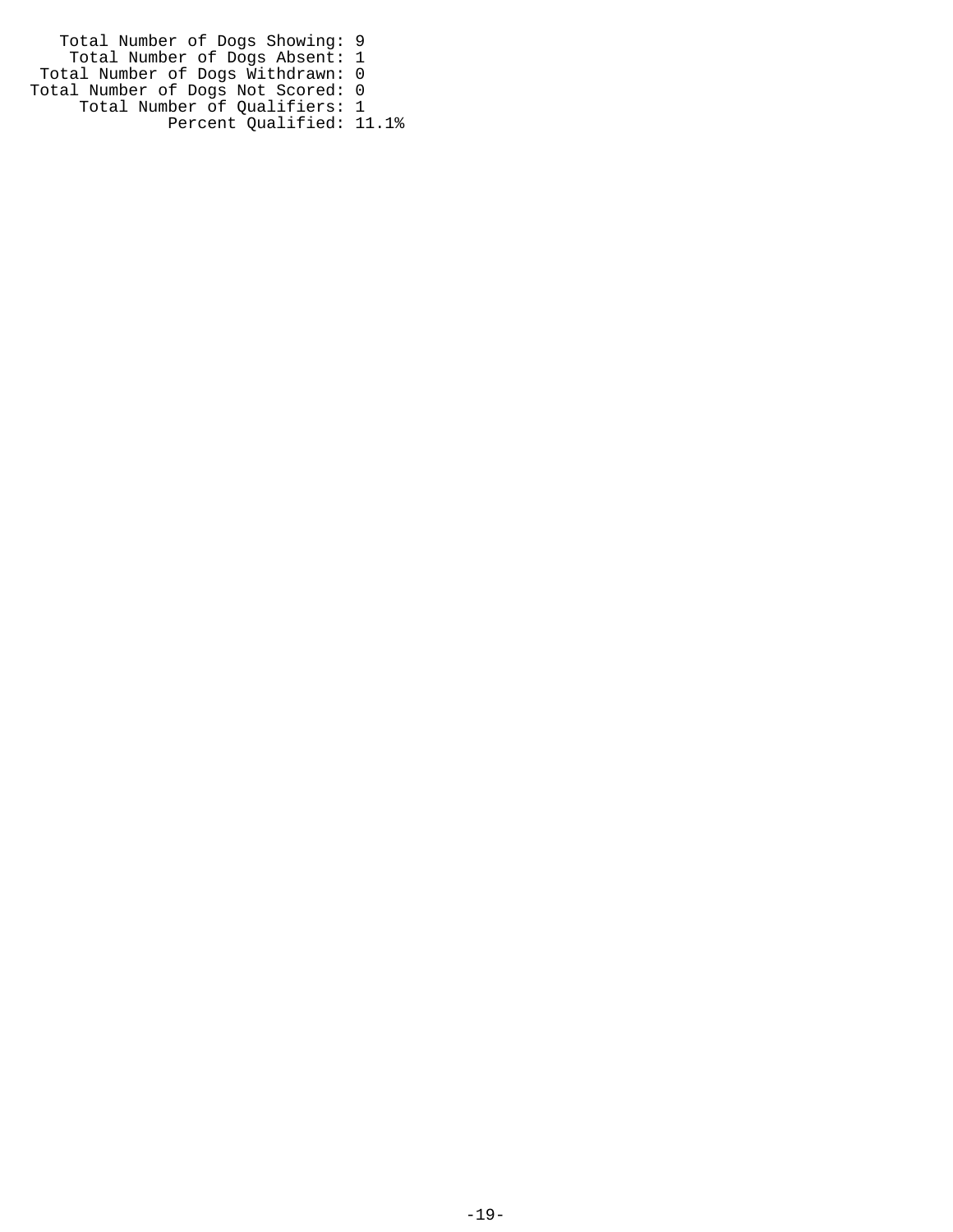# **Friday, May 27, 2022 Blue Ridge Agility Club Time 2 Beat**

| Place | MCT: 50 seconds<br>Time 2 Beat<br>Name | 24 inch Choice<br>Time                  | Judge: Richard Fyfe<br>WCFlts | E/F         | Points          |
|-------|----------------------------------------|-----------------------------------------|-------------------------------|-------------|-----------------|
|       | Fuel/C.Huther                          | 33.37                                   | 0                             | $\mathbf 1$ | Elim            |
|       |                                        |                                         |                               |             |                 |
|       |                                        |                                         |                               |             |                 |
|       | MCT: 50 seconds                        | Time 2 Beat 24 inch Judge: Richard Fyfe |                               |             |                 |
| Place | Name                                   | Time                                    | WCFlts                        | E/F         | Points          |
|       | Sierra/J.Parker                        | No Time                                 | 2                             | 4           | Elim            |
|       | Disco/L.Hartheimer                     | 46.30                                   | $\mathbf 0$                   | 2           | Elim            |
|       | Tekla/C.Williams                       | No Time                                 | 0                             | 1           | Elim            |
|       | Riker/D.Plemmons                       | 36.37                                   | 0                             | 1           | Elim            |
| 1     | Nolan/B.Kennedy                        | 34.38                                   | 0                             | 0           | Qualified<br>10 |
|       | Dooley/A.Stipe                         | Absent                                  |                               |             |                 |

|       | MCT: 50 seconds<br>Time 2 Beat | 20 inch | Judge: Richard Fyfe |              |        |           |
|-------|--------------------------------|---------|---------------------|--------------|--------|-----------|
| Place | Name                           | Time    | WCFlts              | E/F          | Points |           |
|       | Justin/J.Eizember              | 39.83   | 2                   | $\Omega$     | Elim   |           |
|       | Spec/F.Jessen                  | No Time | 0                   |              | Elim   |           |
|       | Wookie/M.Skelton               | No Time | 0                   |              | Elim   |           |
|       | Molly/A.Torrey                 | No Time | 0                   |              | Elim   |           |
|       | Joss/C.Motheral-Lyn 34.06      |         | $\overline{0}$      | 0            | 8      | Qualified |
|       | Rhys/E.Posey                   | 45.27   | 0                   | $\Omega$     | 4      | Qualified |
|       | Salsa/K.Ferguson               | 36.83   | 2                   | $\mathbf{1}$ | Elim   |           |
|       | Rosa/D.Puckett                 | 29.29   | 0                   | $\Omega$     | 10     | Qualified |
|       | Katniss/A.Brashears            | 41.13   | 0                   | $\Omega$     | 6      | Qualified |
|       | Zelda/P.Oberst                 | 36.65   | 0                   | 0            | 7      | Qualified |
|       | Waze/J.Eizember                | 29.83   | 0                   | $\mathbf 0$  | 9      | Qualified |
|       | Panda/F.Jessen                 | No Time |                     |              | Elim   |           |

|       | MCT: 55 seconds  |         | <b>Time 2 Beat</b> 16 inch Judge: Richard Fyfe |     |        |
|-------|------------------|---------|------------------------------------------------|-----|--------|
| Place | Name             | Time    | WCFlts                                         | F/K | Points |
|       | HeyBabe/B.Gibbs  | No Time | $\left( \right)$                               |     | Elim   |
|       | Veggie/A.Alfonso | 30.59   |                                                |     | Elim   |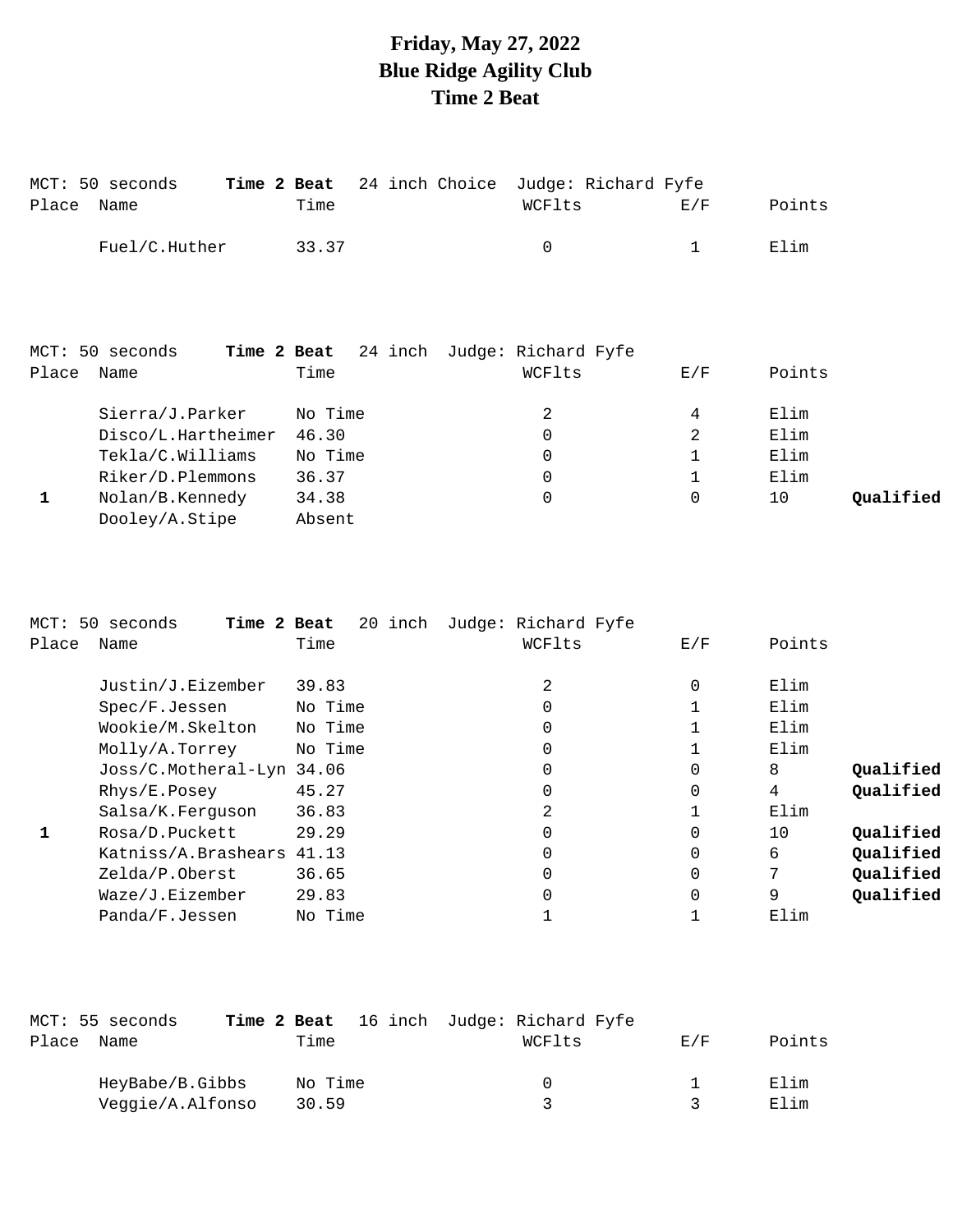| Firefly/K.Bremser         | Absent  |   |   |      |           |
|---------------------------|---------|---|---|------|-----------|
| Echo/S.Leonard            | No Time |   |   | Elim |           |
| Eevee/J.Lucas             | 37.94   |   | 0 | Elim |           |
| Clam Chowdah/G.Chap 52.03 |         | 2 | 2 | Elim |           |
| Joose/K.Ferquson          | 26.14   | 0 |   | Elim |           |
| Strut/C.Renton            | 33.12   |   | 2 | Elim |           |
| Jyn/D.Jones               | 35.97   | 0 | 0 | 10   | Oualified |
| Jubilee/T.Eastman         | 29.25   |   |   | Elim |           |

| Place | Time 2 Beat<br>MCT: 60 seconds<br>Name | Time    | 12 inch Judge: Richard Fyfe<br>WCFlts | E/F      | Points          |
|-------|----------------------------------------|---------|---------------------------------------|----------|-----------------|
|       | Ruth/M.Dolan                           | Absent  |                                       |          |                 |
|       | Zip-A-Dee/S.Peterso No Time            |         | 1                                     | 2        | Elim            |
|       | Jaxson/L.Hall                          | 48.44   | 1                                     | 0        | Elim            |
|       | Krissi/K.Villars                       | Absent  |                                       |          |                 |
|       | AJ/J.Kaufman                           | 40.26   | 0                                     |          | Elim            |
| 1     | Vandy/B.White                          | 26.84   | 0                                     | $\Omega$ | Qualified<br>10 |
|       | Lily/V.Pinto                           | 41.89   | 0                                     | 0        | Qualified<br>4  |
|       | Mia/J.Shields                          | 37.62   | 0                                     | 0        | Qualified<br>6  |
|       | Bolt/M.Dolan                           | No Time | 0                                     |          | Elim            |
|       | Zig Zag/S.Peterson                     | 27.67   |                                       | 0        | 9<br>Oualified  |

|       | MCT: 60 seconds   | Time 2 Beat | 8 inch Judge: Richard Fyfe |     |                 |
|-------|-------------------|-------------|----------------------------|-----|-----------------|
| Place | Name              | Time        | WCFlts                     | E/F | Points          |
|       | Happy/C.Ito       | No Time     | 0                          |     | Elim            |
|       | Zatanna/M.Melucci | 41.88       | 0                          |     | Qualified<br>8  |
|       | Ann Perkins/C.Ito | 36.67       |                            |     | Oualified<br>10 |
|       | Saga/M.LeRoy      | 29.36       |                            |     | Elim            |

 Total Number of Dogs Showing: 39 Total Number of Dogs Absent: 4 Total Number of Dogs Withdrawn: 0 Total Number of Dogs Not Scored: 0 Total Number of Qualifiers: 14 Percent Qualified: 35.9%

|            | MCT: 55 seconds | <b>Time 2 Beat Pref</b> 16 inch Judge: Richard Fyfe |        |     |        |
|------------|-----------------|-----------------------------------------------------|--------|-----|--------|
| Place Name |                 | Time                                                | WCFlts | F/F | Points |
|            |                 | Promise/M.Touchston No Time                         |        |     | Elim   |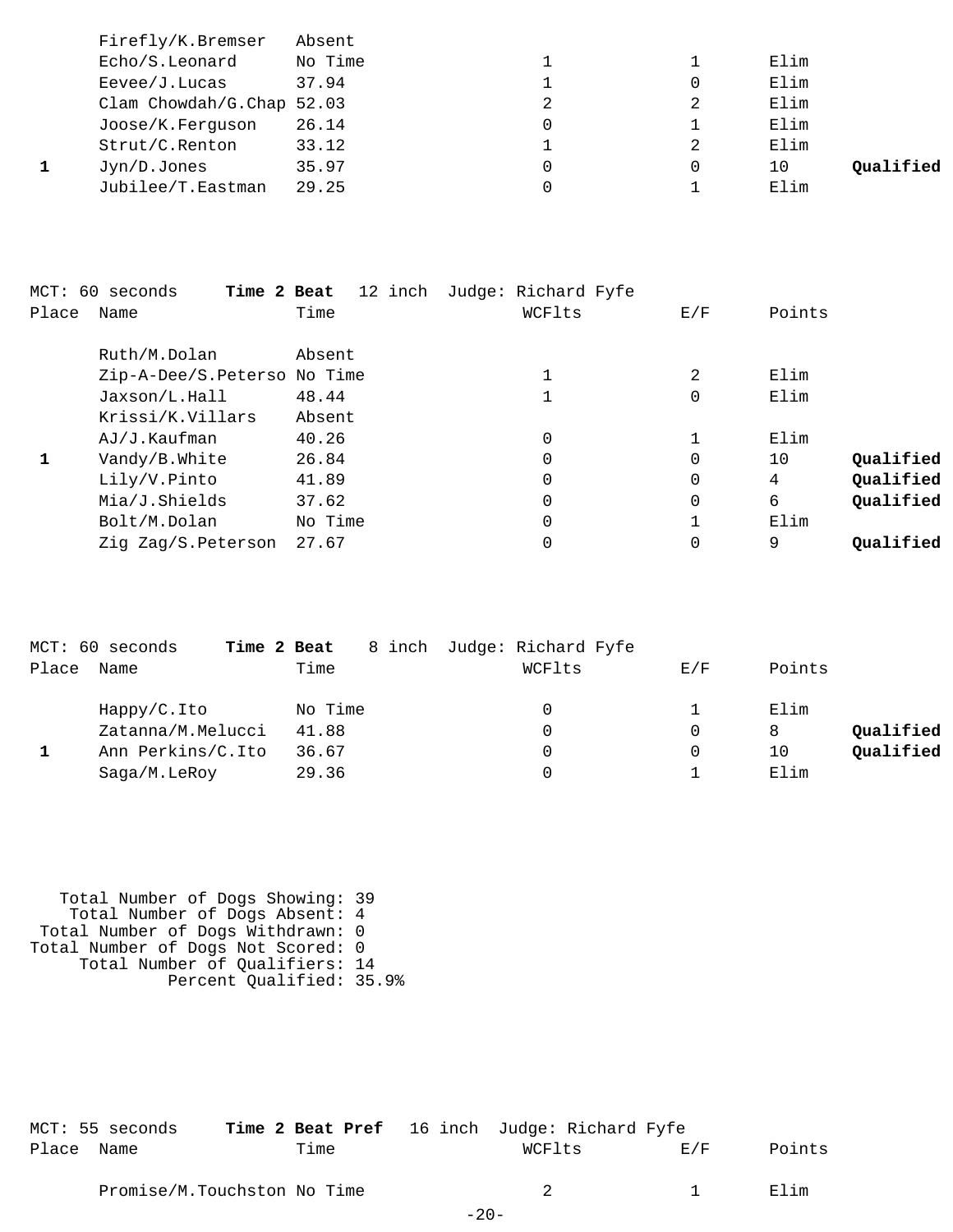| 1     | Whit/F.Jessen                                                    | 28.43                                      | 0                                    | 0      | 10         | Qualified |
|-------|------------------------------------------------------------------|--------------------------------------------|--------------------------------------|--------|------------|-----------|
| Place | MCT: 60 seconds<br>Name<br>Fiji/T.Eastman                        | Time 2 Beat Pref 12 inch<br>Time<br>Absent | Judge: Richard Fyfe<br>WCFlts        | E/F    | Points     |           |
| Place | MCT: 60 seconds<br>Name                                          | Time 2 Beat Pref<br>8 inch<br>Time         | Judge: Richard Fyfe<br>WCFlts        | E/F    | Points     |           |
| 1     | Gromit/S.Clingenpee 56.19<br>Kevin/S.Crechiolo<br>Riley/S.Nelson | 42.89<br>Absent                            | 0<br>$\overline{2}$                  | 0<br>1 | 10<br>Elim | Qualified |
| Place | MCT: 60 seconds<br>Name                                          | Time 2 Beat Pref<br>Time                   | 4 inch Judge: Richard Fyfe<br>WCFlts | E/F    | Points     |           |

| Place | Name            | Time  | WCFlts | E/F | Points    |
|-------|-----------------|-------|--------|-----|-----------|
|       | Louie/K.Espy    | 59.27 |        |     | Elim      |
|       | Marcie/C.Fowler | 34.62 |        |     | Qualified |

 Total Number of Dogs Showing: 6 Total Number of Dogs Absent: 2 Total Number of Dogs Withdrawn: 0 Total Number of Dogs Not Scored: 0 Total Number of Qualifiers: 3 Percent Qualified: 50.0%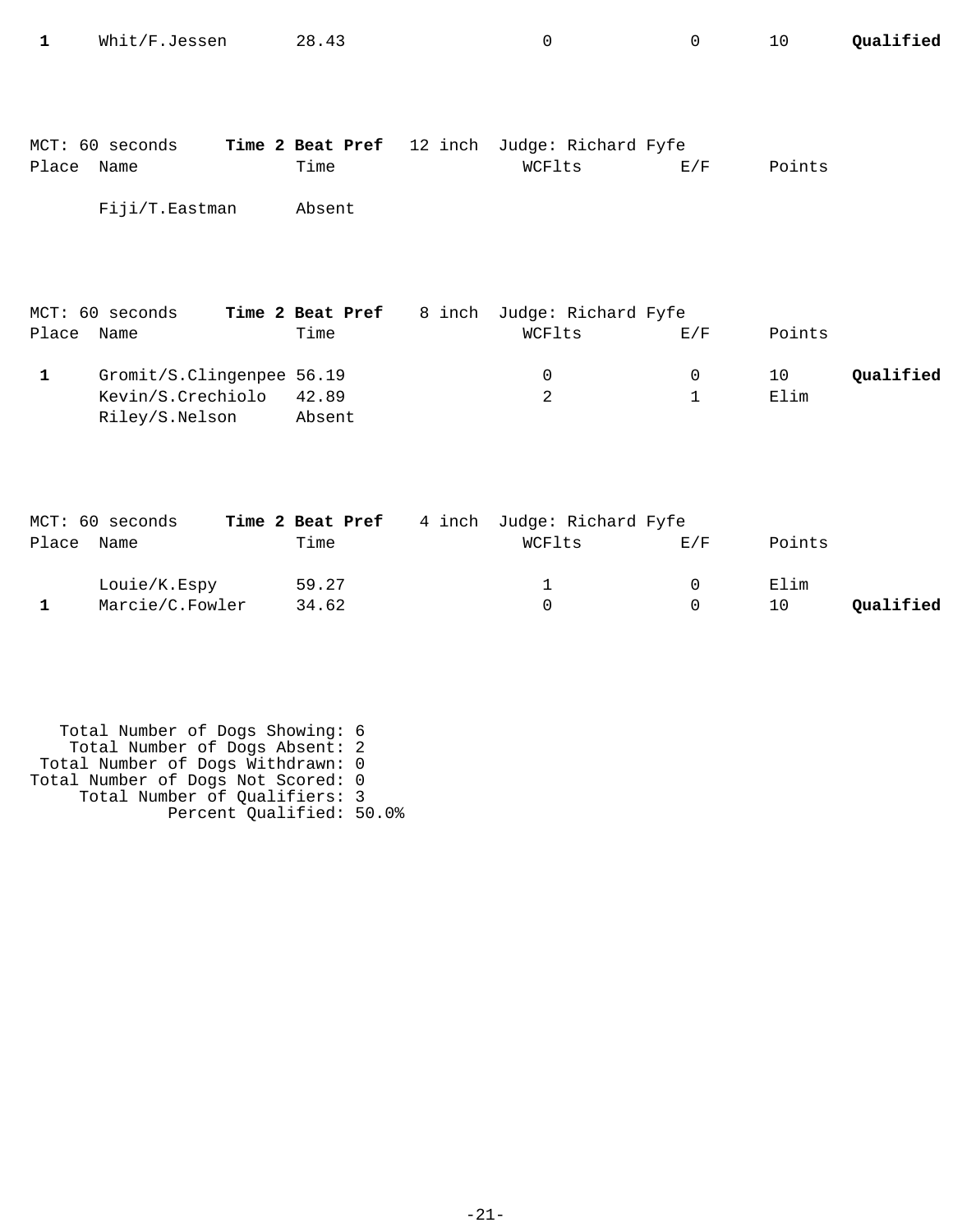## **Friday, May 27, 2022 Blue Ridge Agility Club Premier Standard**

| Place | MCT: 55 seconds<br>Name | Premier Standard<br>Time | 24 inch Choice Judge: Richard Fyfe<br>RFlts | WCFlts E/F |              | Score | Top25 |
|-------|-------------------------|--------------------------|---------------------------------------------|------------|--------------|-------|-------|
|       | Ruthless/T.Riley        | No Time                  | $\Omega$                                    | 0          | $\mathbf{1}$ | Elim  |       |
|       |                         |                          |                                             |            |              |       |       |
|       | MCT: 55 seconds         | Premier Standard         | 20 inch Judge: Richard Fyfe                 |            |              |       |       |
| Place | Name                    | Time                     | RFlts                                       | WCFlts E/F |              | Score | Top25 |

Rosa/D.Puckett 36.43 0 1 0 Elim

| $MCT$ : | 60 seconds         | Premier Standard |       |          | 16 inch Judge: Richard Fyfe |       |       |
|---------|--------------------|------------------|-------|----------|-----------------------------|-------|-------|
| Place   | Name               | Time             | RFlts | WCFlts   | $\rm E$ / $\rm F$           | Score | Top25 |
|         | Roo/J.Wiltsek      | 44.01            |       |          |                             | Elim  |       |
|         | Maverick/N.Jenkins | 52.21            | 2     | $\Omega$ |                             | Elim  |       |
|         | Abaco/B.Nettles    | No Time          | 0     |          |                             | Elim  |       |
|         | Joose/K.Ferguson   | 40.61            |       |          |                             | Elim  |       |
|         | Bruno/W.Scardo     | 70.00            |       | 3        |                             | Elim  |       |
|         | Whiskey/L.Wells    | 64.53            | 6     |          |                             | Elim  |       |

|       | MCT: 65 seconds           | Premier Standard |       |          | 12 inch Judge: Richard Fyfe |       |       |           |
|-------|---------------------------|------------------|-------|----------|-----------------------------|-------|-------|-----------|
| Place | Name                      | Time             | RFlts |          | WCFlts E/F                  | Score | Top25 |           |
|       | Jolene Rose/M.Liebh 46.32 |                  |       |          |                             | Elim  |       |           |
|       | Lucky/A.Stipe             | 56.81            |       |          |                             | Elim  |       |           |
|       | Krissi/K.Villars          | Absent           |       |          |                             |       |       |           |
|       | Bolt/M.Dolan              | 49.28            |       | $\Omega$ |                             | Elim  |       |           |
|       | Zig Zag/S.Peterson        | 34.72            |       |          | 0                           | Elim  |       |           |
|       | Vandy/B.White             | 39.35            |       | 3        | 2                           | Elim  |       |           |
|       | Bryce/P.Kvarnberg         | 35.88            |       |          | 0                           | 100   | Yes   | Oualified |
|       |                           |                  |       |          |                             |       |       |           |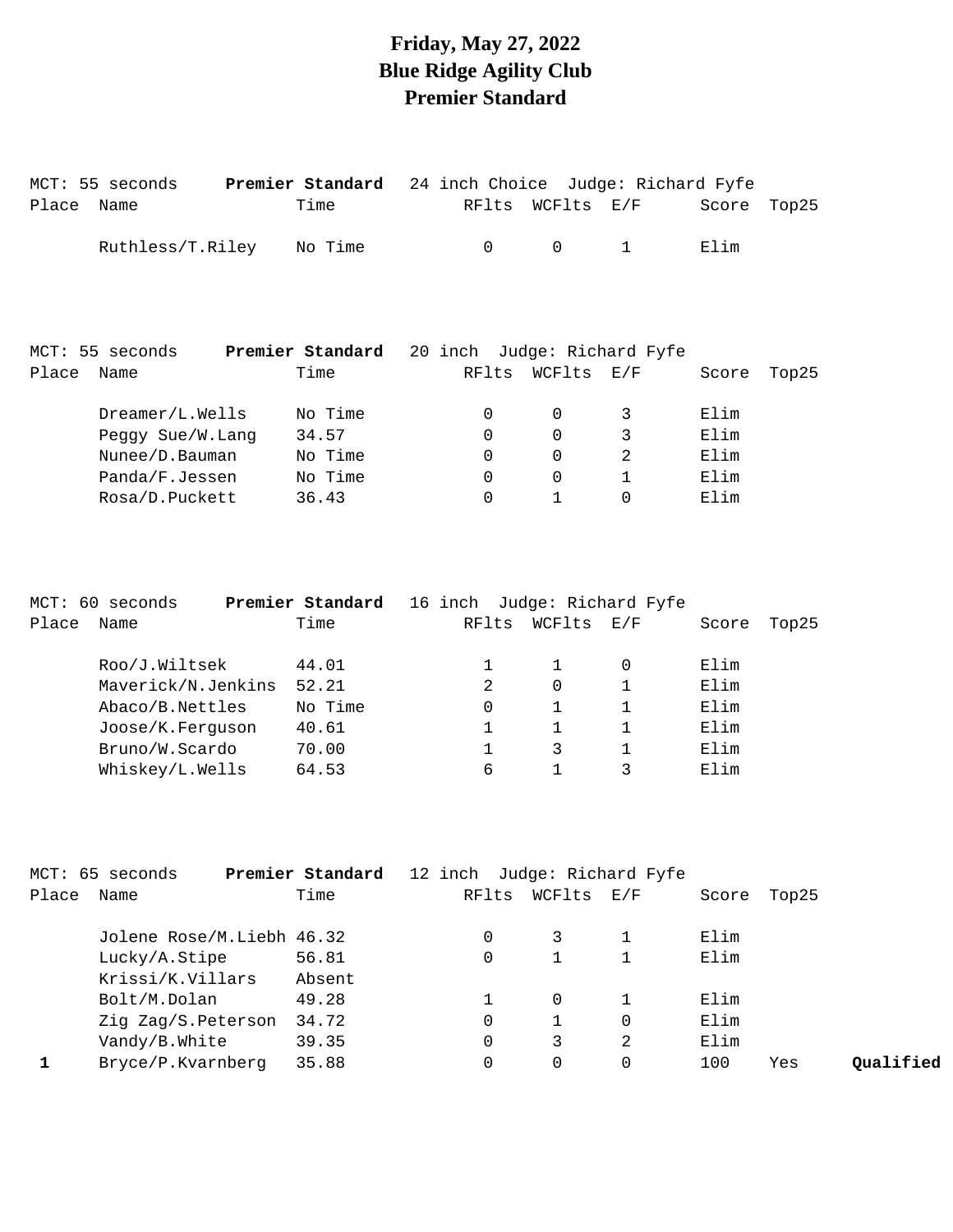|            | MCT: 65 seconds   | Premier Standard |  |                     | 8 inch Judge: Richard Fyfe |             |  |
|------------|-------------------|------------------|--|---------------------|----------------------------|-------------|--|
| Place Name |                   | Time             |  | RFlts WCFlts E/F    |                            | Score Top25 |  |
|            | Saga/M.LeRoy      | 47.32            |  | $1 \quad 1 \quad 0$ |                            | Elim        |  |
|            | Ann Perkins/C.Ito | 52.60            |  | $\cap$              |                            | Elim        |  |

 Total Number of Dogs Showing: 20 Total Number of Dogs Absent: 1 Total Number of Dogs Withdrawn: 0 Total Number of Dogs Not Scored: 0 Total Number of Qualifiers: 1 Percent Qualified: 5.0%

|            | MCT: 65 seconds           | <b>Premier Standard Pref</b> 20 inch Judge: Richard Fyfe |  |                       |             |  |
|------------|---------------------------|----------------------------------------------------------|--|-----------------------|-------------|--|
| Place Name |                           | Time                                                     |  | RFlts WCFlts E/F      | Score Top25 |  |
|            | $Charlie/J.Dingman$ 49.48 |                                                          |  | $0 \qquad 2 \qquad 2$ | Elim        |  |

|            | MCT: 60 seconds | <b>Premier Standard Pref</b> 16 inch Judge: Richard Fyfe |        |                  |                             |             |  |
|------------|-----------------|----------------------------------------------------------|--------|------------------|-----------------------------|-------------|--|
| Place Name |                 | Time                                                     |        | RFlts WCFlts E/F |                             | Score Top25 |  |
|            | Zinger/A.Gooch  | No Time                                                  | $\cap$ | $\bigcap$        | $\sim$ $\sim$ $\sim$ $\sim$ | Elim        |  |

|       | MCT: 65 seconds    | Premier Standard Pref | 12 inch  |        | Judge: Richard Fyfe                                       |       |       |           |
|-------|--------------------|-----------------------|----------|--------|-----------------------------------------------------------|-------|-------|-----------|
| Place | Name               | Time                  | RFlts    | WCFlts | $\mathop{\rm E{}}\nolimits$ / $\mathop{\rm F{}}\nolimits$ | Score | Top25 |           |
|       | Pharoah/N.Scardo   | 43.31                 |          |        | 2                                                         | Elim  |       |           |
|       | Rider/P.Kvarnberg  | 43.35                 | $\Omega$ | 0      |                                                           | 100   | Yes   | Qualified |
|       | $Squid/G.C$ hapman | 44.04                 |          |        |                                                           | Elim  |       |           |
| 2     | Kip/J.Hopson       | 51.23                 |          | 0      |                                                           | 100   | Yes   | Oualified |
|       | Waldo/S.Green      | No Time               | 0        | 2      |                                                           | Elim  |       |           |
|       | BB King/N.Scardo   | No Time               |          | 0      |                                                           | Elim  |       |           |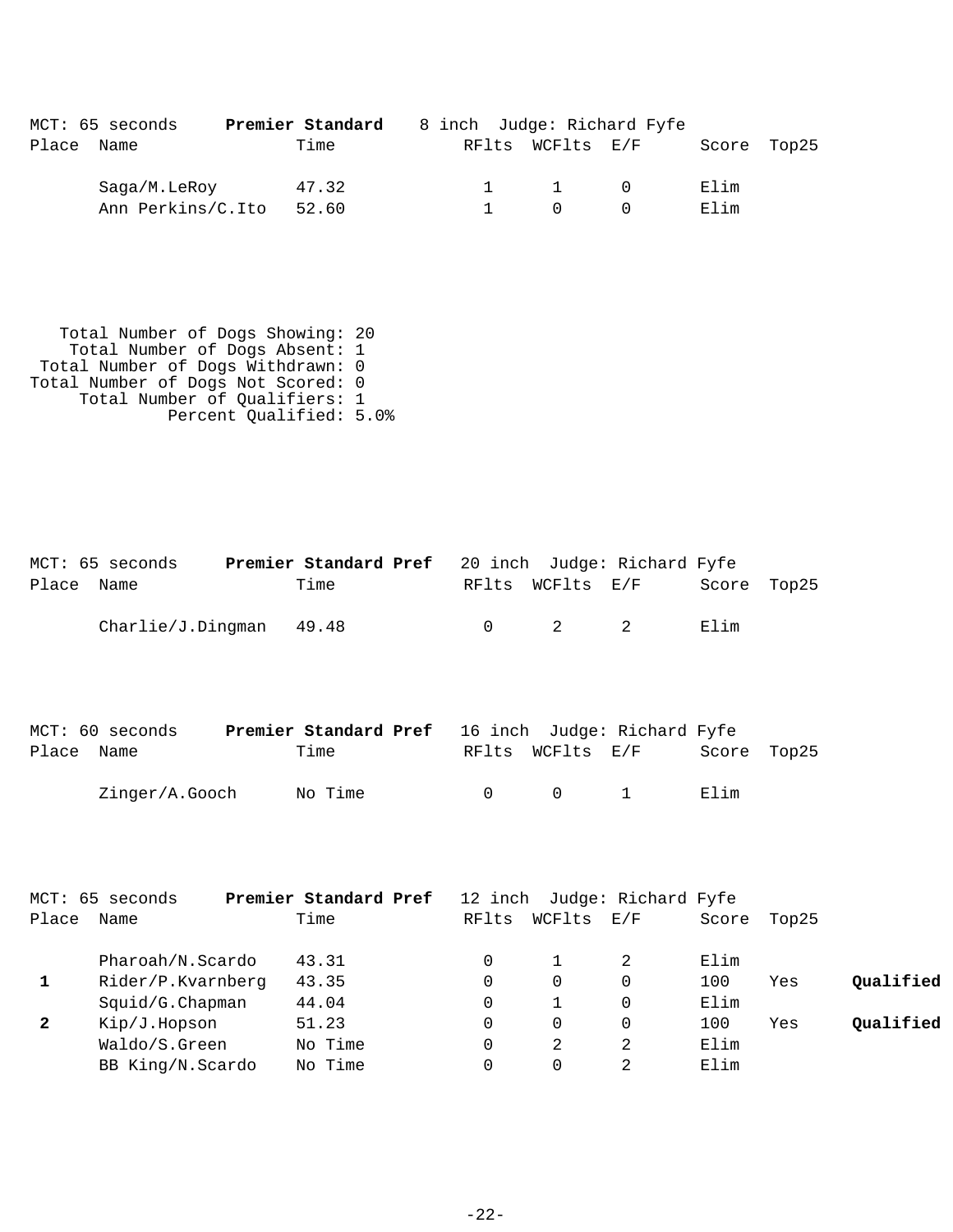|            | MCT: 70 seconds | Premier Standard Pref |        |                  | 8 inch Judge: Richard Fyfe |             |  |
|------------|-----------------|-----------------------|--------|------------------|----------------------------|-------------|--|
| Place Name |                 | Time                  |        | RFlts WCFlts E/F |                            | Score Top25 |  |
|            | Laney/K.Clapp   | Absent                |        |                  |                            |             |  |
|            | Mia/J.Shields   | 48.74                 | $\cap$ | $\overline{1}$   | $\cap$                     | Elim        |  |

 Total Number of Dogs Showing: 9 Total Number of Dogs Absent: 1 Total Number of Dogs Withdrawn: 0 Total Number of Dogs Not Scored: 0 Total Number of Qualifiers: 2 Percent Qualified: 22.2%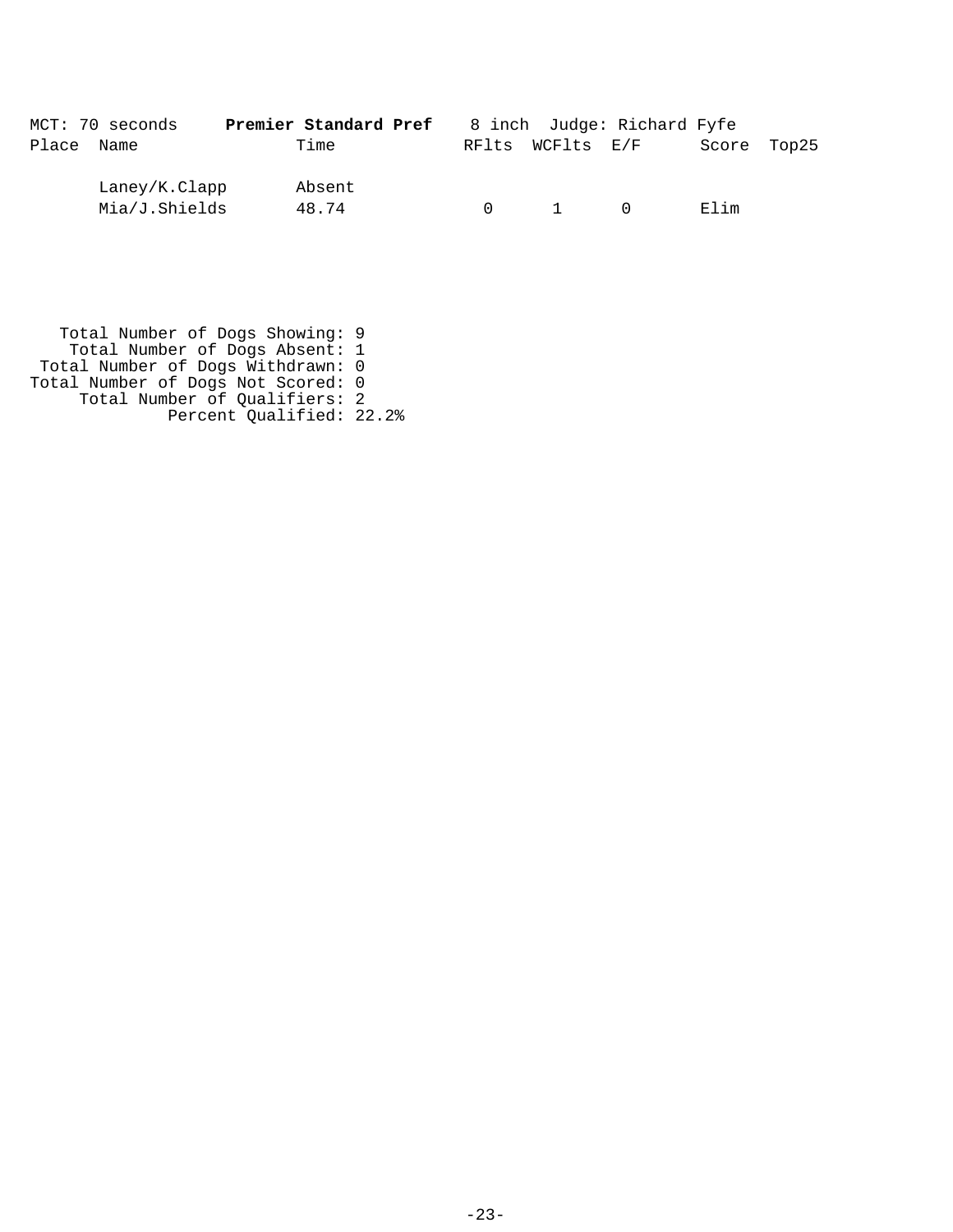#### **Friday, May 27, 2022 Blue Ridge Agility Club Master/Excellent Standard**

|       | Distance: 184 yards | SCT: 68 seconds |          | Excellent |          |                      |     | 24 inch Judge: Richard Fyfe |
|-------|---------------------|-----------------|----------|-----------|----------|----------------------|-----|-----------------------------|
| Place | Name                | Time            | TF1ts    |           |          | RFlts WCFlts TblFlts | E/F | Score                       |
|       | Mason/R.English     | 67.89           | $\Omega$ |           | 3        |                      |     | Elim                        |
|       | Griffen/M.Ogle      | 49.52           | 0        |           | $\Omega$ |                      |     | Elim                        |
|       | Keeper/S.Nation     | 66.13           | $\Omega$ |           | $\Omega$ | $\Omega$             | 0   | Elim                        |
|       | Parker/J.Boqqs      | No Time         |          | 4         | $\Omega$ |                      |     | Elim                        |

|       | Distance: 184 yards SCT: 64 seconds |         |       | Excellent     |                |                      |     | 20 inch Judge: Richard Fyfe |
|-------|-------------------------------------|---------|-------|---------------|----------------|----------------------|-----|-----------------------------|
| Place | Name                                | Time    | TFlts |               |                | RFlts WCFlts TblFlts | E/F | Score                       |
|       | Waze/J.Eizember                     | 39.16   |       |               | 4              |                      |     | Elim                        |
|       | Zeeva/R.Ogle                        | 67.87   | 9     | $\mathcal{L}$ |                | $\Omega$             | 0   | Elim                        |
|       | Kylo Ren/J.Brightwe No Time         |         |       |               | $\mathfrak{D}$ | $\Omega$             | 3   | Elim                        |
|       | Scot/V.Currier                      | 48.63   | 0     | $\Omega$      | 3              | $\Omega$             |     | Elim                        |
|       | Rhys/E.Posey                        | 65.74   | 3     |               | $\Omega$       | 0                    | 0   | Elim                        |
|       | Dreamer/L.Wells                     | No Time |       |               | 2              | 0                    | 2.  | Elim                        |

|       | Distance: 181 yards       | SCT: 69 seconds |       | Excellent     |                   |                          |   | 16 inch Judge: Richard Fyfe |
|-------|---------------------------|-----------------|-------|---------------|-------------------|--------------------------|---|-----------------------------|
| Place | Name                      | Time            | TFlts |               |                   | RFlts WCFlts TblFlts E/F |   | Score                       |
|       | Roo/J.Wiltsek             | 41.61           | 0     |               |                   |                          |   | Elim                        |
|       | $E$ evee/J. Lucas         | 59.76           | 0     |               | $\Omega$          | $\Omega$                 | 2 | Elim                        |
|       | Maisie Jane/K.Ricks 84.45 |                 | 45    | $\mathcal{L}$ | -2                | $\Omega$                 |   | Elim                        |
|       | Whiskey/L.Wells           | 57.19           | 0     | $\mathcal{L}$ | $\Omega$          | 0                        |   | Elim                        |
|       | Jackson/D.Hamm            | No Time         |       |               |                   |                          |   | Elim                        |
|       | Clam Chowdah/G.Chap 57.45 |                 |       |               | $\mathcal{D}_{1}$ |                          |   | $F.1$ im                    |

|       |                   |  | Distance: 177 yards SCT: 71 seconds |       |                         |          |                          | <b>Excellent</b> 12 inch Judge: Richard Fyfe |
|-------|-------------------|--|-------------------------------------|-------|-------------------------|----------|--------------------------|----------------------------------------------|
| Place | Name              |  | Time                                | TFlts |                         |          | RFlts WCFlts TblFlts E/F | Score                                        |
|       | Yogi/J.Sagarin    |  | 96.94                               | 75    | $\overline{\mathbf{3}}$ | 2        |                          | Elim                                         |
|       | Daphne/V.Mercurio |  | No Time                             |       |                         | $\Omega$ |                          | Elim                                         |
|       | Ruth/M.Dolan      |  | 56.07                               |       | $\mathcal{R}$           |          |                          | Elim                                         |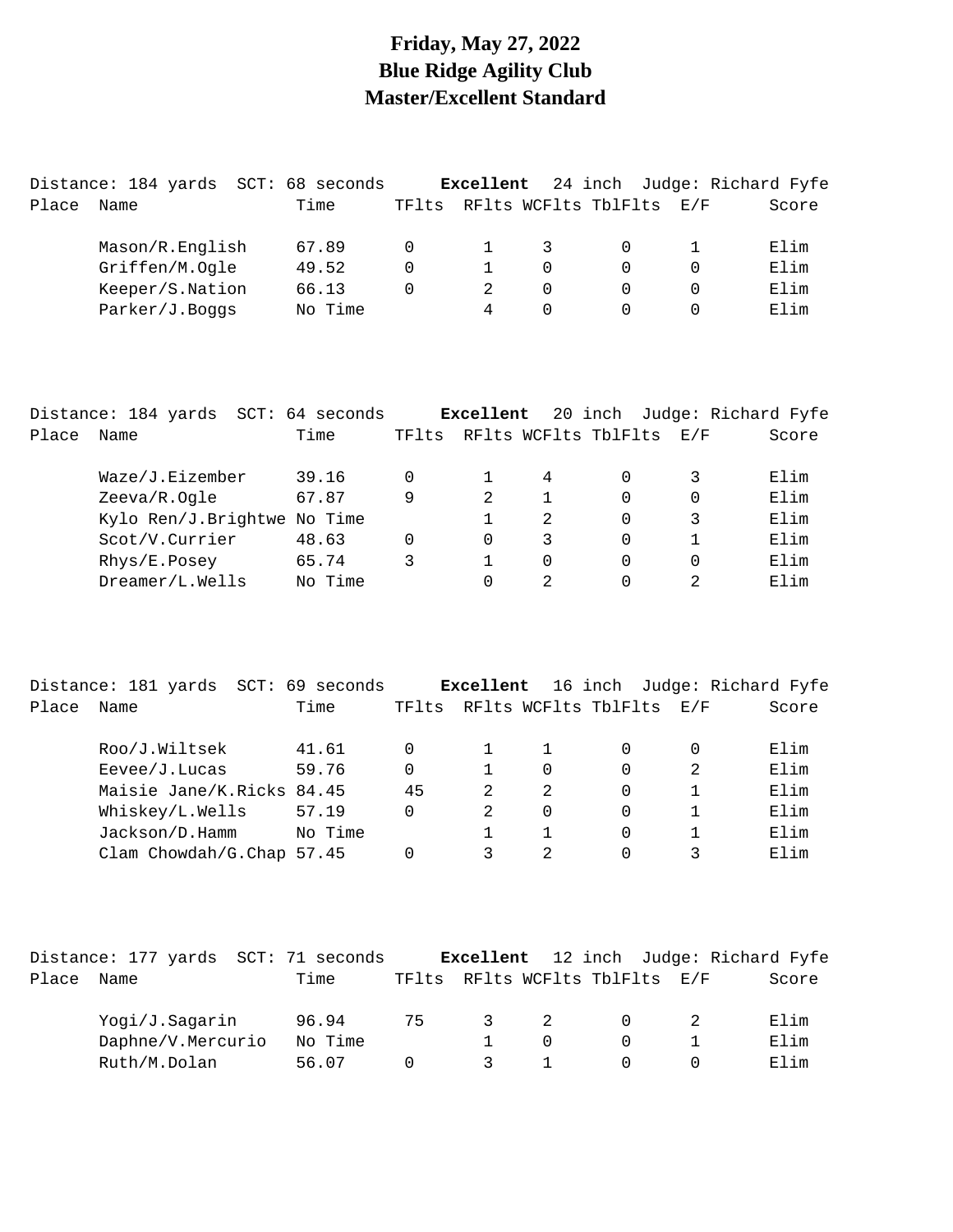|            | Distance: 177 yards SCT: 76 seconds |         |                |        |                                                  |                                | Excellent 8 inch Judge: Richard Fyfe |
|------------|-------------------------------------|---------|----------------|--------|--------------------------------------------------|--------------------------------|--------------------------------------|
| Place Name |                                     | Time    |                |        |                                                  | TFlts RFlts WCFlts TblFlts E/F | Score                                |
|            | Impa/T.Helwiq                       | 59.20   | $\overline{0}$ |        | $\begin{array}{ccc} & 1 & \quad & 2 \end{array}$ | $\bigcap$                      | Elim                                 |
|            | Maisie/P.McDonald                   | No Time |                | $\cap$ | $\bigcap$                                        | $\bigcap$                      | Elim                                 |

 Total Number of Dogs Showing: 21 Total Number of Dogs Absent: 0 Total Number of Dogs Withdrawn: 0 Total Number of Dogs Not Scored: 0 Total Number of Qualifiers: 0 Percent Qualified: 0.0%

|            | Distance: 184 yards SCT: 64 seconds |       |                |                                 |                                | Master 24 inch Choice Judge: Richard Fyfe |           |
|------------|-------------------------------------|-------|----------------|---------------------------------|--------------------------------|-------------------------------------------|-----------|
| Place Name |                                     | Time  |                |                                 | TFlts RFlts WCFlts TblFlts E/F | Score                                     |           |
|            | Fuel/C.Huther                       | 50.58 |                |                                 |                                | Elim                                      |           |
|            | Ruthless/T.Riley                    | 42.69 | $\overline{0}$ | $\begin{matrix}0&0\end{matrix}$ |                                | 100                                       | Oualified |

|                | Distance: 184 yards<br>SCT: | 68 seconds |          | Master   | 24 inch        |                      | Judge: Richard Fyfe |       |           |
|----------------|-----------------------------|------------|----------|----------|----------------|----------------------|---------------------|-------|-----------|
| Place          | Name                        | Time       | TFlts    |          |                | RFlts WCFlts TblFlts | E/F                 | Score |           |
|                | Mac/C.Lang                  | 45.32      | $\Omega$ | $\Omega$ | $\overline{0}$ | $\Omega$             |                     | Elim  |           |
|                | Timer/K.Angel               | 57.46      | $\Omega$ |          |                | 0                    |                     | Elim  |           |
| $\overline{4}$ | Enzo/E.Irwin                | 66.44      | $\Omega$ | $\Omega$ | $\Omega$       | $\Omega$             | $\Omega$            | 100   | Qualified |
|                | Tekla/C.Williams            | No Time    |          | 0        | $\overline{0}$ | $\Omega$             | 2                   | Elim  |           |
|                | Riker/D.Plemmons            | 59.04      | $\Omega$ | 0        |                | 0                    | 1                   | Elim  |           |
| $\mathbf{1}$   | Nolan/B.Kennedy             | 42.13      | $\Omega$ | $\Omega$ | $\overline{0}$ | $\Omega$             | $\Omega$            | 100   | Oualified |
|                | Luke/C.McClung              | No Time    |          | 0        |                | $\Omega$             | 2                   | Elim  |           |
|                | Rainey/K.Staub              | No Time    |          |          | 2              | $\Omega$             | $\overline{2}$      | Elim  |           |
| 3              | Lincoln/R.English           | 54.90      | $\Omega$ | $\Omega$ | $\Omega$       | $\Omega$             | $\Omega$            | 100   | Oualified |
| $\overline{2}$ | Jamie/C.Lang                | 47.71      | $\Omega$ | 0        | $\overline{0}$ | 0                    | 0                   | 100   | Qualified |
|                | Dooley/A.Stipe              | Absent     |          |          |                |                      |                     |       |           |

| Distance: 184 yards SCT: 64 seconds |      | Master 20 inch Judge: Richard Fyfe |  |       |
|-------------------------------------|------|------------------------------------|--|-------|
| Place Name                          | Time | TFlts RFlts WCFlts TblFlts E/F     |  | Score |

| $\sqrt{2}$<br>C.Huther<br>Pvro<br>⊥me<br>ΝC<br>_________ |  |  |  |  | ım<br>п. |
|----------------------------------------------------------|--|--|--|--|----------|
|----------------------------------------------------------|--|--|--|--|----------|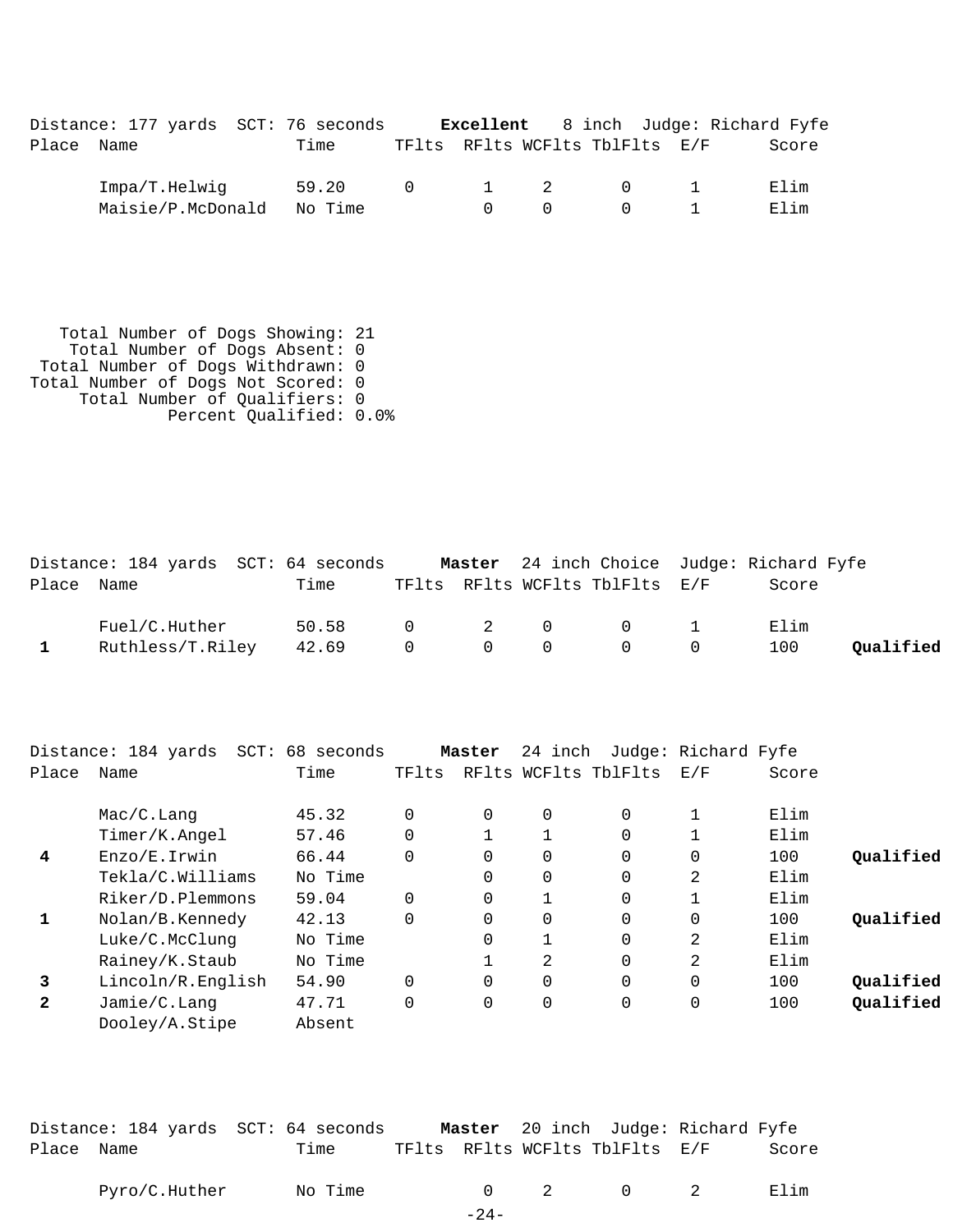|              | Peggy Sue/W. Lang   | 38.28   |          | $\Omega$ |          | 0 |             | Elim |           |
|--------------|---------------------|---------|----------|----------|----------|---|-------------|------|-----------|
|              | Myth/J.Johnson      | 58.23   | 0        |          | 2        |   | 0           | Elim |           |
| $\mathbf{2}$ | Takoda/I.Brewi      | 49.96   | $\Omega$ | $\Omega$ | 0        | 0 | $\mathbf 0$ | 100  | Oualified |
|              | $E$ lsa/S. $G$ reen | 66.50   | 6        | 3        | 2        | 0 |             | Elim |           |
|              | Chance/A.Beeler     | 82.79   | 54       |          | 2        | 0 | 2           | Elim |           |
|              | Nunee/D. Bauman     | 41.33   |          | $\Omega$ | 0        |   |             | Elim |           |
|              | Salsa/K.Ferguson    | 42.23   |          | $\Omega$ |          | 0 | 3           | Elim |           |
|              | Rain/D.Rose         | 55.86   | $\Omega$ | 0        |          | 0 |             | Elim |           |
|              | Dooley/F.Wade       | No Time |          | $\Omega$ |          | 0 | 2           | Elim |           |
|              | Rush/V.Currier      | 41.27   | $\Omega$ | $\Omega$ | $\Omega$ | 0 | $\mathbf 0$ | 100  | Oualified |
|              | Sport/J.Lambert     | Absent  |          |          |          |   |             |      |           |
|              | Panda/F.Jessen      | 56.94   | $\Omega$ | 0        |          |   | 5           | Elim |           |
|              | Rosa/D.Puckett      | 47.60   |          | $\Omega$ |          | O | 2           | Elim |           |
|              | Katniss/A.Brashears | 52.98   | $\Omega$ |          | 0        | 0 | 0           | Elim |           |
|              | Zelda/P.Oberst      | 50.45   | $\Omega$ | $\Omega$ |          | 0 | $\mathbf 0$ | Elim |           |
|              | Claymore/J.Root     | No Time |          | $\Omega$ | 0        | 0 |             | Elim |           |
|              |                     |         |          |          |          |   |             |      |           |

|       | Distance: 181 yards SCT: 69 seconds |         |          | Master   | 16 inch     |                      | Judge: Richard Fyfe |       |           |
|-------|-------------------------------------|---------|----------|----------|-------------|----------------------|---------------------|-------|-----------|
| Place | Name                                | Time    | TFlts    |          |             | RFlts WCFlts TblFlts | E/F                 | Score |           |
|       | Maverick/N.Jenkins                  | 57.37   | $\Omega$ |          | $\mathbf 0$ | $\Omega$             | $\Omega$            | Elim  |           |
|       | Leila/J.Chaet                       | 39.29   | 0        |          |             | 0                    | $\overline{2}$      | Elim  |           |
|       | Duncan/V.McInnis                    | 76.31   | 21       | 3        | 2           | 0                    | $\Omega$            | Elim  |           |
|       | Abaco/B.Nettles                     | No Time |          | 0        |             | $\Omega$             |                     | Elim  |           |
|       | Patch/D.Bauman                      | 40.33   | $\Omega$ |          | $\mathbf 0$ | 0                    | $\Omega$            | 100   | Qualified |
|       | Enzo/D.Griffith                     | 57.47   | 0        | $\Omega$ |             | $\Omega$             | $\Omega$            | Elim  |           |
|       | Lizzy/R.Hollada                     | 57.25   | 0        | 5        | 2           | $\Omega$             | $\mathbf 1$         | Elim  |           |
|       | Ivy/L.Niemczyk                      | 49.37   | 0        | 2        | 2           | $\Omega$             | $\overline{2}$      | Elim  |           |
|       | Strut/C.Renton                      | 47.88   | 0        | 2        | 2           | $\Omega$             |                     | Elim  |           |
| 2     | Jyn/D.Jones                         | 48.43   | 0        | $\Omega$ | $\Omega$    | $\Omega$             | $\Omega$            | 100   | Oualified |
|       | Bruno/W.Scardo                      | 51.72   | 0        | $\Omega$ |             | 0                    | $\mathbf 0$         | Elim  |           |
|       | Surfer/N.Jenkins                    | 59.46   | 0        |          | 2           | 0                    | $\Omega$            | Elim  |           |

|                | Distance: 177 yards SCT: 71 seconds |         |       | Master   | 12 inch              |          | Judge: Richard Fyfe |       |           |
|----------------|-------------------------------------|---------|-------|----------|----------------------|----------|---------------------|-------|-----------|
| Place          | Name                                | Time    | TFlts |          | RFlts WCFlts TblFlts |          | E/F                 | Score |           |
| $\overline{2}$ | Jolene Rose/M.Liebh 40.55           |         |       | $\Omega$ | 0                    | $\Omega$ | 0                   | 100   | Qualified |
|                | Krissi/K.Villars                    | Absent  |       |          |                      |          |                     |       |           |
|                | Blair/K.Baker                       | 62.18   |       | $\Omega$ | 0                    | $\Omega$ |                     | Elim  |           |
|                | Trixie/S.Lucas                      | 52.60   |       |          |                      | 0        | 2                   | Elim  |           |
| 3              | Beetle/G.Chapman                    | 46.45   |       | $\Omega$ | $\Omega$             | 0        | $\mathbf 0$         | 100   | Qualified |
|                | Bolt/M.Dolan                        | 56.48   |       | 2        | 1                    |          |                     | Elim  |           |
|                | Bryce/P.Kvarnberg                   | No Time |       | $\Omega$ | $\Omega$             | 0        |                     | Elim  |           |
|                | Zig Zag/S. Peterson                 | 39.34   |       | $\Omega$ | $\Omega$             | $\Omega$ | $\Omega$            | 100   | Oualified |
|                | Vandy/B.White                       | 37.13   |       | $\Omega$ | $\Omega$             | 0        |                     | Elim  |           |
| 4              | Lily/V.Pinto                        | 54.46   |       | $\Omega$ | 0                    | 0        | 0                   | 100   | Oualified |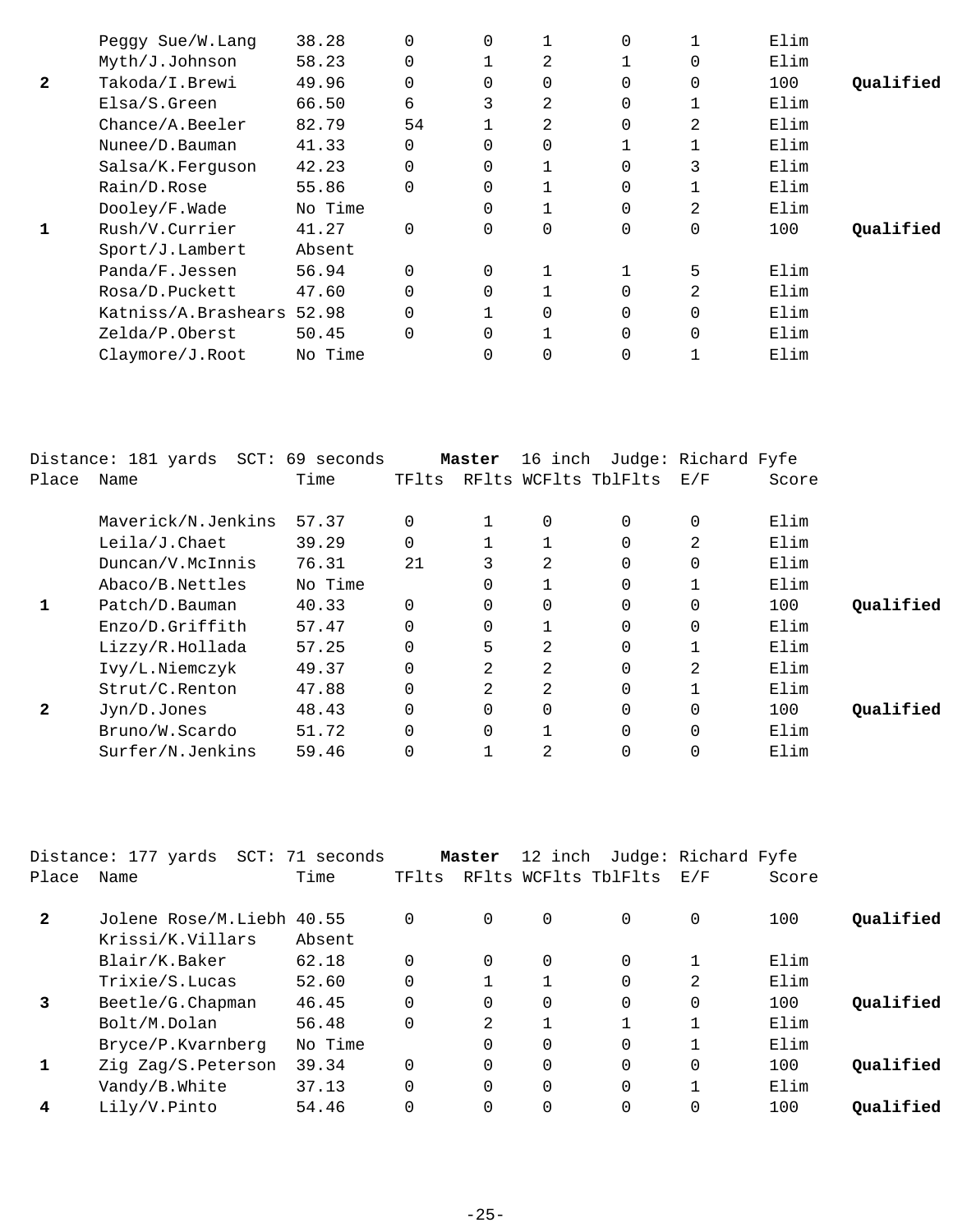| Shelby Rae/M.Liebha No Time |         |  |  | Elim |
|-----------------------------|---------|--|--|------|
| Mia/J.Shields               | No Time |  |  | Elim |

|              | Distance: 177 yards SCT: | 76 seconds |          | Master   | 8 inch   |                      | Judge: Richard Fyfe |       |           |
|--------------|--------------------------|------------|----------|----------|----------|----------------------|---------------------|-------|-----------|
| Place        | Name                     | Time       | TFlts    |          |          | RFlts WCFlts TblFlts | E/F                 | Score |           |
| 3            | Blaze/R.Hutson           | 46.58      | $\Omega$ | $\Omega$ | $\Omega$ | $\Omega$             | $\Omega$            | 100   | Qualified |
|              | Kamikazee/R.Hutson       | 48.90      | $\Omega$ | $\Omega$ | $\Omega$ | $\Omega$             | $\Omega$            | 100   | Qualified |
|              | Toby/R.Hutson            | 54.82      | $\Omega$ | $\Omega$ |          | $\Omega$             | $\Omega$            | Elim  |           |
|              | Dazzle/R.Gibbs           | 71.60      | $\Omega$ | 2.       | $\Omega$ | $\Omega$             |                     | Elim  |           |
|              | Harper/C.Fowler          | 46.78      | 0        | $\Omega$ | $\Omega$ | $\Omega$             |                     | Elim  |           |
|              | Zatanna/M.Melucci        | 59.33      | $\Omega$ | 2        | $\Omega$ | $\Omega$             | $\Omega$            | Elim  |           |
| 4            | Chase/R.Hutson           | 46.65      | $\Omega$ | $\Omega$ | $\Omega$ | $\Omega$             | $\Omega$            | 100   | Qualified |
|              | Sugar/J.Haddy            | 59.59      | 0        | $\Omega$ |          | $\Omega$             | 0                   | Elim  |           |
|              | Brooke/T.Gentry          | 73.40      | 0        | $\Omega$ | 0        | $\Omega$             | $\Omega$            | 100   | Qualified |
|              | Ace/L.Sprick             | 71.18      | 0        |          | $\Omega$ | $\Omega$             | $\Omega$            | Elim  |           |
|              | Saga/M.LeRoy             | 41.58      | 0        | $\Omega$ | $\Omega$ | $\Omega$             |                     | Elim  |           |
| $\mathbf{2}$ | Lilas/S.Raheja           | 43.19      | $\Omega$ | 0        | 0        | $\Omega$             | 0                   | 100   | Qualified |
|              | Jive/K.Wlodarski         | 50.99      | $\Omega$ | $\Omega$ | 0        | $\Omega$             | $\Omega$            | 100   | Qualified |
|              | Desmond/B.Kennedy        | 47.64      | $\Omega$ |          |          | 0                    |                     | Elim  |           |
| 1            | Ripple/D.Haddy           | 41.74      | $\Omega$ | $\Omega$ | $\Omega$ | $\Omega$             | $\Omega$            | 100   | Qualified |
|              | Ann Perkins/C.Ito        | 53.82      | 0        | $\Omega$ |          | $\Omega$             | 0                   | Elim  |           |
|              | Forrest/R.Gibbs          | 63.27      | 0        |          |          |                      |                     | Elim  |           |

 Total Number of Dogs Showing: 68 Total Number of Dogs Absent: 3 Total Number of Dogs Withdrawn: 0 Total Number of Dogs Not Scored: 0 Total Number of Qualifiers: 20 Percent Qualified: 29.4%

|            | Distance: 184 yards SCT: 73 seconds |      |                                                      |                                     |                                        | Excellent Pref 20 inch Judge: Richard Fyfe |  |
|------------|-------------------------------------|------|------------------------------------------------------|-------------------------------------|----------------------------------------|--------------------------------------------|--|
| Place Name |                                     | Time |                                                      |                                     | TFlts RFlts WCFlts TblFlts E/F         | Score                                      |  |
|            | Sammy/P.Irwin 64.53                 |      |                                                      | $0 \qquad \qquad 2 \qquad \qquad 1$ | $\begin{array}{ccc} 0 & 2 \end{array}$ | Elim                                       |  |
|            | $Charlie/J.Dingman$ 43.08           |      | $\begin{array}{ccccccc}\n0 & & 0 & & 0\n\end{array}$ |                                     | $\Omega$                               | Elim                                       |  |

|            |               | Distance: 184 yards SCT: 69 seconds |                                |  | <b>Excellent Pref</b> 16 inch Judge: Richard Fyfe |
|------------|---------------|-------------------------------------|--------------------------------|--|---------------------------------------------------|
| Place Name |               | Time                                | TFlts RFlts WCFlts TblFlts E/F |  | Score                                             |
|            | Breeze/B.Hart |                                     | 65.53 0 1 0 0 0                |  | Elim                                              |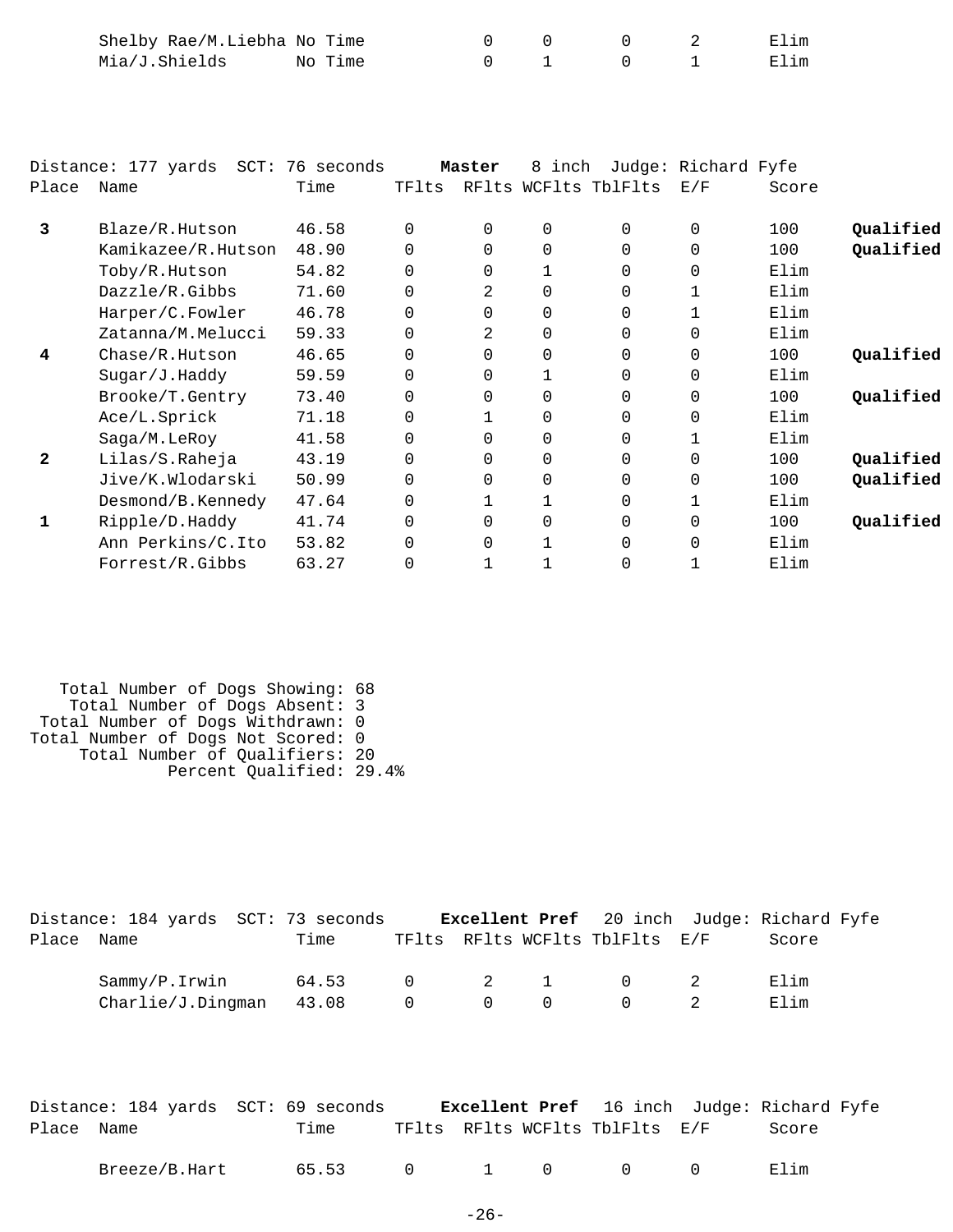|            | Coal/L.Brown<br>Kensi/L.Brown 55.93                                            | 62.99             | 0<br>$0 \qquad \qquad$ | $\mathsf{O}$                   | $1 \quad \blacksquare$<br>$1 \quad 1$ | $\mathbf 0$<br>$\Omega$        | $\overline{2}$<br>$\Omega$ | Elim<br>Elim |
|------------|--------------------------------------------------------------------------------|-------------------|------------------------|--------------------------------|---------------------------------------|--------------------------------|----------------------------|--------------|
|            |                                                                                |                   |                        |                                |                                       |                                |                            |              |
|            |                                                                                |                   |                        |                                |                                       |                                |                            |              |
| Place Name | Distance: 181 yards SCT: 74 seconds Excellent Pref 12 inch Judge: Richard Fyfe | Time              |                        |                                |                                       | TFlts RFlts WCFlts TblFlts E/F |                            | Score        |
|            | Echo/R.Firestone No Time                                                       |                   |                        | $2 \left( \frac{1}{2} \right)$ | $\mathbf{1}$                          | $\mathbf 0$                    | 3                          | Elim         |
|            |                                                                                |                   |                        |                                |                                       |                                |                            |              |
|            |                                                                                |                   |                        |                                |                                       |                                |                            |              |
|            | Distance: 177 yards SCT: 76 seconds Excellent Pref 8 inch Judge: Richard Fyfe  |                   |                        |                                |                                       |                                |                            |              |
| Place Name |                                                                                | Time              |                        |                                |                                       | TFlts RFlts WCFlts TblFlts E/F |                            | Score        |
|            | Laney/K.Clapp<br>Carter/J.Tice                                                 | Absent<br>No Time |                        | $\mathbf{1}$                   | $2 \left( \frac{1}{2} \right)$        | $\mathbf{1}$                   | $\mathbf{1}$               | Elim         |
|            |                                                                                |                   |                        |                                |                                       |                                |                            |              |
|            |                                                                                |                   |                        |                                |                                       |                                |                            |              |

 Total Number of Dogs Showing: 7 Total Number of Dogs Absent: 1 Total Number of Dogs Withdrawn: 0 Total Number of Dogs Not Scored: 0 Total Number of Qualifiers: 0 Percent Qualified: 0.0%

|       | Distance: 184 yards | SCT: 73 seconds |       | Master Pref |   |                      |     | 20 inch Judge: Richard Fyfe |           |
|-------|---------------------|-----------------|-------|-------------|---|----------------------|-----|-----------------------------|-----------|
| Place | Name                | Time            | TFlts |             |   | RFlts WCFlts TblFlts | E/F | Score                       |           |
|       | Potter/A.Sohn       | 66.13           |       |             |   |                      |     | Elim                        |           |
|       | Cody/K.Angel        | 61.63           | 0     |             | 0 |                      |     | Elim                        |           |
|       | Alfie/A.Francis     | 64.28           | 0     | 0           |   |                      |     | Elim                        |           |
|       | Jasmine/J.Morrill   | 65.19           | 0     |             |   |                      |     | Elim                        |           |
|       | Tulla/T.Kinard      | 73.26           | 0     | 0           | 0 |                      | 0   | 100                         | Oualified |
|       | Forest/L.Fine       | 52.85           |       |             | 0 |                      |     | Elim                        |           |

|            | Distance: 184 yards SCT: 69 seconds |  |                                         |                                | <b>Master Pref</b> 16 inch Judge: Richard Fyfe |
|------------|-------------------------------------|--|-----------------------------------------|--------------------------------|------------------------------------------------|
| Place Name | Time                                |  |                                         | TFlts RFlts WCFlts TblFlts E/F | Score                                          |
|            | Promise/M.Touchston 40.75 0         |  | $\begin{matrix} 0 & 0 & 0 \end{matrix}$ |                                | Elim                                           |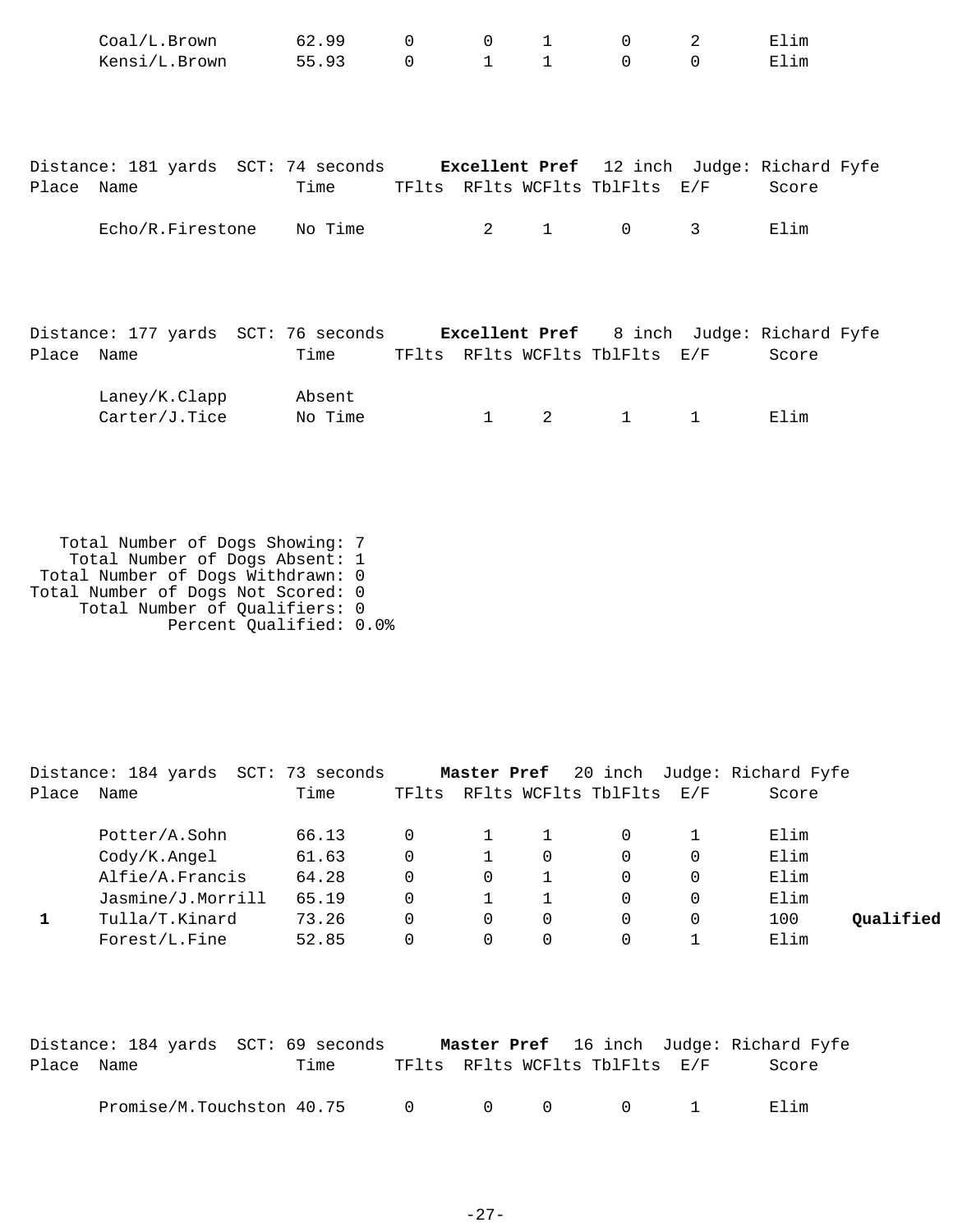|              | Emmy/N.Prochaska          | 70.09   |          | $\Omega$ | 0              | $\Omega$ | 0              | 97   |           |
|--------------|---------------------------|---------|----------|----------|----------------|----------|----------------|------|-----------|
|              | Silk/M.Oqle               | No Time |          |          |                | 0        |                | Elim |           |
|              | Sam/V.Waters              | 56.42   | $\Omega$ | 0        |                | 0        | $\Omega$       | Elim |           |
| $\mathbf{2}$ | Chili Pepper/D.Bate 53.10 |         | $\Omega$ | $\Omega$ | 0              | $\Omega$ | $\Omega$       | 100  | Oualified |
|              | Tess/K.Adams              | 51.53   | $\Omega$ |          |                | 0        | 2              | Elim |           |
|              | Primage/K.Case            | Absent  |          |          |                |          |                |      |           |
|              | Toad/G.Chapman            | 41.68   | $\Omega$ | $\Omega$ | 0              | $\Omega$ | $\Omega$       | 100  | Oualified |
|              | Plenty/M.McGuire-Cl 46.01 |         | $\Omega$ |          | 0              | $\Omega$ | $\Omega$       | Elim |           |
|              | Zinger/A.Gooch            | 48.24   | $\Omega$ | $\Omega$ | $\mathfrak{D}$ | $\Omega$ | $\Omega$       | Elim |           |
|              | Whit/F.Jessen             | 42.96   | $\Omega$ | $\Omega$ | 0              | $\Omega$ | $\overline{2}$ | Elim |           |
|              | Panda/K.Nordan            | 66.54   | $\Omega$ |          |                | $\Omega$ |                | Elim |           |
|              | Bismarck/S.Clingenp       | 56.05   | $\Omega$ | $\Omega$ | 0              | $\Omega$ | $\Omega$       | 100  | Oualified |

|              | Distance: 181 yards | SCT: 74 seconds |          | Master Pref |             | 12 inch              |          | Judge: Richard Fyfe |           |
|--------------|---------------------|-----------------|----------|-------------|-------------|----------------------|----------|---------------------|-----------|
| Place        | Name                | Time            | TFlts    |             |             | RFlts WCFlts TblFlts | E/F      | Score               |           |
|              | Pharoah/N.Scardo    | 46.67           | $\Omega$ | $\Omega$    | $\mathbf 0$ | $\Omega$             | 2        | Elim                |           |
|              | $Max/J$ . Chaet     | Absent          |          |             |             |                      |          |                     |           |
|              | Lorelei/B.Gibbs     | 47.88           | 0        |             | 2           |                      | 2        | Elim                |           |
| 3            | Kip/J.Hopson        | 53.12           | 0        | 0           | $\Omega$    |                      | $\Omega$ | 100                 | Qualified |
|              | Waldo/S.Green       | 43.02           | 0        | $\Omega$    | $\Omega$    |                      |          | Elim                |           |
|              | Missie/N.Bayless    | 56.70           | 0        | 2           | 2           |                      |          | Elim                |           |
| $\mathbf{2}$ | Dottie/S.Lucas      | 49.11           | 0        | 0           | 0           |                      | 0        | 100                 | Qualified |
|              | Squid/G. Chapman    | 58.45           | 0        |             | 2           |                      | $\Omega$ | Elim                |           |
| 1            | Rider/P.Kvarnberg   | 46.48           | 0        | $\Omega$    | $\Omega$    | $\Omega$             | $\Omega$ | 100                 | Qualified |
|              | Hershey/R.Firestone | 42.33           | 0        |             | 1           |                      | $\Omega$ | Elim                |           |
|              | Ryze/D.Lambert      | 47.70           | 0        | $\Omega$    | $\Omega$    |                      |          | Elim                |           |
| 4            | Lucy/K.Nordan       | 57.85           | 0        | $\Omega$    | $\Omega$    |                      | $\Omega$ | 100                 | Qualified |
|              | $Finn/J$ . Thurman  | 61.72           | 0        |             | $\Omega$    |                      | 0        | Elim                |           |
|              | Fiji/T.Eastman      | 38.87           | $\Omega$ |             |             |                      |          | Elim                |           |
|              | BB King/N.Scardo    | No Time         |          |             | 2           |                      |          | Elim                |           |

|       | Distance: 177 yards | SCT: 76 seconds |          | Master Pref |   | 8 inch                   |   | Judge: Richard Fyfe |           |
|-------|---------------------|-----------------|----------|-------------|---|--------------------------|---|---------------------|-----------|
| Place | Name                | Time            | TFlts    |             |   | RFlts WCFlts TblFlts E/F |   | Score               |           |
|       | Nova/R.Firestone    | No Time         |          |             | 0 | $\Omega$                 |   | Elim                |           |
|       | Kiss/J.Wiltsek      | 41.95           | $\Omega$ | $\Omega$    | 0 | 0                        | 0 | 100                 | Qualified |
|       | Ford/C.Hollada      | 49.21           | $\Omega$ | $\Omega$    | 0 |                          | 2 | Elim                |           |
|       | Kevin/S.Crechiolo   | 58.17           | $\Omega$ | $\Omega$    | 0 | 0                        |   | Elim                |           |
|       | Two/N.Henderson     | 56.34           | $\Omega$ | $\Omega$    | 0 | $\Omega$                 |   | Elim                |           |
|       | Riley/S.Nelson      | 42.26           | $\Omega$ | $\Omega$    |   | $\Omega$                 |   | Elim                |           |
|       | Sarah/J.Lambert     | Absent          |          |             |   |                          |   |                     |           |
|       | Gizmo/R.Firestone   | No Time         |          |             | 0 | $\Omega$                 |   | Elim                |           |
|       |                     |                 |          |             |   |                          |   |                     |           |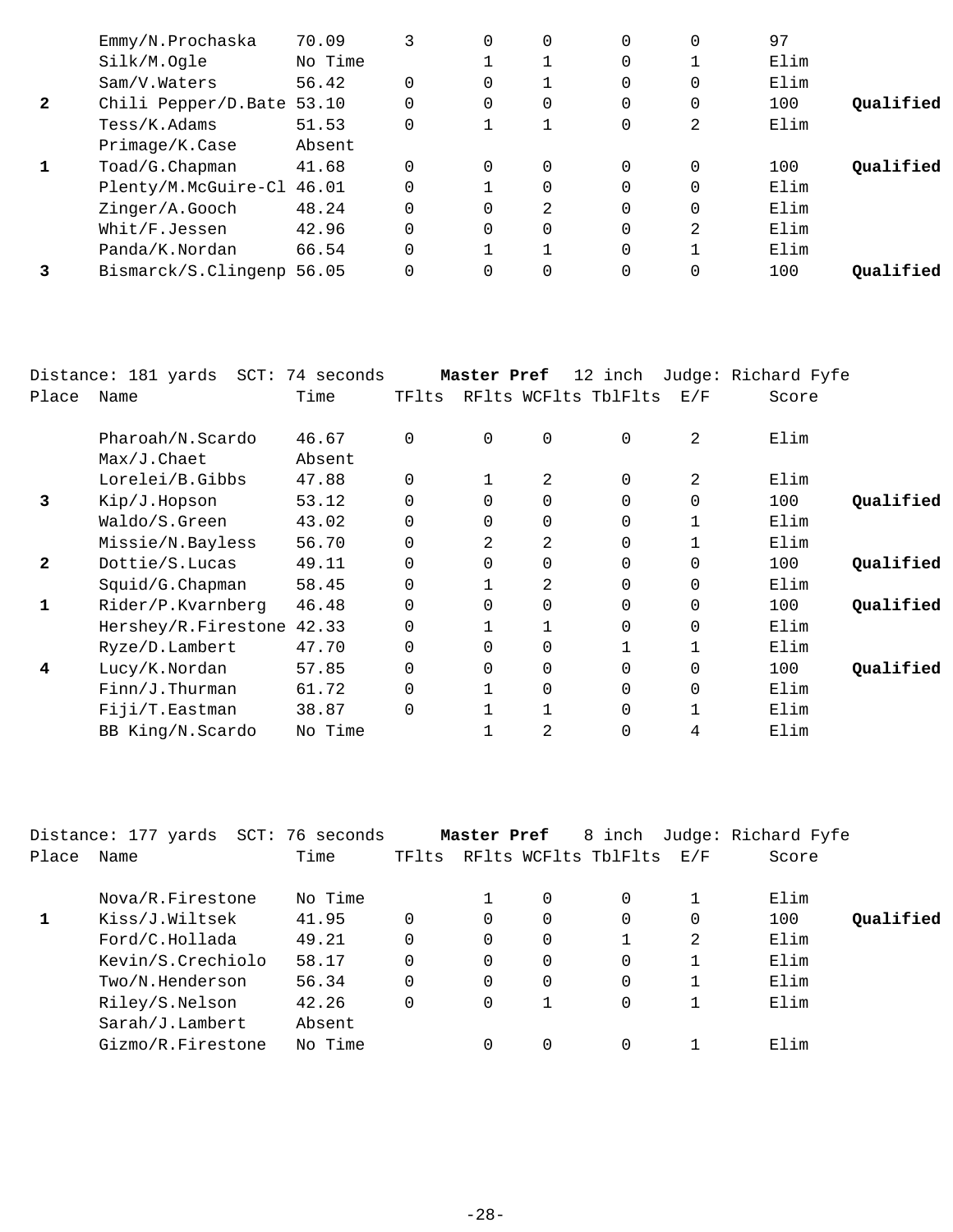|                         | Distance: 177 yards SCT: 81 seconds |                   |  |                                                                 | <b>Master Pref</b> 4 inch Judge: Richard Fyfe |           |
|-------------------------|-------------------------------------|-------------------|--|-----------------------------------------------------------------|-----------------------------------------------|-----------|
| Place Name              |                                     | Time              |  | TFlts RFlts WCFlts TblFlts E/F                                  | Score                                         |           |
|                         | Marcie/C.Fowler                     | 52.66 0 0 0 0 0 0 |  |                                                                 | 100                                           | Qualified |
| $\overline{\mathbf{2}}$ | Louie/K.Espy                        | 59.13             |  | $0\qquad \qquad 0\qquad \qquad 0\qquad \qquad 0\qquad \qquad 0$ | 100                                           | Qualified |

 Total Number of Dogs Showing: 41 Total Number of Dogs Absent: 3 Total Number of Dogs Withdrawn: 0 Total Number of Dogs Not Scored: 0 Total Number of Qualifiers: 11 Percent Qualified: 26.8%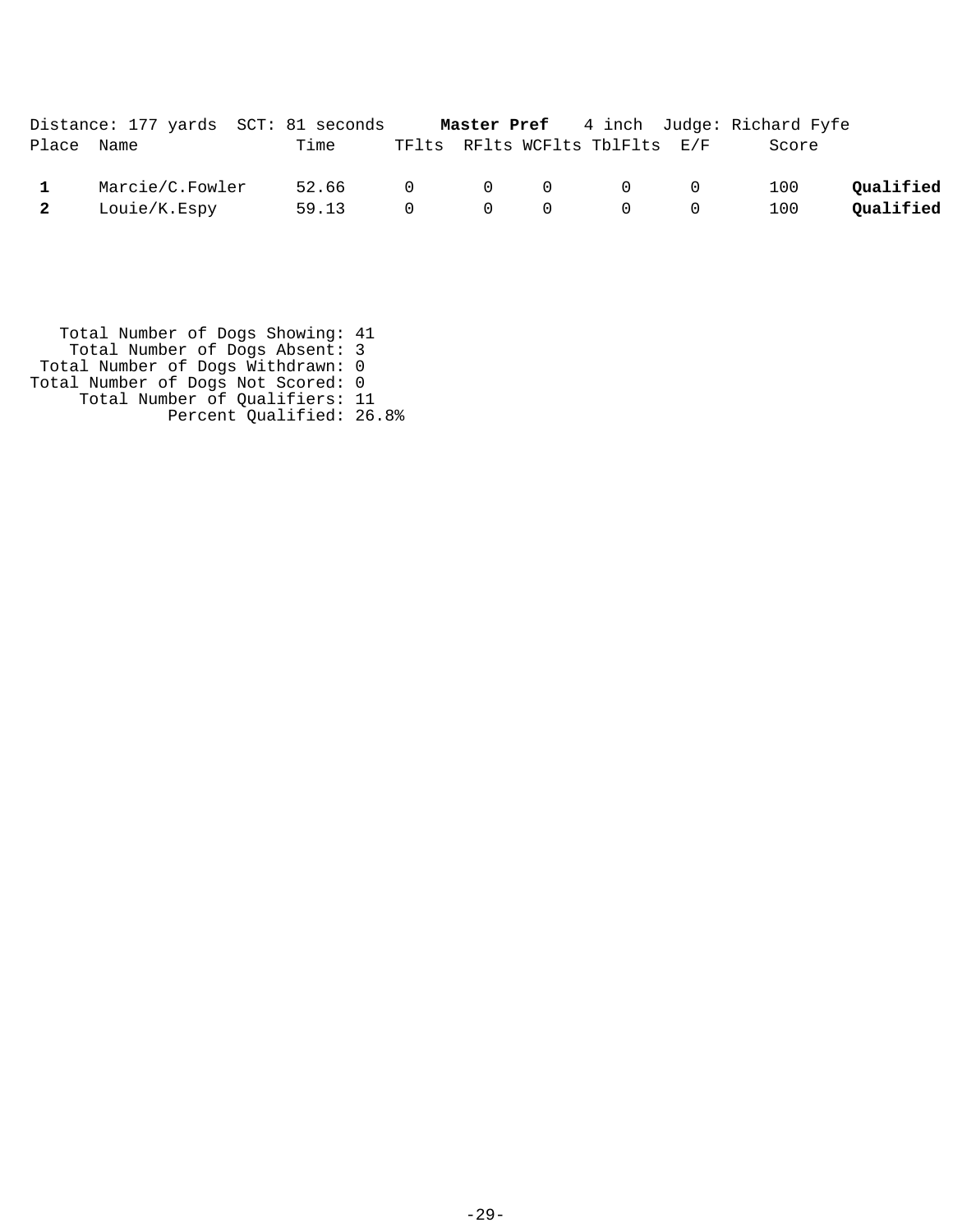#### **Friday, May 27, 2022 Blue Ridge Agility Club Open Standard**

|            | Distance: 167 yards SCT: 70 seconds |        |                       |                                          |                | <b>Open</b> 24 inch Judge: Richard Fyfe |            |       |           |
|------------|-------------------------------------|--------|-----------------------|------------------------------------------|----------------|-----------------------------------------|------------|-------|-----------|
| Place Name |                                     | Time   |                       |                                          |                | TFlts RFlts WCFlts TblFlts E/F          |            | Score |           |
|            | Bolero/T.Vila                       | Absent |                       |                                          |                |                                         |            |       |           |
|            | Sierra/J.Parker                     | 69.02  | $\Omega$ and $\Omega$ |                                          |                | $1 \quad 1 \quad 0$                     | $\bigcirc$ | 90    | Oualified |
|            | Disco/L.Hartheimer 65.44            |        |                       | $\begin{array}{ccc} 0 & & 1 \end{array}$ | $\overline{0}$ |                                         |            | Elim  |           |

|       | Distance: 167 yards SCT: 68 seconds |         |       | Open |          |                      | 20 inch Judge: Richard Fyfe |       |           |
|-------|-------------------------------------|---------|-------|------|----------|----------------------|-----------------------------|-------|-----------|
| Place | Name                                | Time    | TFlts |      |          | RFlts WCFlts TblFlts | $\rm E$ / $\rm F$           | Score |           |
|       | Charlotte/K.Dyson                   | No Time |       |      | 2        | 0                    |                             | Elim  |           |
|       | Rustin/P.Geigle                     | 65.94   | 0     |      | $\Omega$ | 0                    | 0                           | 95    | Oualified |
|       | Daru/N.Ben-Dror                     | No Time |       | 0    | $\Omega$ | $\Omega$             |                             | Elim  |           |
|       | $shadow/K.$ Phillips                | 76.32   | 16    | 3    |          |                      |                             | Elim  |           |
|       | Demic/M.McGuire-Clo 57.89           |         | 0     | 3    | $\Omega$ | $\Omega$             | $\Omega$                    | Elim  |           |
|       | Nella/H.Bowden                      | No Time |       | 5    | 2        | $\Omega$             |                             | Elim  |           |
|       | Joss/C.Motheral-Lyn No Time         |         |       | 0    | $\Omega$ | $\Omega$             |                             | Elim  |           |
|       | Abby/D.Ferguson                     | 79.93   | 22    | 3    | $\Omega$ | $\Omega$             | 0                           | Elim  |           |
|       | Sabot/J.Root                        | 74.19   | 12    |      |          | 0                    |                             | Elim  |           |

|       | Distance: 163 yards SCT: 70 seconds |         |       | Open |          |                          | 16 inch Judge: Richard Fyfe |       |
|-------|-------------------------------------|---------|-------|------|----------|--------------------------|-----------------------------|-------|
| Place | Name                                | Time    | TFlts |      |          | RFlts WCFlts TblFlts E/F |                             | Score |
|       | Firefly/K.Bremser                   | 83.23   | 26    |      | $\Omega$ |                          |                             | Elim  |
|       | Echo/S.Leonard                      | No Time |       |      |          |                          |                             | Elim  |
|       | Marty/T.Gentry                      | No Time |       |      |          |                          |                             | Elim  |
|       | Brynne/K.Baker                      | 75.59   | 1 O   |      |          |                          |                             | Elim  |

|            | Distance: 159 yards SCT: 73 seconds |        |        |     |                                | <b>Open</b> 12 inch Judge: Richard Fyfe |       |
|------------|-------------------------------------|--------|--------|-----|--------------------------------|-----------------------------------------|-------|
| Place Name |                                     | Time   |        |     | TFlts RFlts WCFlts TblFlts E/F |                                         | Score |
|            |                                     |        |        |     |                                |                                         |       |
|            | Zeus/N.Blue                         | Absent |        |     |                                |                                         |       |
|            | Jaxson/L.Hall                       | 62.99  | $\cap$ | 4 1 | $\sim$ 0 1                     |                                         | Elim  |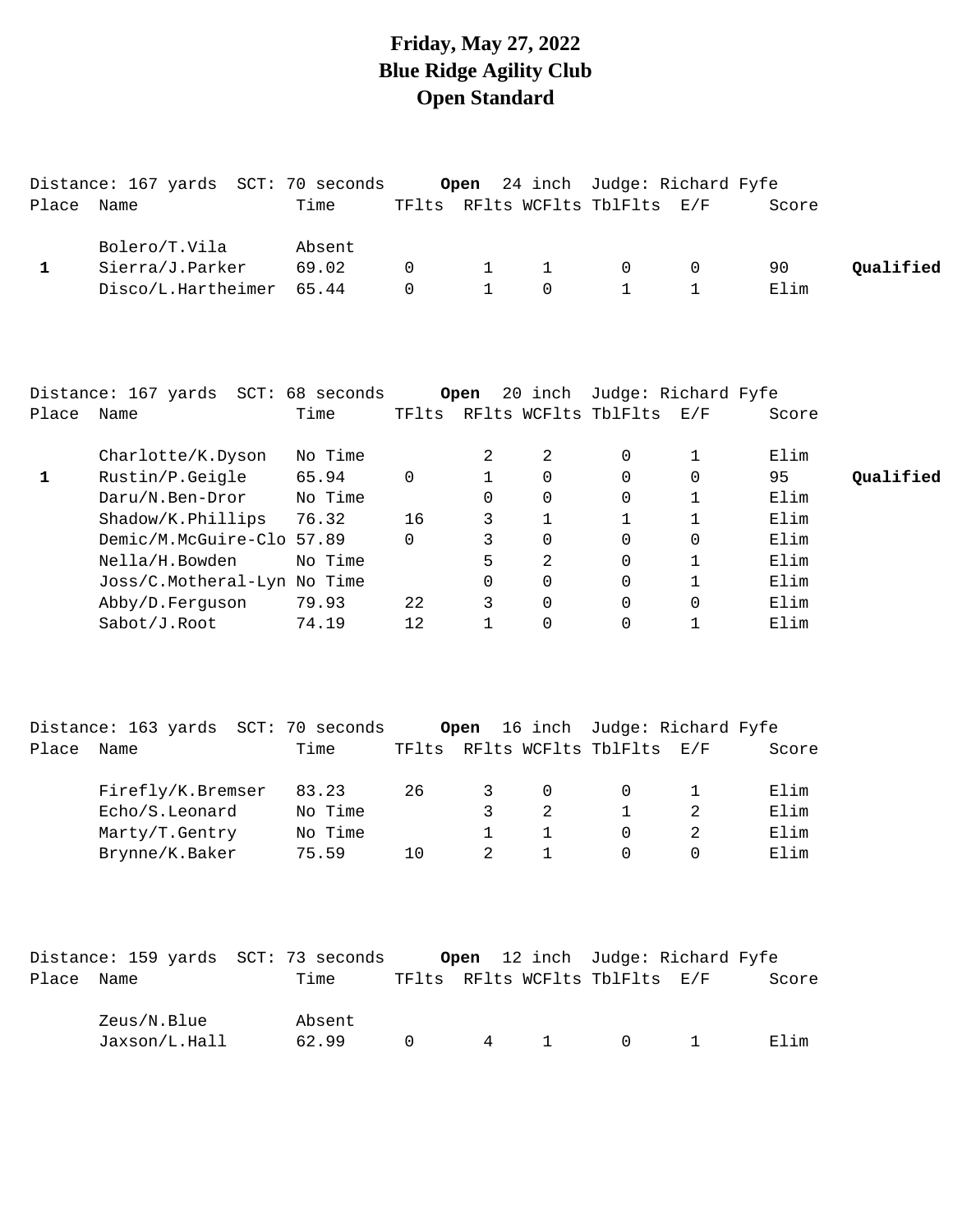|       | Distance: 159 yards SCT: 76 seconds |        |          |   |     |                                | <b>Open</b> 8 inch Judge: Richard Fyfe |       |
|-------|-------------------------------------|--------|----------|---|-----|--------------------------------|----------------------------------------|-------|
| Place | Name                                | Time   |          |   |     | TFlts RFlts WCFlts TblFlts E/F |                                        | Score |
|       | Tux/L.Sprick                        | 100.70 | 48       |   | 2 0 | $\bigcap$                      | $\cap$                                 | Elim  |
|       | Fini/S.Alexander                    | 69.22  | $\Omega$ | 4 |     | $\Omega$                       |                                        | Elim  |

 Total Number of Dogs Showing: 18 Total Number of Dogs Absent: 2 Total Number of Dogs Withdrawn: 0 Total Number of Dogs Not Scored: 0 Total Number of Qualifiers: 2 Percent Qualified: 11.1%

Distance: 167 yards SCT: 75 seconds **Open Pref** 20 inch Judge: Richard Fyfe Place Name Time TFlts RFlts WCFlts TblFlts E/F Score Apollo/S.Apple No Time 0 0 0 0 2 Elim Mishka/L.Albertz 55.13 0 1 0 0 1 Elim Mission/J.Hamblin 75.15 0 2 0 0 0 Elim

Distance: 167 yards SCT: 73 seconds **Open Pref** 16 inch Judge: Richard Fyfe Place Name Time TFlts RFlts WCFlts TblFlts E/F Score Dusty/M.Lively No Time  $2 \t 1 \t 0 \t 1$  Elim

 Total Number of Dogs Showing: 4 Total Number of Dogs Absent: 1 Total Number of Dogs Withdrawn: 0 Total Number of Dogs Not Scored: 0 Total Number of Qualifiers: 0 Percent Qualified: 0.0%

Socks/M.Jennings Absent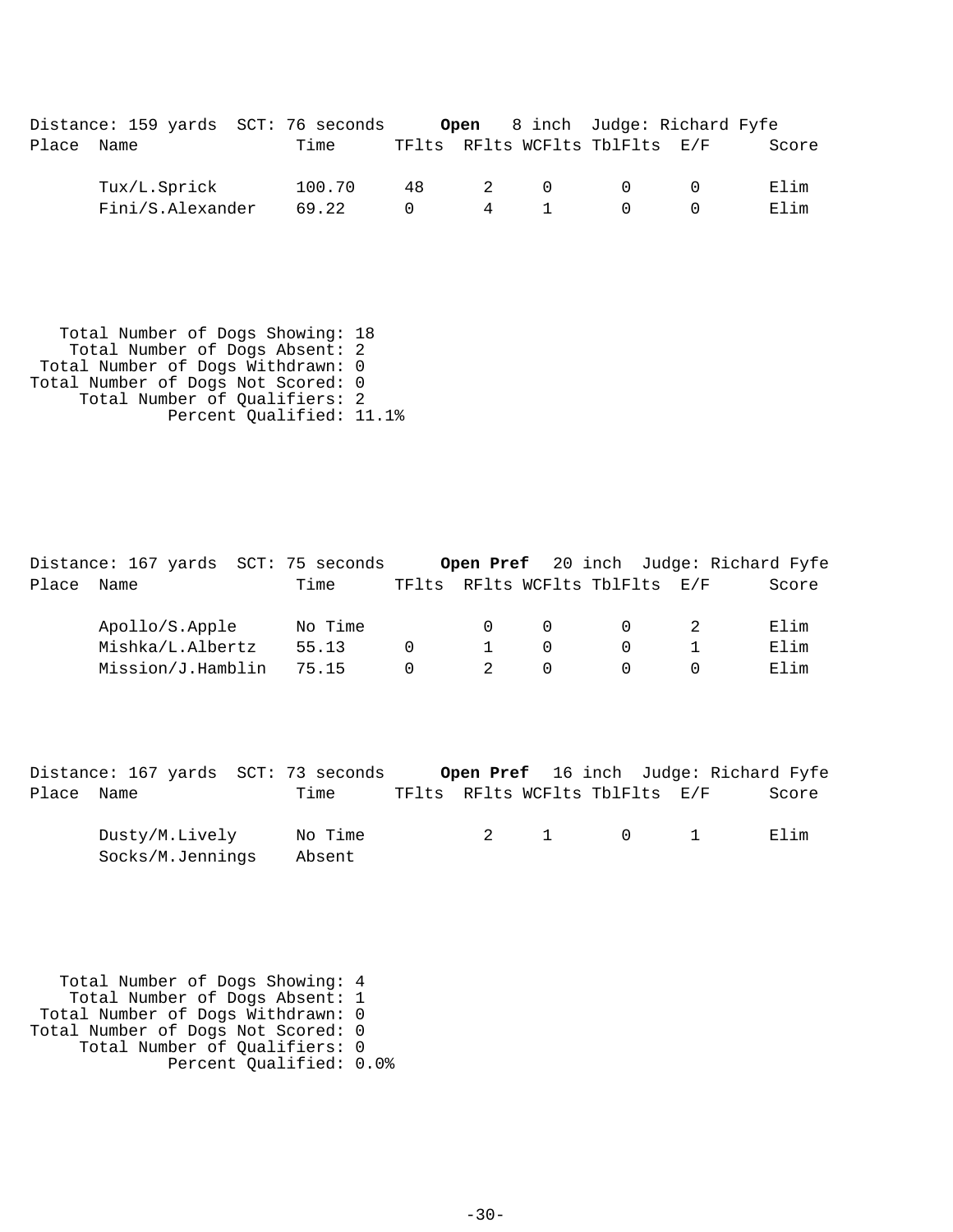## **Friday, May 27, 2022 Blue Ridge Agility Club Novice Standard**

|       | Distance: 149 yards SCT: 73 seconds Novice A 24 inch Judge: Richard Fyfe                                                                                                                                 |                                     |          |             |             |              |               |       |  |  |  |  |
|-------|----------------------------------------------------------------------------------------------------------------------------------------------------------------------------------------------------------|-------------------------------------|----------|-------------|-------------|--------------|---------------|-------|--|--|--|--|
| Place | Name                                                                                                                                                                                                     | Time TFlts RFlts WCFlts TblFlts E/F |          |             |             |              |               | Score |  |  |  |  |
|       | Luna/C.Stroud                                                                                                                                                                                            | 69.19                               | $\Omega$ | $2^{\circ}$ | $4 \quad$   | $\mathbf{1}$ | 6             | Elim  |  |  |  |  |
|       | Total Number of Dogs Showing: 1<br>Total Number of Dogs Absent: 0<br>Total Number of Dogs Withdrawn: 0<br>Total Number of Dogs Not Scored: 0<br>Total Number of Qualifiers: 0<br>Percent Qualified: 0.0% |                                     |          |             |             |              |               |       |  |  |  |  |
| Place | Distance: 149 yards SCT: 71 seconds Novice B 20 inch Judge: Richard Fyfe<br>Name                                                                                                                         | Time TFlts RFlts WCFlts TblFlts E/F |          |             |             |              |               | Score |  |  |  |  |
|       | Wookie/M.Skelton                                                                                                                                                                                         | No Time                             |          | $\Omega$    | $\mathbf 0$ | $\mathbf 0$  | 2             | Elim  |  |  |  |  |
|       | Indigo/M.Wosnak                                                                                                                                                                                          | 91.10                               | 20       | 2           | 4           | 1            | 4             | Elim  |  |  |  |  |
|       | $Suzv$ $O/C$ Lang                                                                                                                                                                                        | 58.61                               | $\Omega$ | $\Omega$    | 3           | $\Omega$     | $\mathcal{L}$ | Elim  |  |  |  |  |

| Suzy $Q/C$ . Lang | 58.61 |  |  | Elim |           |
|-------------------|-------|--|--|------|-----------|
| Justin/J.Eizember | 37.57 |  |  | 100  | Qualified |
| Bear/I.Brewi      | 56.30 |  |  | 95   | Oualified |
| Samee/D.Puckett   | 43.83 |  |  | 100  | Qualified |
| Molly/A.Torrey    | 35.78 |  |  | 100  | Qualified |
| Cali/S.Nation     | 72.96 |  |  | Elim |           |

|            | Distance: 146 yards SCT: 78 seconds |         |                |             |                                | Novice B 12 inch Judge: Richard Fyfe |
|------------|-------------------------------------|---------|----------------|-------------|--------------------------------|--------------------------------------|
| Place Name |                                     | Time    |                |             | TFlts RFlts WCFlts TblFlts E/F | Score                                |
|            | Tribe/T.Van Deusen 60.75            |         | $\overline{0}$ |             | 5 1 0 1                        | Elim                                 |
|            | Fry/G.Chapman                       | No Time |                | $1 \quad 1$ | $\Omega$                       | Elim                                 |

|              |               | Distance: 146 yards SCT: 84 seconds |  |                                | <b>Novice B</b> 8 inch Judge: Richard Fyfe |           |
|--------------|---------------|-------------------------------------|--|--------------------------------|--------------------------------------------|-----------|
| Place Name   |               | Time                                |  | TFlts RFlts WCFlts TblFlts E/F | Score                                      |           |
| $\mathbf{1}$ | Sophie/T.Page | 58.24 0 0 0 0 0                     |  |                                | 100                                        | Qualified |